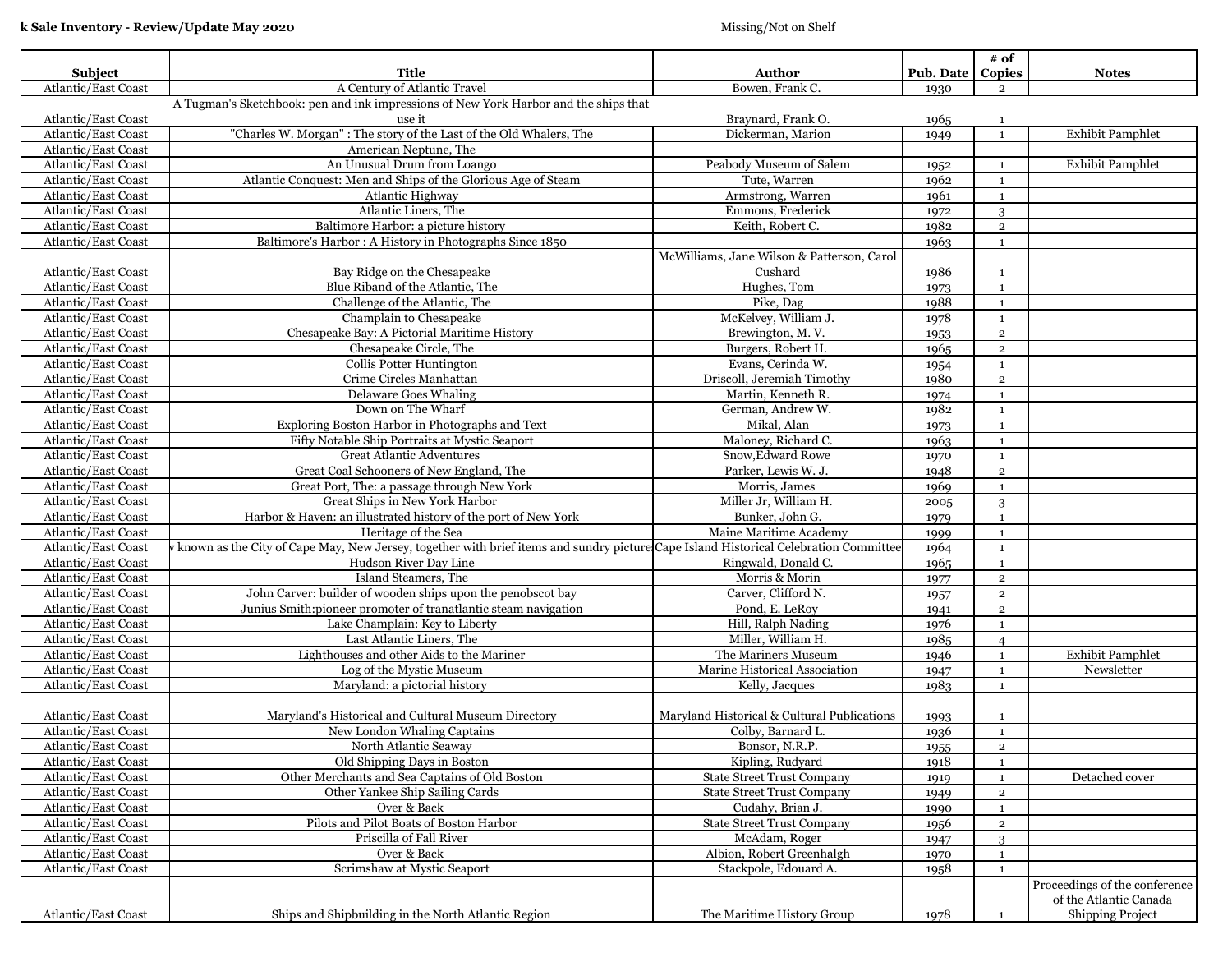| Atlantic/East Coast                        | Small Craft at Mystic Seaport                                                    | Stackpole, Edouard A.                  | 1959         | 1                            |                         |
|--------------------------------------------|----------------------------------------------------------------------------------|----------------------------------------|--------------|------------------------------|-------------------------|
| Atlantic/East Coast                        | Some Famous Privateers of New England                                            | Eastman, Ralph M.                      | 1928         | $\mathbf{1}$                 |                         |
| <b>Atlantic/East Coast</b>                 | Sou' West and By West of Cape Cod                                                | Howland, Llewellyn                     | 1948         | $\mathbf 1$                  |                         |
| Atlantic/East Coast                        | South Atlantic Seaway                                                            | Bonsor, N.R.P.                         | 1983         | $\mathbf{1}$                 |                         |
|                                            | Steamboat Yesterdays on Casco Bay: the steamboat erea in Maine's Calendar Island |                                        |              |                              |                         |
| Atlantic/East Coast                        | region                                                                           | Frappier, William J.                   | 1993         | $\mathbf{1}$                 | Includes fold-out chart |
|                                            |                                                                                  |                                        |              |                              |                         |
| Atlantic/East Coast                        | Steamboat comes to Norfolk Harbor, and the log of the first ten years, 1815-1825 | Emmerson, John C.                      | 1947         | $\mathbf{1}$                 |                         |
| Atlantic/East Coast                        | Story of Covered Bridges in Windham County, Vermont, The                         | <b>Brattleboro Daily Reformer</b>      | 1937         | $\mathbf{1}$                 |                         |
| Atlantic/East Coast                        | Supership                                                                        | Monstert, Noel                         | 1974         | 3                            | about super-tankers     |
| Atlantic/East Coast                        | Sway of the Grand Saloon, The                                                    | Brinnin, John Malcolm                  | 1965         | $\mathbf Q$                  |                         |
| Atlantic/East Coast                        | The New York Historical Society Quarterly Volume XLIX No. 1                      | NY Historical Society                  | 1965         | $\mathbf{1}$                 |                         |
| Atlantic/East Coast                        | The New York Historical Society Quarterly Volume XLVI No. 4                      | NY Historical Society                  | 1962         | $\mathbf{1}$                 |                         |
| <b>Atlantic/East Coast</b>                 | The New York Historical Society Quarterly Volume XLVII No. 2                     | NY Historical Society                  | 1963         | $\mathbf{1}$                 |                         |
| Atlantic/East Coast                        | The New York Historical Society Quarterly Volume XLVII No. 3                     | NY Historical Society                  | 1963         | $\mathbf{1}$                 |                         |
| Atlantic/East Coast                        | The New York Historical Society Quarterly Volume XLVII No. 4                     | NY Historical Society                  | 1963         | $\mathbf 1$                  |                         |
| Atlantic/East Coast                        | The New York Historical Society Quarterly Volume XLVIII No. 1                    | NY Historical Society                  | 1964         | $\mathbf{1}$                 |                         |
| Atlantic/East Coast                        | This was Chesapeake Bay                                                          | Burgers, Robert H.                     | 1963         | $\mathbf 1$                  |                         |
| Atlantic/East Coast                        | Through the Woods to Winnipesaukee: the story of the Wolfeborough Railroad       | Libby & Furnee                         | 1974?        | $\mathbf{1}$                 |                         |
| Atlantic/East Coast                        | Town and City Seals of Massachusetts Volume 2                                    | <b>State Street Trust Company</b>      | 1951         | $\mathbf{1}$                 |                         |
| Atlantic/East Coast                        | Two Dramatic Episodes of New England Whaling                                     | Withington, Sidney                     | 1958         | $\mathbf{2}$                 |                         |
| Atlantic/East Coast                        | U.S. Shipbuilding Industry: past, present, and future, The                       | Whitehurst, Clinton H.                 | 1986         | $\mathbf 1$                  |                         |
| Atlantic/East Coast                        | Whale Fishery of New England                                                     | <b>State Street Trust Company</b>      |              | $\mathbf{1}$                 |                         |
| Atlantic/East Coast                        | Whale Ships and Whaling Scenes as portrayed by Benjamin Russell                  | Russel, Benjamin                       | 1915         |                              |                         |
|                                            |                                                                                  | Tarbell, Edmund Charles                | 1955         | 3                            |                         |
| Atlantic/East Coast                        | William Badger: master shipbuilder of maine                                      | Marine Museum of the Marine Historical | 1955         | $\overline{2}$               | Booklet                 |
| Atlantic/East Coast                        | Yankee Sea Tradition                                                             | Association                            |              |                              | <b>Exhibit Guide</b>    |
| Atlantic/East Coast                        | Yankee Ship Sailing Cards                                                        | <b>State Street Trust Company</b>      | 1947         | $\mathbf{1}$                 |                         |
|                                            |                                                                                  |                                        | 1948         | $\overline{4}$               |                         |
|                                            |                                                                                  |                                        |              |                              |                         |
| Atlantic/East Coast<br>Atlantic/East Coast | Yankee Ship Sailing Cards Volume III<br>Yankees Under Steam                      | <b>State Street Trust Company</b>      | 1952         | 3                            |                         |
| General Ship                               | American Nepune April 1952                                                       | Yankee Magazine<br>American Neptune    | 1970         | $\mathbf 2$<br>$\mathbf{1}$  |                         |
| General Ship                               | A Cruising Companion: Ships and the Sea                                          | Talbot-Booth, E.C.                     | 1952         |                              |                         |
| General Ship                               | A Few Entries from the Chaplain's Log                                            | Newbert, Chaplain C.L. Newbert         | 1936<br>1980 | $\mathbf{1}$<br>$\mathbf{1}$ | Booklet                 |
| General Ship                               | A Great Life in Brief                                                            | Hill, James T.                         |              | $\mathbf{1}$                 |                         |
| General Ship                               | A Million Ocean Miles                                                            | Brittan, Edgar T.                      | 1955<br>1951 | $\mathbf{1}$                 |                         |
| <b>Great Lakes</b>                         | A Pictorial History of the Great Lakes                                           | Hatcher, Harlan                        | 1963         | $\mathbf{1}$                 |                         |
| General Ship                               | A Picture History of Ships                                                       | Ellis, C. Hamilton                     | 1957         | $\mathbf 1$                  |                         |
| General Ship                               | A Seafaring Legacy                                                               | FreeHand, Julianna                     | 1981         | $\mathbf{1}$                 |                         |
| General Ship                               | A Survey of Mercantile Houseflags & Funnels                                      | Loughran, J.L.                         | 1979         | $\mathbf{1}$                 |                         |
| General Ship                               | ABC Coastal Cargo Ships                                                          | Le Fleming, H. M.                      |              | $\mathbf{1}$                 |                         |
| General Ship                               | Admiral of the Ocean Sea: a life of Christopher Columbus                         | Morison, Samuel Elliot                 | 1951         | $\mathbf{1}$                 |                         |
| General Ship                               | America Rides the Liners                                                         | Harding, Addie Clark                   | 1956         | $\mathbf{1}$                 |                         |
| General Ship                               | American Bureau of Shipping: 100th Anniversary 1862-1962                         | American Bureau of Shipping            | 1962         | $\mathbf{1}$                 |                         |
| General Ship                               | American Bureau of Shipping: 125th Anniversary 1862-1987                         | American Bureau of Shipping            | 1987         | $\mathbf{1}$                 |                         |
| General Ship                               | American Ferryboats                                                              | Perry, John                            | 1957         | $\mathbf{1}$                 |                         |
| General Ship                               | American Heritage                                                                | Volume VI No. 1                        | 1954         | $\mathbf{1}$                 |                         |
| General Ship                               | American Line, The                                                               | Flayhart, William Henry III            | 2000         | $\mathbf{1}$                 |                         |
| General Ship                               | American Neptune April 1951                                                      | American Neptune                       | 1951         | $\mathbf{1}$                 |                         |
| General Ship                               | American Neptune January 1952                                                    | American Neptune                       | 1952         | $\mathbf{1}$                 |                         |
| General Ship                               | American Neptune July 1951                                                       | <b>American Neptune</b>                | 1951         | $\mathbf{1}$                 |                         |
| General Ship                               | American Neptune October 1951                                                    | American Neptune                       | 1951         | $\mathbf{1}$                 |                         |
| General Ship                               | Around the World in 80 Days                                                      | Palin, Michael                         | 1989         | $\mathbf{1}$                 |                         |
| General Ship                               | As Near to Heaven By Sea                                                         | Major, Kevin                           |              | $\mathbf 1$                  |                         |
| General Ship                               | Bark Canoes and Skin Boats of North America, The                                 | Adney & Chapelle                       | 1964         | $\mathbf{1}$                 |                         |
| General Ship                               | Beau Voyage                                                                      | Brinnin, John Malcolm                  | 1981         | $\mathbf{1}$                 |                         |
| General Ship                               | Book of Old Ships, The                                                           | Culver, Henry B.                       | 1924         | $\mathbf 2$                  |                         |
| General Ship                               | Book of Ships, The                                                               | Tryckare, Tre                          | 1968         | $\mathbf{1}$                 |                         |
| General Ship                               | Book of the Seven Seas                                                           | Freuchen, Peter                        | 1957         | $\overline{2}$               |                         |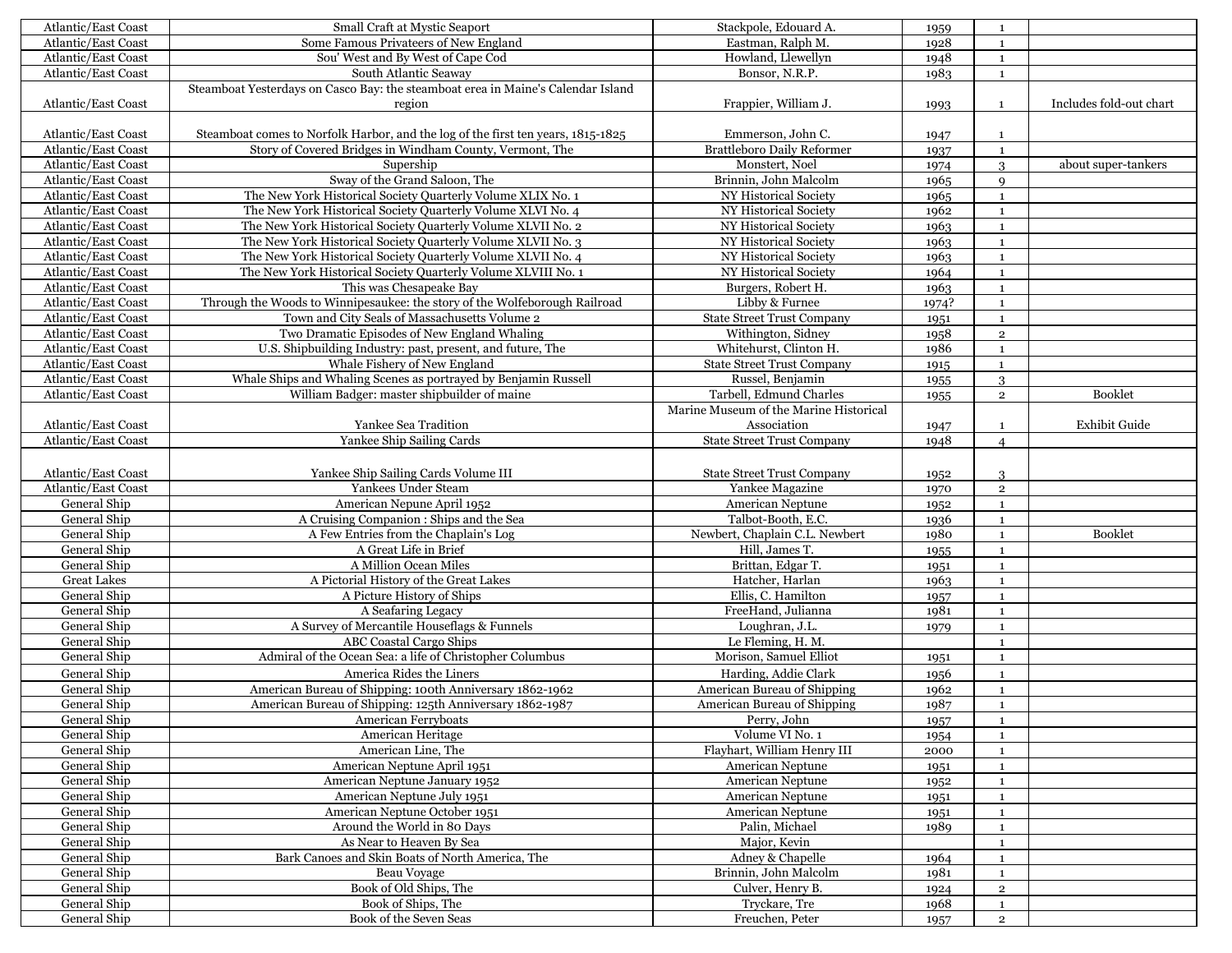| General Ship       | Book of the Ship, The                                                                                                     | Hardy, A.C.                       | 1948 | 1              |                           |
|--------------------|---------------------------------------------------------------------------------------------------------------------------|-----------------------------------|------|----------------|---------------------------|
| General Ship       | Book of the Ship, The                                                                                                     | Jackson, G.G.                     |      | $\mathbf{1}$   |                           |
| General Ship       | Bottom of the Harbor, The                                                                                                 | Mitchell, Joseph                  | 1959 | $\mathbf{1}$   |                           |
|                    | By their works ye shall know them: the life and ships of William Francis Gibbs, 1886-                                     |                                   |      |                |                           |
| General Ship       | 1967                                                                                                                      | Braynard, Frank O.                | 1968 | 1              |                           |
| General Ship       | Captain Horatio Hornblower                                                                                                | Forester, C.S.                    | 1944 | $\mathbf{1}$   |                           |
| <b>Great Lakes</b> | Cargo Carriers of the Great Lakes                                                                                         | Lesstrang, Jacques                | 1977 | $\mathbf{1}$   |                           |
| General Ship       | Clifford Day Mallory                                                                                                      | Cutler, Carl C.                   |      | $\mathbf{1}$   |                           |
| General Ship       | Cockpit Book, The                                                                                                         | Boyd, Norman                      | 1941 |                |                           |
| General Ship       | Columbo Bay, The                                                                                                          | Pollak, Richard                   | 1982 | $\mathbf{1}$   |                           |
|                    |                                                                                                                           |                                   | 2004 | $\mathbf{1}$   |                           |
| General Ship       | Complete encyclopedia of steamships: merchant steamships 1978-2006, The                                                   | Batchelor, John; Chant, Chris     | 2007 | $\mathbf 2$    |                           |
| General Ship       | Conklin's Guide: Maritime Auction Annual Volume 1 & 2                                                                     | Conklin-Halaj, Sara/Conklin, Jean | 1989 | $\mathbf{1}$   | 1 set                     |
| General Ship       | Conklin's Guide: Maritime Auction Manual, July 4, 1989 - May 12, 1990                                                     | Conklin-Halaj, Sara/Conklin, Jean | 1990 | $\mathbf{1}$   |                           |
| General Ship       | Decorative Arts of the Mariner, The                                                                                       | Frere-Cook, Gervis                | 1966 | $\mathbf{1}$   |                           |
| General Ship       | Destiny of Sea Power                                                                                                      | Cranwell, John Phillips           | 1941 | $\mathbf{1}$   |                           |
| General Ship       | Devils on the Deep Blue Sea                                                                                               | Garin, Kristoffer A.              | 2005 | $\mathbf{1}$   |                           |
| General Ship       | Discovery of the Titanic, The                                                                                             | Dr. Robert D. Ballard             | 1989 | $\mathbf{1}$   |                           |
| General Ship       | Down to the Sea                                                                                                           | Blake, George                     | 1937 | $\mathbf{1}$   |                           |
| General Ship       | Elijah Ormsbee                                                                                                            | Patt, Edwin A.                    | 1946 | $\mathbf 1$    |                           |
| General Ship       | Encyclopedia of Ships and Seafaring                                                                                       | Kemp, Peter                       | 1980 | $\mathbf{1}$   |                           |
| General Ship       | Engine Powered Vessel, The                                                                                                | Tryckare, Tre; Baker, W.A.        | 1965 | 3              |                           |
| General Ship       | Era of the Joy Line, The                                                                                                  | Dunbaugh, Edwin L.                | 1982 | 5              |                           |
| General Ship       | <b>Eternal Spring</b>                                                                                                     | Martin, Richard A.                | 1966 | $\mathbf{1}$   |                           |
| General Ship       | <b>Excursion Ships and Ferries</b>                                                                                        | Styring, John S.                  |      | $\mathbf{1}$   |                           |
|                    | Famous American Ships: being an historical sketch of the United States as told through                                    |                                   |      |                |                           |
| General Ship       | its maritime life                                                                                                         | Braynard, Frank O.                |      | $\mathbf{1}$   |                           |
|                    |                                                                                                                           |                                   | 1956 |                |                           |
|                    |                                                                                                                           |                                   |      |                |                           |
| General Ship       | Famous American Ships: from the discovery of the new world to the Battle of Manila Bay                                    | American Heritage                 | 1961 | $\mathbf{1}$   | Golden Press/Juvenile Lit |
| General Ship       | Famous Harbors of the World                                                                                               | Moran, Eugene F. Sr.              | 1953 | $\mathbf{1}$   |                           |
| General Ship       | Farewell to Steam                                                                                                         | Plowden, David                    | 1966 | $\mathbf{1}$   |                           |
| General Ship       | Fearnley & Eger                                                                                                           | Agutter, Rodney                   | 1968 | $\mathbf{1}$   |                           |
| General Ship       | Ferry Story, The                                                                                                          | Skalley, Michael                  | 1983 | $\overline{2}$ |                           |
| General Ship       | Florence Nightingale of the Ocean                                                                                         | Northrop, Lieutenant Everett H.   | 1959 | $\mathbf 1$    |                           |
| General Ship       | Francis Drake and Nova Albion                                                                                             | Oko, Captain Adolph S.            | 1964 | $\mathbf{1}$   |                           |
| <b>Great Lakes</b> | Freshwater Fury                                                                                                           | Barcus, Frank                     | 1960 | $\mathbf{1}$   |                           |
| General Ship       | From Paddlewheels to Propellers                                                                                           | Fishbaugh, Charles Preston        | 1970 | $\mathbf{1}$   |                           |
| General Ship       | Glory that Was, The                                                                                                       | McAdam, Roger                     | 1967 | $\mathbf{1}$   |                           |
| General Ship       | Gold Rush: Water Routes to California in '49                                                                              | Mariners' Museum                  | 1949 | $\overline{2}$ |                           |
| General Ship       | The Grand Days of Travel                                                                                                  | Owen, Charles                     | 1979 | $\mathbf{1}$   |                           |
| General Ship       | <b>Great American Harbors</b>                                                                                             | Carse Robert                      | 1963 | $\mathbf{1}$   |                           |
| General Ship       | Great Iron ship, The                                                                                                      | Dugan, James                      | 1953 | 8              |                           |
| General Ship       | Great Men of the Sea                                                                                                      | Resenberg Jr, Felix               | 1955 | $\mathbf{1}$   |                           |
| General Ship       | Great Ships Around the World                                                                                              | Braynard, Frank O.                | 1960 | 3              |                           |
| <b>Great Lakes</b> | Guardians of the Eighth Sea                                                                                               | <b>US Coast Guard</b>             | 1976 | $\mathbf{1}$   |                           |
| General Ship       | Guardians of the Sea                                                                                                      | Johnson, Robert Erwin             | 1987 | $\mathbf{1}$   |                           |
|                    |                                                                                                                           |                                   |      |                |                           |
| General Ship       | Guide to the Records of Merseyside Maritime Museum Volume II<br>Gulf of Mexico Oil Drilling and Related Marine Operations | Littler, Dawn                     | 1999 | $\mathbf{1}$   |                           |
| General Ship       |                                                                                                                           | Shepheard, Rear Admiral H.C. USCG | 1957 | 1              |                           |
| General Ship       | Historical Sackets Harbor Museum and Madison Barracks                                                                     | Stoodley, Rollo C.                | 1948 | $\mathbf{1}$   |                           |
| General Ship       | History of American Steam Navigation                                                                                      | Morrison, John H.                 | 1958 | $\overline{2}$ |                           |
| General Ship       | History of the Boston Marine Society, 1742-1981 (bicentennial supplement)                                                 | Baker, William A.                 | 1982 | $\mathbf{1}$   |                           |
| General Ship       | History of the Convict Ship Success, The                                                                                  |                                   | 1929 | $\mathbf{1}$   | Paperback, poor binding   |
| General Ship       | Hudson-Fulton Celebration 1909, The                                                                                       | Hall, Edward Hagaman              | 1909 | $\mathbf{1}$   |                           |
| General Ship       | <b>Incredible Cross-Sections</b>                                                                                          | Biesty, Stephen                   | 1992 | $\mathbf{1}$   |                           |
| General Ship       | Indiana Magazine of History                                                                                               |                                   | 1941 | $\mathbf{1}$   |                           |
| General Ship       | Know Your Waterways                                                                                                       | The New York Marine News Co.      | 1955 | $\mathbf{1}$   |                           |
| <b>Great Lakes</b> | Lake Erie                                                                                                                 | Thatcher, Harlan                  | 1945 | $\overline{2}$ |                           |
| <b>Great Lakes</b> | Lake Ontario                                                                                                              | Pound, Arthur                     | 1945 | $\mathbf{1}$   |                           |
| General Ship       | Last Blue Water Liners, The                                                                                               | Miller, William H.                | 1986 | $\mathbf{1}$   |                           |
| General Ship       | Lore of Ships, The                                                                                                        | Tryckare, Tre                     | 1963 | 1              |                           |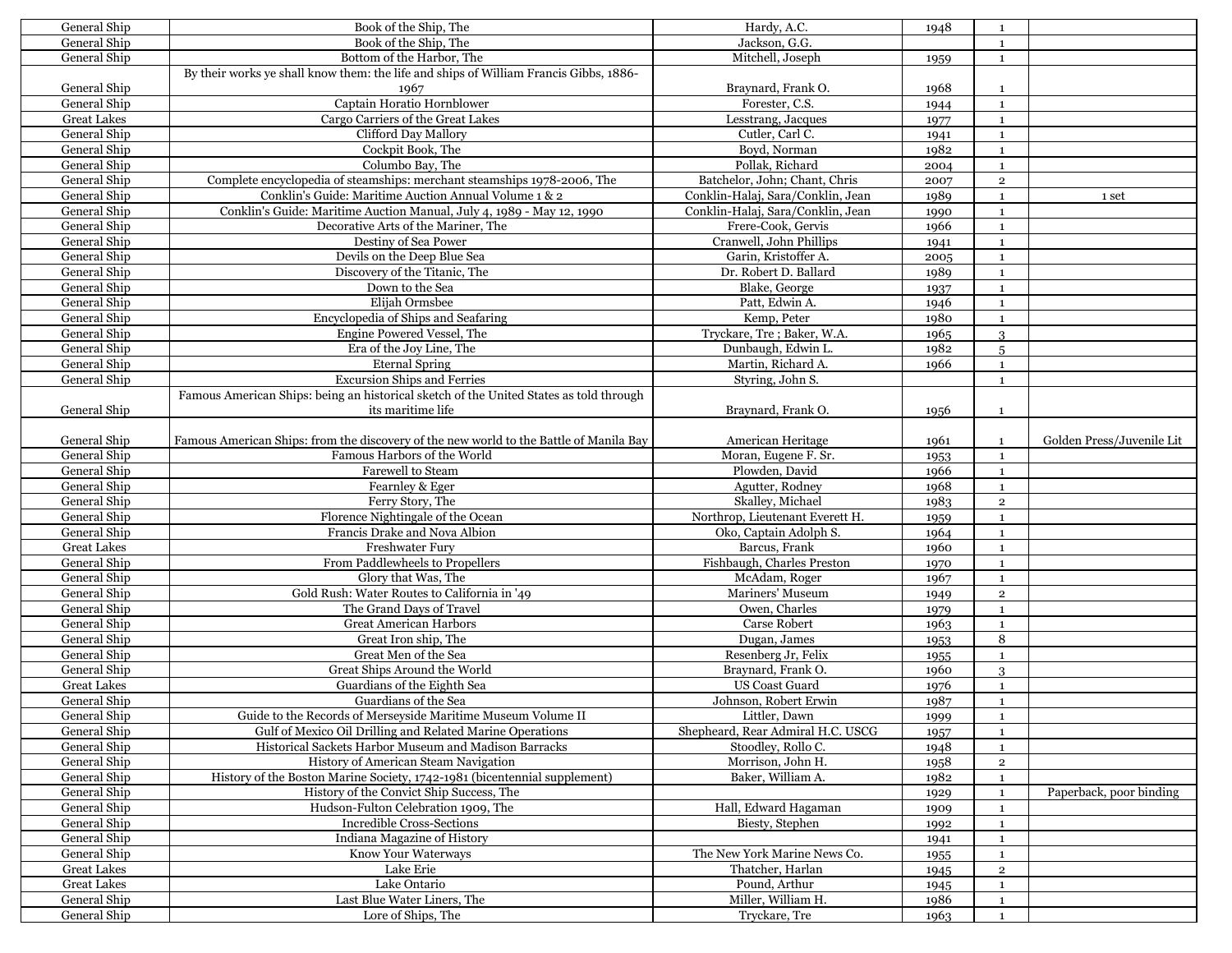| General Ship                 | Lower Class: an autobiography                                                                     | Youell, George                                | 1938         | 1                              |                          |
|------------------------------|---------------------------------------------------------------------------------------------------|-----------------------------------------------|--------------|--------------------------------|--------------------------|
|                              | Macpherson Collection of Maritime Prints and Drawings in the National Maritime                    |                                               |              |                                |                          |
| General Ship                 | Museum Greenwich                                                                                  | Robinson, M.S.                                | 1950         | $\mathbf{1}$                   |                          |
| General Ship                 | Mariners Museum 1930-1950: a history and guide                                                    | The Mariners Museum                           | 1950         | $\overline{2}$                 |                          |
| General Ship                 | <b>Maritime New York</b>                                                                          | Johnson & Lightfoot                           | 1980         | $\overline{2}$                 |                          |
| General Ship                 | Mary Celest: The Odyssey of an Abandoned Ship                                                     | Atlantic Mutual Insurance Company             |              | $\mathbf{1}$                   |                          |
| General Ship                 | Master of the Moving Sea                                                                          | Gowlland, Gladys M.O.                         | 1959         | $\mathbf{1}$                   |                          |
| General Ship                 | Memoir on Steamboats                                                                              | Marestier, Jean Baptiste                      | 1957         | $\overline{5}$                 | Reprint of 1824 original |
| <b>Great Lakes</b>           | Memories of the Lakes                                                                             | Bowen, Dana Thomas                            | 1946         | $\mathbf{1}$                   |                          |
| General Ship                 | Men, Ships, and the Sea                                                                           | National Geographic Society                   | 1962         | $\overline{2}$                 |                          |
| <b>Great Lakes</b>           | Namesakes of the Lakes                                                                            | Greenwood, John O.                            | 1970         | $\mathbf{1}$                   |                          |
| General Ship                 | National Maritime Museum, The                                                                     | Greenhill, Basil                              | 1974         | 1                              |                          |
| General Ship                 | National Watercraft Collection. The                                                               | United States National Museum                 | 1960         | $\overline{2}$                 |                          |
| General Ship                 | Nautical Museum Directory                                                                         | Quadrant Press, Inc.                          | 1971         | $\mathbf 2$                    |                          |
| General Ship                 | Oars, Sails and Steam                                                                             | Tunis, Edwin                                  | 1952         | $\mathbf{1}$                   |                          |
| General Ship                 | Observer's Book of Ships, The                                                                     | Dodman, Frank E.                              | 1952         | $\mathbf 2$                    |                          |
| General Ship                 | Ocean Shipping                                                                                    | Bross, Stewart R.                             | 1956         | $\mathbf 2$                    |                          |
| General Ship                 | Ocean Steamships                                                                                  | Chadwick, F. E.                               | 1891         | $\mathbf{1}$                   |                          |
| General Ship                 | Ocean Transportation                                                                              | McDowell & Gibbs                              |              |                                |                          |
| General Ship                 |                                                                                                   |                                               | 1954         | $\mathbf{1}$                   |                          |
| General Ship                 | Oceanographic Ships: fore and aft<br>Old Bay Line of the Chesapeake                               | Nelson, Stewart B.<br>Brown, Alexander Crosby | 1971         | $\mathbf{1}$<br>$\mathbf{1}$   |                          |
| General Ship                 | Old Bay Line of the Chesapeake                                                                    | Brown, Alexander Crosby                       | 1938         |                                |                          |
| General Ship                 | Our Inland Seas: Their Shipping and Commerce for Three Centuries                                  | Mills, James C.                               | 1940         | $\mathbf{1}$<br>$\mathbf 2$    |                          |
| General Ship                 |                                                                                                   | Morris, James M.                              | 1910         |                                |                          |
| General Ship                 | Our Maritime Heritage<br>Outer Banks of North Carolina, The                                       | Stick, David                                  | 1979<br>1958 | $\mathbf{1}$                   |                          |
| General Ship                 | Paddle Box Decorations of American Sound Steamboats                                               | Mariners Museum                               |              | $\mathbf{1}$<br>$\overline{2}$ |                          |
| General Ship                 | Path Between the Seas: The Creation of the Panama Canal 1870-1914                                 | McCullough, David                             | 1943         |                                |                          |
| General Ship                 | Pictoral History of Ships                                                                         | Martin, J H                                   | 1977         | $\mathbf{1}$<br>$\overline{2}$ |                          |
|                              |                                                                                                   |                                               | 1976         |                                |                          |
|                              |                                                                                                   |                                               |              |                                |                          |
| General Ship                 | Pictorial History of American Ships on the high seas and inland waters                            | Durant, John & Alice                          | 1953         | $\mathbf{1}$                   |                          |
| General Ship                 | Pictorial History of the C&O Train and Auto Ferries                                               | Frederickson, Arthur C. and Lucy F.           | 1955         | $\mathbf{1}$                   |                          |
| General Ship                 | Pieter Holm and his Tobacco Box                                                                   | Crone, Ernst                                  | 1953         | $\mathbf{1}$                   |                          |
| General Ship                 | Pioneer Steamship Savannah, The                                                                   | Chapelle, Howard I.                           | 1961         | $\mathbf{1}$                   |                          |
| General Ship<br>General Ship | Pleasure Steamers<br>Polar Whaling: a sea-letter narrative of a cruise in the Okhotsk Sea in 1849 | Cox, Bernard<br>Holmes, William Henry         | 1983         | $\mathbf{1}$                   | Booklet                  |
| General Ship                 |                                                                                                   | Preston's                                     | 1948         | 3                              |                          |
| General Ship                 | Prints and Pictures of Ships & Sea<br>Queens of the Western Ocean                                 | Cutler, Carl C.                               |              | $\mathbf{1}$                   |                          |
| General Ship                 | Romance of the Sea                                                                                | Parry, J. H.                                  | 1961         | $\mathbf{1}$                   |                          |
| General Ship                 | S.S. Savannah : The Elegant Steam Ship                                                            | Braynard, Frank O.                            | 1981<br>1963 | 3                              |                          |
| General Ship                 |                                                                                                   | Ways Jr., Frederick                           |              | $\mathbf{1}$                   |                          |
| General Ship                 | Saga of the Delta Queen, The<br>Sail and Steam: Paintings by Jack Spurling                        | Moore, Warren                                 | 1951<br>1980 | $\mathbf{1}$                   |                          |
| General Ship                 | Salt-Water Palaces                                                                                | Drummond, Maldwin                             |              | $\mathbf{1}$<br>$\overline{2}$ |                          |
| General Ship                 | Sea and its Lore, The                                                                             | Pine, Vice Admiral James USCG                 | 1979         | $\mathbf{1}$                   |                          |
| General Ship                 | Serving the Worlds Shipowners                                                                     | American Hull Insurace Syndicate              | 1947<br>1975 | 8                              |                          |
| General Ship                 | Sheet Iron Steamboat Codorus, The                                                                 | Brown, Alexander Crosby                       |              | 1                              | <b>Booklet</b>           |
|                              |                                                                                                   |                                               | 1950         |                                |                          |
| General Ship                 | "Shelburne Museum" A Treasury of Early American Life in a Vermont Community                       | Hill, Ralph Nading                            | 1955         | $\mathbf{1}$                   |                          |
| General Ship                 | Ship: an illustrated history, The                                                                 | Landstrom, Bjorn                              | 1961         | $\mathbf 2$                    |                          |
| General Ship                 | Shipmasters' Year Book, The                                                                       |                                               | 1918         | 1                              |                          |
| General Ship                 | Shipping Revolution, The                                                                          |                                               | 1992         | $\mathbf{1}$                   |                          |
| General Ship                 | Ships                                                                                             | Hamlyn, Paul                                  | 1963         | $\overline{4}$                 |                          |
| General Ship                 | Ships                                                                                             | Benson, Brian                                 | 1971         | 1                              |                          |
| General Ship                 | Ships                                                                                             | Stevenson, George B.                          | 1964         | $\mathbf{1}$                   | Junior Golden Guide      |
| General Ship                 | Ships of the Twentieth Century                                                                    | Hornsby, Pat                                  | 1977         | $\mathbf{1}$                   |                          |
| General Ship                 | Ships and the Sea: a chronological review                                                         | Haws, Duncan                                  | 1976         | $\mathbf{1}$                   |                          |
| General Ship                 | Ships and the Sea: The Art and Life of Oswald Brett                                               | Brett, Oswald Longfield                       | 2014         | $\mathbf{1}$                   |                          |
| General Ship                 | Ships Annual                                                                                      | Carter, Craig J. M.                           | 1957         | $\mathbf{1}$                   |                          |
| General Ship                 | Ships for All                                                                                     | Browen, Frank C,                              |              | $\overline{\mathbf{2}}$        |                          |
| General Ship                 | Ships of Our Ancestors                                                                            | Anuta, Michael J.                             | 1984         | $\overline{2}$                 |                          |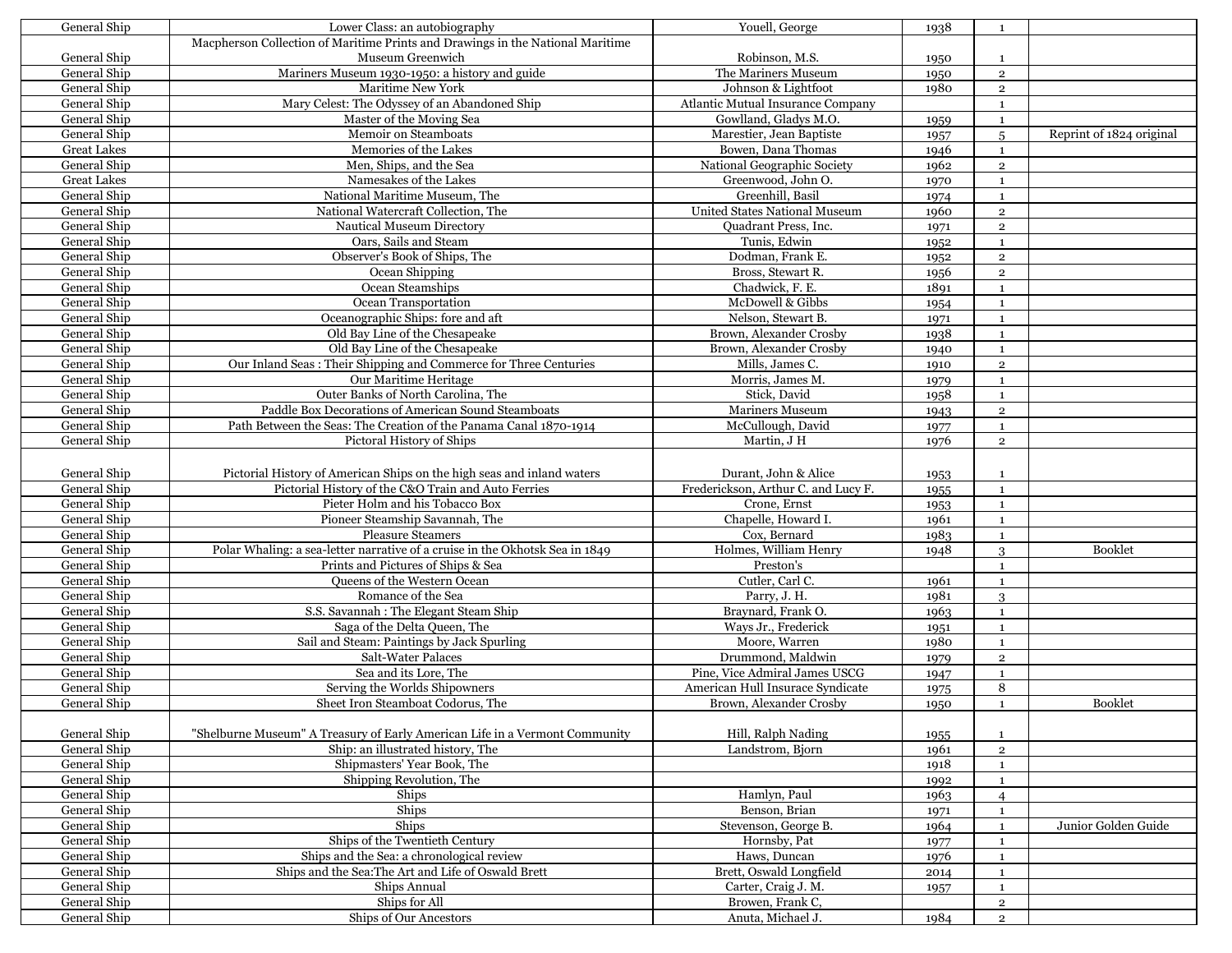| General Ship       | Ships of steam                                                                            | Buchanan, Lamont                        | 1956 | <sup>1</sup>            |                          |
|--------------------|-------------------------------------------------------------------------------------------|-----------------------------------------|------|-------------------------|--------------------------|
| General Ship       | Ships of the Past                                                                         | Isherwood, J.H.                         | 1966 | <sup>1</sup>            |                          |
| General Ship       | Ships of the Seven Seas                                                                   | Daniel, Hawthorne                       | 1925 | $\overline{2}$          |                          |
| General Ship       | Ships Through the Ages                                                                    | Lobley, Douglas                         | 1972 | $\overline{2}$          |                          |
| General Ship       | Side Wheel Steamers of the Chesapeake Bay 1880-1947                                       | Burnie, Glen                            | 1947 | $\mathcal{S}$           |                          |
| General Ship       | Skipper & the Eagle, The                                                                  | McGowan, Captain Gordon                 | 2011 | $\mathbf{1}$            |                          |
| General Ship       | Steam Vessels Built in Old Monmouth                                                       | Reussille, Leon                         |      | $\mathbf{1}$            |                          |
|                    |                                                                                           | Hofman, Erik                            | 1975 |                         |                          |
| General Ship       | Steam Yachts: An Era of Elegance, The                                                     |                                         | 1970 | $\mathbf{1}$            |                          |
| General Ship       | Steamboat on the Chesapeak                                                                | Holly, David C.                         | 1987 | <sup>1</sup>            |                          |
| General Ship       | Steamboats and Modern Steam Launches Vol 1                                                | Durham, Bill                            | 1961 | $\mathbf{1}$            |                          |
| General Ship       | Steamboats Today: A Pictoral Directory                                                    | Rhodes, Tom & Scott, Harley             | 1986 | $\mathbf{1}$            |                          |
| General Ship       | Steamers of the past                                                                      | Isherwood, J.H.                         | 1966 | $\mathbf{1}$            |                          |
| General Ship       | Steamship Conquest of the World                                                           | Talbot, Frederick A.                    | 1912 | $\mathbf{1}$            |                          |
| General Ship       | Story of Ships, The                                                                       | Braynard, Frank O.                      | 1962 | $\mathbf{1}$            |                          |
| General Ship       | Story of the Shelburne Museum, The                                                        | Hill & Carlisle                         | 1955 | $\mathbf{1}$            |                          |
| General Ship       | Story of the Ticonderoga                                                                  | Hill, Ralph Nading                      | 1957 | $\mathbf{1}$            | Signed by author         |
| General Ship       | The Sea                                                                                   | Life Nature Library                     | 1972 | $\mathbf{1}$            |                          |
| General Ship       | There she Blows: Ely's Whaling Voyage                                                     | Ely, Ben-Erza Stiles                    | 1971 | $\mathbf{1}$            | Reprint of 1849 original |
| General Ship       | Tobacco and the Brilliant                                                                 | Miller, Helen Hill                      | 1976 | $\mathbf{1}$            |                          |
| General Ship       | Touching the Adventures and Perils                                                        | American Hull Insurance Syndicate       | 1970 | 3                       |                          |
|                    |                                                                                           |                                         |      |                         |                          |
| General Ship       | TRAMP: sagas of high adventure in the vanishing world of the old tramp freighters         | Krieger, Michael J.                     | 1986 | $\overline{\mathbf{c}}$ |                          |
| General Ship       | <b>Tramps and Ladies</b>                                                                  | Bisset, Sir James                       |      | $\mathbf{1}$            |                          |
|                    |                                                                                           | Simmons, Jack                           | 1959 |                         |                          |
| General Ship       | Transportation: A Tour of Museums                                                         |                                         | 1970 | $\mathbf{1}$            |                          |
|                    |                                                                                           |                                         |      |                         |                          |
| General Ship       | Travelling by sea in the nineteenth century: interior design in Victorian passenger ships | Greenhill, Basil: Giffard, Ann          | 1974 | $\mathbf{1}$            |                          |
| General Ship       | Typhoon Shipments, The                                                                    | Lose, Kevin; McCombs, Philip A.         | 1974 | $\mathbf{1}$            |                          |
| General Ship       | Voyaging Under Power                                                                      | Power, Robert P.                        | 1975 | $\mathbf{1}$            |                          |
| General Ship       | Wavertree at South Street, The                                                            | South Street Seaport Museum             | 1969 | $\mathbf{1}$            |                          |
| General Ship       | Whale Ship Charles W. Morgan, The                                                         | Hirshson, Warren G.                     | 1926 | $\mathbf{1}$            |                          |
| General Ship       | Whalers, The                                                                              | Time Life Books                         | 1979 | <sup>1</sup>            |                          |
| General Ship       | Whales, Ice, & Men                                                                        | Bockstoce, John R.                      | 1995 | $\mathbf{1}$            |                          |
| General Ship       | Whaling on the Charles W. Morgan                                                          |                                         |      | $\mathbf{1}$            |                          |
| General Ship       | What Ship is That?                                                                        | Talbot-Booth, E.C.                      | 1944 | <sup>1</sup>            |                          |
| General Ship       | William Bradford: Artist of the Arctic                                                    | Wilmerding, John                        | 1970 | $\mathbf{1}$            |                          |
| General Ship       | Williamsburg Bridge, The                                                                  |                                         |      | $\mathbf{1}$            |                          |
| General Ship       | Wisconsin Magazine, The                                                                   | State Historical Society of Wisconsin   | 1941 | <sup>1</sup>            |                          |
| General Ship       | Without Prejudice: history of the United States Salvage Association, 1921-1971            | Mitchell, C. Bradford                   | 1971 | $\overline{2}$          |                          |
| General Ship       | Wonder Book of Ships, The                                                                 | Ward, Lock & Co.                        |      | $\,2\,$                 |                          |
| General Ship       | Works of William Hogarth, The                                                             | Trusler, Rev. John                      |      | $\mathbf{1}$            |                          |
|                    |                                                                                           |                                         |      |                         |                          |
| General Ship       | World's Tankers, The                                                                      | Dunn, Laurence                          | 1956 | $\overline{2}$          |                          |
| General Ship       | Yankee from Sweden: The dream and the reality in the days of John Ericsson                | White, Ruth                             | 1960 | <sup>1</sup>            |                          |
|                    | R.B.-169 New - Unified Navigation Rules for International and Inland Waters Including     |                                         |      |                         |                          |
| <b>Great Lakes</b> | the Great Lakes & Western Rivers                                                          | Block, Richard A.                       | 1981 | 1                       |                          |
| <b>Great Lakes</b> | Salts of the Sound                                                                        | Williams, Roger McAdam                  | 1939 | $\overline{4}$          |                          |
| <b>Great Lakes</b> | The Great Lakes                                                                           | Hatcher, Harlan                         | 1944 | $\mathbf{1}$            |                          |
| <b>Great Lakes</b> | Long Ships Passing, The                                                                   | Havighurst, Walter                      | 1961 | $\overline{2}$          |                          |
| <b>Great Lakes</b> | Passage to the Sea: the Story of Canada Steamship Lines                                   | Collard, Edgar Andrew                   | 1991 | $\mathbf{o}$            | sold 3-2-22              |
| <b>Great Lakes</b> | Queen of the Lakes                                                                        | Thompson, Mark L.                       | 1994 | $\mathbf 0$             | sold 3-2-22              |
| <b>Great Lakes</b> | This is Michigan                                                                          | Beeson, Lewis                           | 1949 | $\mathbf 1$             |                          |
| International      | A Business of National Importance                                                         | Green, Edwin; Moss, Michael             | 1982 | $\mathbf{1}$            |                          |
| International      | A Cruz Vermelha Na Siberia                                                                | Miller, Frank Translated by Preis, Arno | 1967 | $\mathbf{1}$            |                          |
| International      | A History of the English-Speaking Peoples : The Birth of Britain                          | Churchill, Winston S.                   | 1958 | $\mathbf{1}$            |                          |
| International      | A Premium on Progress Translated into Japanese                                            |                                         |      | $\mathbf 1$             |                          |
| International      | <b>ABC British Tugs</b>                                                                   | Le Flemming, H.M.                       | 1956 | $\overline{2}$          |                          |
| International      | Amsterdam                                                                                 | Rijnhaven, Zee-En                       |      | $\mathbf{1}$            |                          |
| International      | Anglo-American Steamship Rivalry in China 1862-1871                                       | Liu, Kwang-Ching                        | 1962 |                         |                          |
|                    |                                                                                           |                                         |      | $\mathbf 1$             |                          |
| International      | Australian Coastal Shipping                                                               | Pemberton, Barry                        | 1979 | $\mathbf 1$             |                          |
| International      | Australian Panorama                                                                       |                                         |      | $\mathbf{1}$            |                          |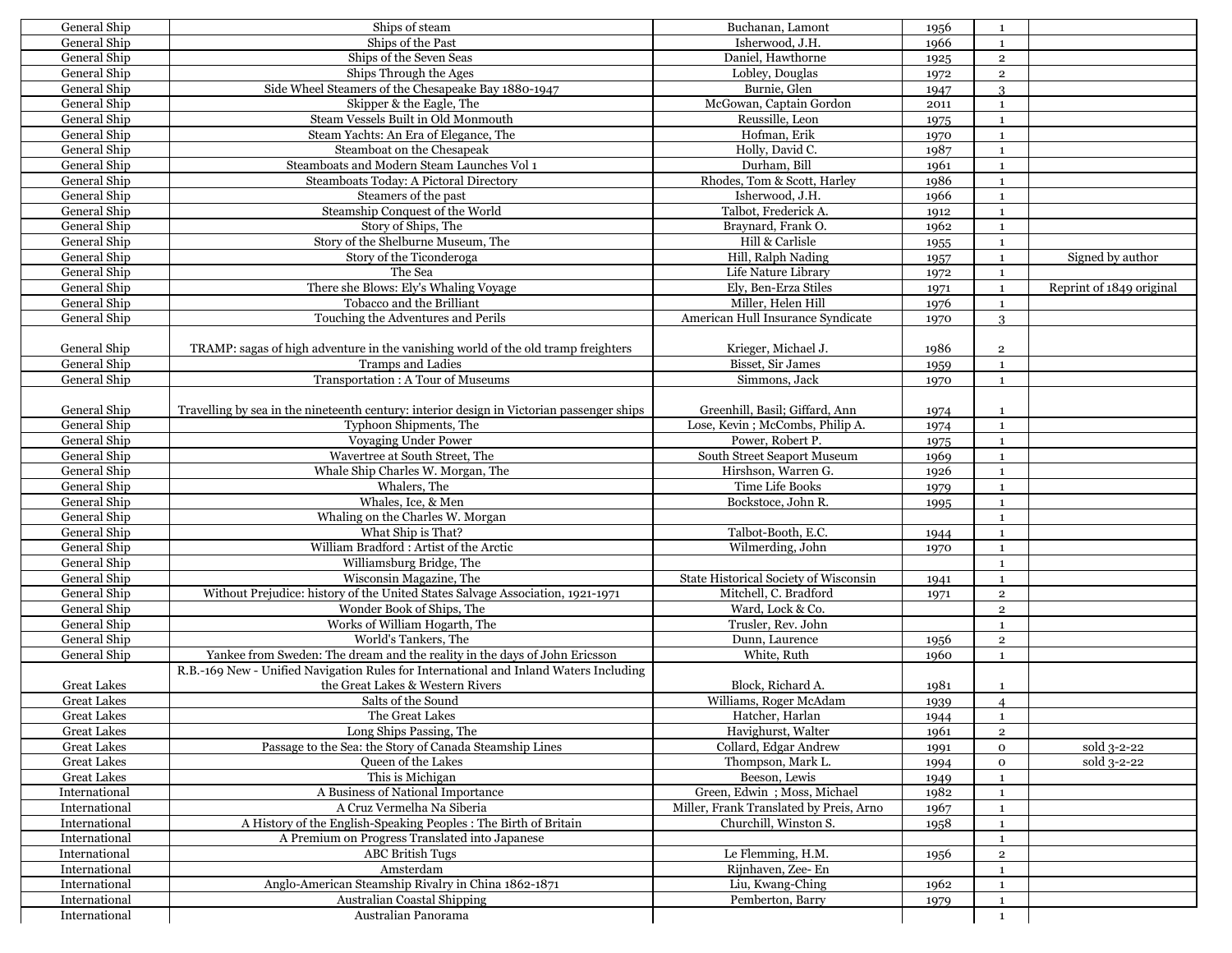| International                  | B. I. Centenary: 1856-1956: the story of the British India Steam Navigation Co. Ltd. | Blake, George                         | 1956         | 1                              |         |
|--------------------------------|--------------------------------------------------------------------------------------|---------------------------------------|--------------|--------------------------------|---------|
| International                  | B.C. Ferries: Exploring British Columbia Coastal Waterways                           |                                       |              | $\mathbf{1}$                   |         |
| International                  | Badfart Pa Silkeborgsoerne Gennem 100 Ar                                             | Kaarsted, Tage                        | 1961         | $\mathbf{1}$                   |         |
| International                  | Battle of Arnhem, The                                                                | Municipality of Arnhem                | 1945         | $\mathbf{1}$                   |         |
| International                  | Beancaker to Boxboat                                                                 | Dick, H. W. ; Kentwell, S. A.         | 1988         | $\mathbf{1}$                   |         |
| International                  | Big Ships, The                                                                       | Wilson, R.M.                          | 1956         | $\mathbf 2$                    |         |
| International                  | Boat Trains and Channel Packets : The English Short Sea Routes                       | Bucknall, Rixon                       | 1957         | $\mathbf{1}$                   |         |
| International                  | <b>Brasil</b>                                                                        | Fuss, Peter                           | 1930         | $\mathbf{1}$                   |         |
| International                  | Britain Now: The Background Story                                                    | Center Office of Information          |              | $\mathbf{1}$                   |         |
| International                  | <b>Britains Merchant Navy</b>                                                        | Hurd, Archibald                       |              | $\mathbf{1}$                   |         |
| International                  | British Coastal Ships Tugs and Trawlers                                              | Mayes, Gilbert                        | 1975         | $\mathbf{1}$                   |         |
| International                  | <b>British Ocean Liners</b>                                                          | Moody, B.                             | 1966         | $\mathbf{1}$                   |         |
| International                  | British Passenger Liners of the Five Oceans                                          | Gibbs, Vernon                         | 1963         | $\mathbf{1}$                   |         |
| International                  | Canadian Merchant Navy Essential Life Line, The                                      | Canadian Shipowners Association       |              | $\mathbf{1}$                   |         |
| International                  | Clyde Built                                                                          | Shields, John                         | 1947         | $\mathbf{1}$                   |         |
| International                  | Collins Story, The                                                                   | Armstrong, Warren                     | 1957         | $\mathbf{1}$                   |         |
| International                  | <b>DDSG</b>                                                                          |                                       |              | $\mathbf{1}$                   |         |
| International                  | De Koninklijke Nederlandsche Stoomboot Maatschappij-Knsm                             | Van Popta, W. E.                      | 1968         | $\mathbf{1}$                   |         |
| International                  | De La Gloire Au Richelieu                                                            | Le Masson, Henri                      | 1946         | $\mathbf{1}$                   |         |
| International                  | Det Ostasiatiske Kompagni                                                            | East Asia Company Ltd.                |              | $\mathbf{1}$                   |         |
| International                  | Eleusis: A Guide to the Excavations and the Museum                                   | Kourouniotes, K.                      | 1957         |                                |         |
| International                  | English Channel Packet Boats                                                         | Grasemann, C. & McLachlan, G. W. P.   | 1936         | $\mathbf{1}$<br>$\mathbf{1}$   | Chinese |
| International                  | ΕΛΛηρική Επίbatikh ΑktoπλοΪa                                                         | TzamtzhΣ, A. I.                       | 1939         | $\mathbf{1}$                   |         |
| International                  | <b>Fahren Ferries</b>                                                                | Schwatdtke, Karl-Heinz                | 1999         |                                |         |
| International                  | Fleet of Leifhoegh & Co. A.S. Oslo 1928-1968, The                                    | Crowdy, Michael                       | 1965<br>1968 | $\mathbf{1}$<br>$\overline{2}$ |         |
|                                | Flughafen Hamburg-Fuhlsbuttel                                                        |                                       |              |                                |         |
| International                  |                                                                                      |                                       | 1962         | $\mathbf{1}$                   | French  |
| International                  | Ford's International Cruise Guide summer 1976                                        | Fords International Cruise Guide      | 1976         | $\mathbf{1}$                   |         |
| International                  | Galtabacksbaten Och Tidigt Batbyggeri I Norden                                       | Humbla, Philibert & von Post, Lennart | 1937         | $\mathbf{1}$                   |         |
| International                  | German Ocean Liners of the 20th Century                                              | Miller, William H.                    | 1989         | $\mathbf{1}$                   |         |
| International<br>International | Guide De La Navigation Interieure                                                    | Berger-Levrault                       | 1957         | $\mathbf{1}$                   |         |
|                                | Guide to Canadian Photographic Archives                                              | Clavet, Alain                         | 1979         | $\mathbf{1}$                   |         |
| International                  | Handbook and Guide to the Shipping Gallery                                           |                                       | 1932         | $\mathbf{1}$                   |         |
| International                  | Handbook on India. The<br>Historical Collections of the Essex Institute              | American Express Travel Department    | 1924         | $\mathbf{1}$                   |         |
| International                  |                                                                                      | Bradlee, Francis B.                   | 1919         | $\mathbf{1}$                   |         |
| International                  | History of Lyle Shipping Company                                                     |                                       | 1966         | $\mathbf 2$                    |         |
| International                  | Hunting: History of the Hunting Fleet                                                | Hackman Roman M. B.H.                 | 1969         | $\overline{4}$                 |         |
| International                  | Huntings of Newcastle Upon Tyne                                                      |                                       |              | $\overline{2}$                 |         |
| International                  | I Kamp Med Ostersjons Isar<br>Island, The                                            | Ramsay, Henrik                        | 1947         | $\mathbf{1}$                   | Slav    |
| International                  |                                                                                      | Merle, Robert                         | 1964         | $\mathbf{1}$                   |         |
| International                  | Israeli Shipping and Foreign Trade                                                   | Boxer, Baruck                         | 1957         | $\mathbf{1}$                   |         |
| International<br>International | Jaarverslag<br>Japanese State Railway Supervision Time Table                         |                                       | 1961         | $\overline{4}$                 | Italian |
|                                |                                                                                      | Fio, Oliver                           | 1961         | $\mathbf{1}$                   |         |
| International                  | Kretanje Radne Snage U Brodarstvu U Splitskom Pomorskom Okruzju                      |                                       | 1965         | $\mathbf{1}$                   |         |
| International                  | La Course au Ruban Bleu                                                              | Trogoff, J.                           | 1945         | $\mathbf{1}$                   |         |
| International                  | La Navigation sur le Lac d'Annecy                                                    | Falletti, Th.                         | 1946         | $\mathbf 1$                    |         |
| International                  | Last Lion: Winston Spencer Churchill, The                                            | Manchester, William                   | 1983         | $\mathbf{1}$                   |         |
| International                  | Legacy of James Cook: The Story of the Bay of Islands                                | Harley, Brian J. S.                   | 1998         | $\mathbf{1}$                   |         |
| International                  | Les paquebots ambassadeurs des mers                                                  | Pierre-Henri Marin                    | 1989         | $\mathbf{1}$                   |         |
| International                  | Lile Orleans Province de Quebec                                                      | Prime Minister of Quebec              |              | $\mathbf{1}$                   |         |
| International                  | Limburg                                                                              | Nederland Dichterbij                  | 1995         | $\mathbf{1}$                   |         |
| International                  | List of Shipping Issued by the Department of Marine (Canada)                         | Acland, F.A.                          | 1931         | $\mathbf{1}$                   |         |
| International                  | Liste Officielle des Navires de mer Belges Avec Leurs Lettres Signaletiques          | Administration de la Marine           | 1941         | $\mathbf 2$                    |         |
| International                  | Maritime Britain                                                                     | Heiney, Paul                          | 2005         | $\mathbf{1}$                   |         |
| International                  | Medunarodni Transport                                                                |                                       | 1959         | $\mathbf{1}$                   |         |
| International                  | Memoria                                                                              |                                       | 1961         | $\mathbf{1}$                   |         |
| International                  | Merchant Ships : British Built 1952 Edition                                          | Stewart, Colin                        | 1952         | $\mathbf{1}$                   |         |
| International                  | Merchant Ships Picture Encyclopedia                                                  | Michels, F.W.                         | 1951         | $\mathbf{1}$                   |         |
| International                  | Navi A Vapore Ed Armamenti Italiani                                                  | Gropallo, Tomaso                      | 1958         | <sup>1</sup>                   |         |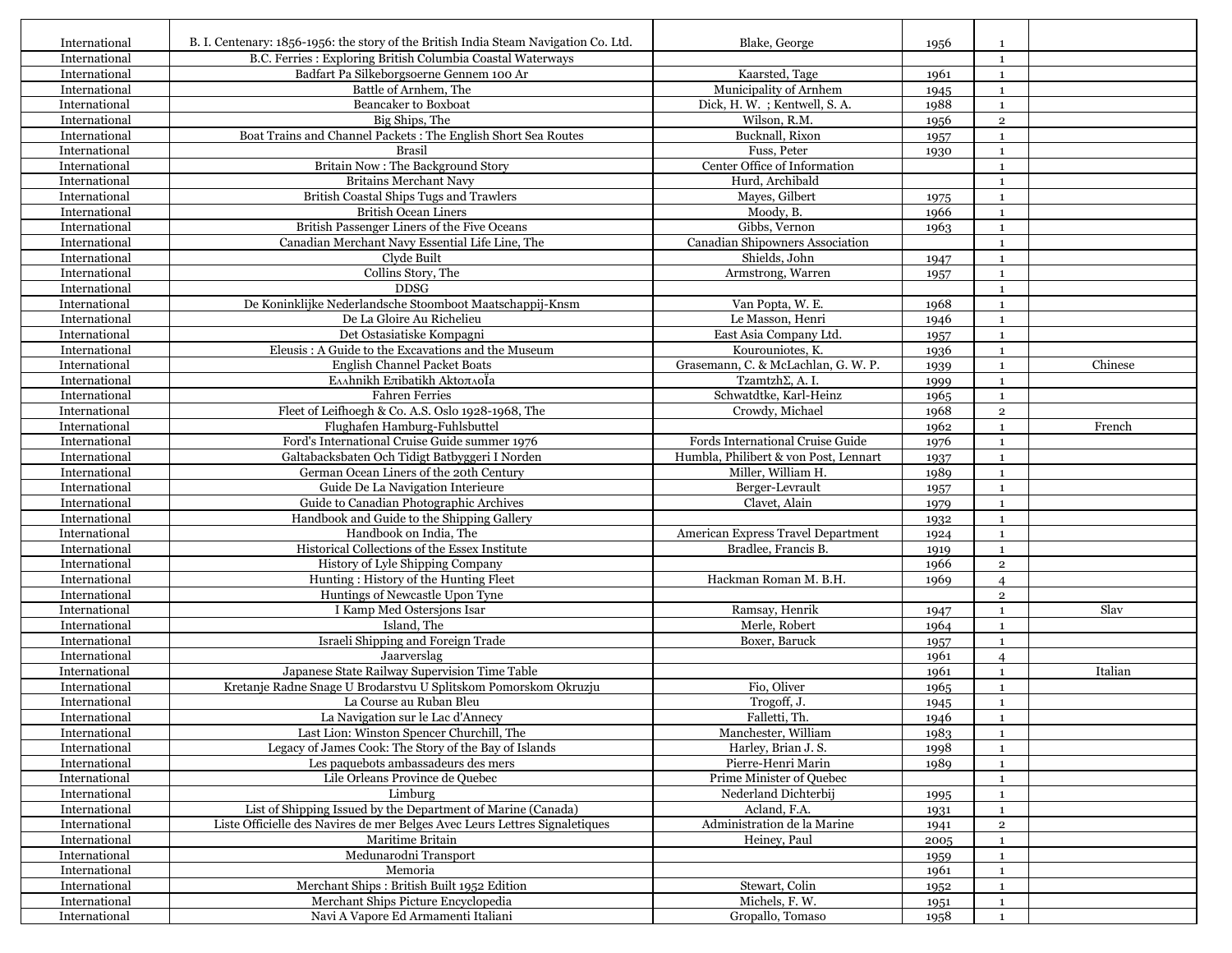| International   | Ocean Express : The Story of the Bremen and the Europa                          | Hodgins, Eric                       | 1932 | 1                            |                 |
|-----------------|---------------------------------------------------------------------------------|-------------------------------------|------|------------------------------|-----------------|
| International   | Ocean Ships                                                                     | Moody, B.                           | 1967 | $\mathbf{1}$                 |                 |
| International   | Officieele Lijst der Belgische Zeeschepen Met Hunne Seinletters                 | Ministerie van Verkeerswezen        | 1943 | $\mathbf{1}$                 |                 |
| International   | Old KPM Ships from the Past                                                     |                                     | 1990 | $\mathbf{1}$                 | Dutch & english |
| International   | Our Transportation Services                                                     | Canadian Citizenship Branch         | 1954 | $\mathbf{1}$                 |                 |
| International   | Pirre-Kylsand Motorships 1915-1932, The                                         | Mallett, Alan S. & Bell, Andrew B.  | 1984 | $\mathbf{1}$                 |                 |
| International   | Prince Ships of Northern British Columbia                                       | Hacking, Norman R.                  |      | $\blacksquare$               |                 |
| International   | Quebec: La Belle Province                                                       |                                     | 1991 | $\mathbf{1}$                 |                 |
| International   | Queens of British Columbia, The                                                 | Favelle, Peter                      | 1974 | $\overline{2}$               |                 |
| International   | Railway & Other Steamers                                                        | Duckworth, C.L.D. & Langmuir, G.E.  | 1948 | $\mathbf{1}$                 |                 |
| International   | Rederiaktieselskabet Dannebrog                                                  |                                     | 1973 | $\mathbf{1}$                 |                 |
| International   | Resan Over Sundet                                                               |                                     |      | $\mathbf{1}$                 |                 |
| International   | Rise of the English Shipping Industry, The                                      | Davis, Ralph                        | 1962 | $\mathbf{1}$                 |                 |
| International   | Ropner Shippng Company 1874-1974                                                | Gray, Leonard                       | 1975 | $\mathbf{1}$                 |                 |
| International   | Royaume de Belgique                                                             | Administration de la Marine         | 1935 | <sup>1</sup>                 |                 |
| International   | Royaume de Belgique Liste Officielle des Navires de mer Belges                  | Administration de la Marine         | 1951 | $\mathbf{1}$                 |                 |
| International   | S.S. Great Britain                                                              |                                     |      | $\mathbf{1}$                 |                 |
| International   | Sailing Ships of Ireland                                                        | Anderson, Ernest B.                 | 1951 | $\overline{2}$               |                 |
| International   | Schiffbau                                                                       |                                     | 1964 | $\mathbf{1}$                 |                 |
| International   | Sea of Cortez, The                                                              | Cannon, Ray                         | 1973 | <sup>1</sup>                 |                 |
| International   | Seaports South of Sahara                                                        | Robert Greenhalgh Albion            | 1959 | $\mathbf{1}$                 |                 |
| International   | Ships of Southampton and the Solent                                             | Dunn, Laurence                      | 1964 | 3                            |                 |
| International   | Ships of the Isle of Man Steam Packet Company Limited                           | Henry, Fred                         | 1962 | <sup>1</sup>                 |                 |
| International   | Ships of the Libera Line                                                        | Bravnard, Frank O.                  |      | $\mathbf{1}$                 |                 |
| International   | Ships of the Union-Castle Line                                                  | Dunn, Laurence                      | 1954 | $\blacksquare$               |                 |
| International   | Soviet Bloc Merchant Ships                                                      | Bock, Bruno; Bock, Klaus            | 1981 |                              |                 |
| International   | Spanish Sea                                                                     | Weddle, Robert S.                   | 1985 | -1                           |                 |
| International   | Stallings Maritime Jahrbuch 1975-1976                                           | Kludas, Arnod                       |      | $\mathbf{1}$<br>$\mathbf{1}$ |                 |
|                 | <b>Steamers of North Wales</b>                                                  |                                     | 1975 |                              |                 |
| International   | Steamers of the Clyde and Western Isles                                         | Thornley, F.C.<br>MacArthur, Messrs | 1942 | $\mathbf{1}$                 |                 |
| International   |                                                                                 |                                     | 1965 | $\overline{2}$               |                 |
| International   | Steamers of the Thames and Medway                                               | Burtt, Frank                        | 1949 | $\mathbf{1}$                 |                 |
| International   | Steamships: Their History and Their Deeds                                       | Jackson, G.G.                       |      | $\overline{1}$               |                 |
| International   | Sternwheelers and Steam Tugs                                                    | Turner, Robert                      |      | $\mathbf{1}$                 |                 |
| International   | Story of Kuwait, The                                                            | Kuwait Oil Company Limited          | 1959 | <sup>1</sup>                 |                 |
| International   | Synthese de la participation de la Flotte Martchande Belge aux evenements       |                                     | 1952 | $\mathbf{1}$                 |                 |
| International   | The Atlantic Ferry in the Twentieth Century                                     | Corson, F. Reid                     | 1937 | $\overline{2}$               |                 |
| International   | The Centenary of the Stoomvaart Maatschappij 'Nederland'                        | de Boer, G. J.                      | 1970 | $\overline{2}$               |                 |
| International   | The Ships of British Columbia                                                   | Bannerman, Gary & Patricia          |      | $\mathbf{1}$                 |                 |
| International   | The Story of a Ship's Dynasty: Bremen                                           | Zimmermann, Eduard                  |      | $\blacksquare$               |                 |
| International   | Toronto 59                                                                      | Phillips, Nathan                    | 1959 | $\mathbf{1}$                 |                 |
| International   | <b>Transatlantic Crossing</b>                                                   | Allen, Walter                       | 1971 | $\mathbf{1}$                 |                 |
| International   | Transatlantic Paddle Steamers                                                   | Spratt, H. Philip                   | 1951 | 3                            |                 |
| International   | Transpacific Steam                                                              | Tate, E. Mowbray                    | 1986 | $\overline{2}$               |                 |
| International   | USK Ships, The                                                                  | Eaton, P. M.                        | 1982 | $\mathbf{1}$                 |                 |
| International   | Von der Bauernarche zum Tanzschiff                                              |                                     | 1970 | <sup>1</sup>                 |                 |
| International   | Wheels Still Turn a history of australian paddleboats, The                      | Plowman, Peter                      | 1992 | $\mathbf 1$                  |                 |
| International   | Whistle Up the Inlet                                                            | Rushton, Gerald A.                  | 1974 | 1                            |                 |
| International   | Wilh. Wilhemsen 1861-1977                                                       | Crowdy, Michael                     | 1978 | $\overline{2}$               |                 |
| International   | Wilhelmsen Fleet, The                                                           | Bland, A. L. & Crowdy, Michael      | 1961 | $\mathcal{R}$                |                 |
| International   | Zee La Mer En Schepen Et Les Navires                                            |                                     |      | $\mathbf{1}$                 |                 |
| Merchant Marine | American Merchant Marine, The                                                   | American Bureau of Shipping         | 1933 | $\overline{2}$               |                 |
| Merchant Marine | 1997 Alumni Association Roster                                                  | <b>SUNY Maritime College</b>        | 1997 | 1                            |                 |
| Merchant Marine | A Statistical Analysis of the World's Merchant Fleets                           | US Department of Commerce           | 1962 | $\mathbf{1}$                 |                 |
| Merchant Marine | American Flag Merchant Vessels--Port of New York 1789-1867 Vol. 1: A-K          | The National Archives               | 1968 | <sup>1</sup>                 |                 |
| Merchant Marine | American Flag Merchant Vessels--Port of New York 1789-1867 Vol. 2: K-Z          | The National Archives               | 1968 | $\mathbf{1}$                 |                 |
| Merchant Marine | American Maritime Industries and Public Policy 1789-1914                        | Hutchins, John G. B.                | 1941 | $\mathbf{1}$                 |                 |
| Merchant Marine | American Merchant Marine in the War, The                                        | American Merchant Marine Institute  | 1943 | $\overline{2}$               |                 |
|                 | Americans Who Have Contributed to the History and Traditions of the US Merchant |                                     |      |                              |                 |
|                 |                                                                                 | US Merchant Marine Cadet Corps      |      |                              |                 |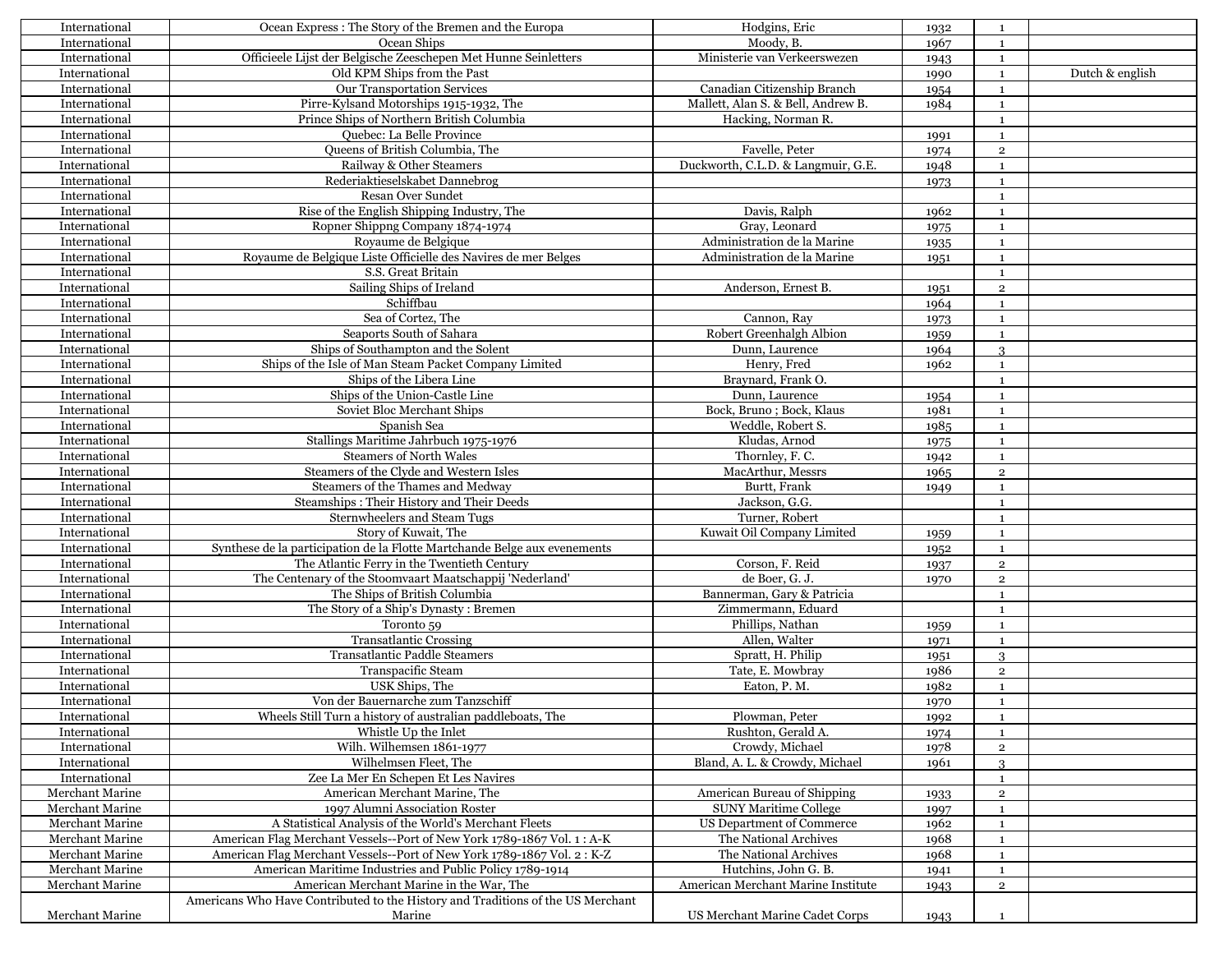| Merchant Marine        | America's Merchant Marine                           | New York Bankers Trust Company       | 1920    | 3                       |  |
|------------------------|-----------------------------------------------------|--------------------------------------|---------|-------------------------|--|
| Merchant Marine        | Ben Line Fleet list and short history               | World Ship Society                   | 1967    | 3                       |  |
| Merchant Marine        | Big Loud Afloat                                     | <b>American Waterways Operators</b>  | 1965    | 3                       |  |
| Merchant Marine        | Crisis in Coastal Shipping                          | Hazard, John L.                      | 1955    | $\mathbf{1}$            |  |
| Merchant Marine        | History of Hillerström's Helsingborg 1891-1976, The | Thomas Johannesson                   | 1976    | $\mathbf{1}$            |  |
| Merchant Marine        | Life Inside the Merchant Marine Academy             | Alagna, Magdalena                    | 2002    | $\mathbf{1}$            |  |
| Merchant Marine        | Looking for a Ship                                  | McPhee, John                         | 1990    | $\mathbf{1}$            |  |
| Merchant Marine        | Merchant Fleets                                     | Rimington, Critchell                 | 1944    | $\mathbf{1}$            |  |
| Merchant Marine        | Merchant Fleets in Profile 1                        | Haws, Duncan                         | 1980    | 1                       |  |
| Merchant Marine        | Merchant Ships 10 Completed in 1961                 | Allard Coles Limited                 | 1962    | $\mathbf{1}$            |  |
| Merchant Marine        | Merchant Ships 11 New Ships 1962                    | Allard Coles Limited                 | 1963    | $\mathbf{1}$            |  |
| Merchant Marine        | Merchant Ships 12 New Ships 1963                    | Allard Coles Limited                 | 1964    | 1                       |  |
| Merchant Marine        | Merchant Ships 13 New Ships 1964                    | Allard Coles Limited                 | 1965    | $\mathbf{1}$            |  |
| <b>Merchant Marine</b> | Merchant Ships 14 New Ships 1965                    | Allard Coles Limited                 | 1966    | $\mathbf{1}$            |  |
| Merchant Marine        | Merchant Ships 5 Completed in 1957                  | Allard Coles Limited                 | 1958    | $\mathbf{1}$            |  |
| Merchant Marine        | Merchant Ships 7 Completed in 1958                  | Allard Coles Limited                 | 1959    | $\mathbf{1}$            |  |
| Merchant Marine        | Merchant Ships 8 Completed in 1959                  | Allard Coles Limited                 | 1960    | 1                       |  |
| Merchant Marine        | Merchant Ships 9 Completed in 1960                  | Allard Coles Limited                 | 1961    | $\mathbf{1}$            |  |
| Merchant Marine        | Merchant Ships of the World in Color 1910-1929      | Dunn, Laurence                       | 1973    | $\mathbf{1}$            |  |
| Merchant Marine        | Merchant Ships Volume IV New Ships 1955             | Allard Coles Limited                 | 1956    | 1                       |  |
| Merchant Marine        | Merchant Ships Volume V New Ships 1956              | Allard Coles Limited                 | 1957    | $\mathbf{1}$            |  |
| Merchant Marine        | Merchant Ships: a pictorial study                   | LaDage, John H.                      | 1955    | $\mathbf{1}$            |  |
| Merchant Marine        | Merchant Vessels                                    | Riegel, Robert                       | 1921    | $\mathbf{1}$            |  |
| Merchant Marine        | Merchantman Rearmed                                 | Bone, D.W.                           | 1949    | <sup>1</sup>            |  |
| <b>Merchant Marine</b> | Modern Ship Stowage                                 | US Department of Commerce            | 1942    | $\mathbf{1}$            |  |
| Merchant Marine        | Nor Death Dismay                                    | McCoy, Samuel Duff                   | 1944    | $\mathbf{1}$            |  |
| <b>Merchant Marine</b> | Ocean Shipping                                      | Annin, Robert Edwards                | 1920    | $\mathbf{1}$            |  |
| Merchant Marine        | Sail On                                             | Nevins, Allan                        | 1946    | $\mathbf{1}$            |  |
| Merchant Marine        | Sailing on Friday                                   | Butler, John A.                      | 1997    | $\mathbf{1}$            |  |
| Merchant Marine        | Ships of the Blue Funnel Line                       | Le Fleming, H.M.                     | 1961    | $\mathbf{1}$            |  |
| Merchant Marine        | Ships of the U.S. Merchant Fleet                    | Culver, John A.                      | 1965    | 1                       |  |
| Merchant Marine        | Ships of the US Merchant Marine                     | Farrengton Jr, S. Kip                | 1947    | $\mathbf{1}$            |  |
| Merchant Marine        | U.S. Merchant Marine at War                         | War Shipping Administration          | 1942    | $\mathbf{1}$            |  |
| Merchant Marine        | United States Merchant Marine Academy               |                                      | 1966-67 | 1                       |  |
| Merchant Marine        | <b>USMMA Kings Point Log</b>                        | Merchant Marine Academy              | 2006    | $\mathbf{1}$            |  |
| Merchant Marine        | Victorian and Edwardian Merchant Steamships         | Greenhill, Basil & Giffard, Ann      | 1979    | $\mathbf{1}$            |  |
| Merchant Marine        | We'll Deliver                                       | Mitchell, C. Bradford                | 1977    | $\mathbf{1}$            |  |
| Merchant Marine        | Yankee Ships                                        | Wolfe, Reese                         | 1953    | $\mathbf{1}$            |  |
| Military/War           | Compact History of the United States Navy, The      | Pratt, Fletcher                      | 1957    | $\mathbf{1}$            |  |
| Military/War           | Destroyermen, The                                   | Smith, Stan                          | 1965    | $\mathbf{1}$            |  |
| Military/War           | Frigates, The                                       | Time-Life Books                      | 1979    | $\mathbf{1}$            |  |
| Military/War           | U-boats, The                                        | Time-Life Books                      | 1979    | $\mathbf{1}$            |  |
| Military/War           | US Navy In World War 2, The                         | Heiferman, Ronald                    | 1978    | $\mathbf{1}$            |  |
| Military/War           | A Half Century of Naval Service                     | Schroeder, Seaton                    | 1922    | $\mathbf{1}$            |  |
| Military/War           | Aboard the Uss Monitor 1862                         | Keeler, William F.                   | 1964    | 1                       |  |
| Military/War           | Admiral Dewey and the Manila Campaign               | Naval Historical Foundation          | 1947    | $\,2\,$                 |  |
| Military/War           | Admiral George Dewey: a sketch of the man           | Barrett, John                        | 1899    | $\mathbf{1}$            |  |
| Military/War           | Admiral of the Fleet                                | Warner, Oliver                       | 1969    | 1                       |  |
| Military/War           | Admiral Wainright and the U.S. Fleet                | Department of the Navy               | 1962    | $\mathbf{1}$            |  |
| Military/War           | All the World's Fighting Fleets                     | Talbot-Booth, E.C.                   | 1937    | $\overline{\mathbf{c}}$ |  |
| Military/War           | Altitude, Azimuth, and Line of Position             | US Navy Hydrographic Office          | 1918    | $\mathbf{1}$            |  |
| Military/War           | American Nautical Almanac: For the Year 1952        | U.S. Government Printing Office      | 1950    | $\mathbf{1}$            |  |
| Military/War           | American Nautical Almanac: For the Year 1953        | U.S. Government Printing Office      | 1951    | $\mathbf{1}$            |  |
| Military/War           | Azimuths of the Sun                                 | <b>US Navy</b>                       | 1934    | $\mathbf{1}$            |  |
| Military/War           | Battle of the Atlantic, The                         | Hughes, Terry Hughes; Costello, John | 1977    | 1                       |  |
| Military/War           | Battle Report: The Atlantic War                     | Karig, Commander Walter              | 1946    | $\overline{2}$          |  |
| Military/War           | Bluejackets' Manuel Sixteenth Edition, The          | Noel, Captain John V.                | 1960    | $\mathbf{1}$            |  |
| Military/War           | Bluejackets' Manuel Sixth Edition, The              | Van Der Veer, Norman R.              | 1918    | $\mathbf{1}$            |  |
| Military/War           | Brassey's Naval Manual                              | Macmillan Company                    | 1944    | <sup>1</sup>            |  |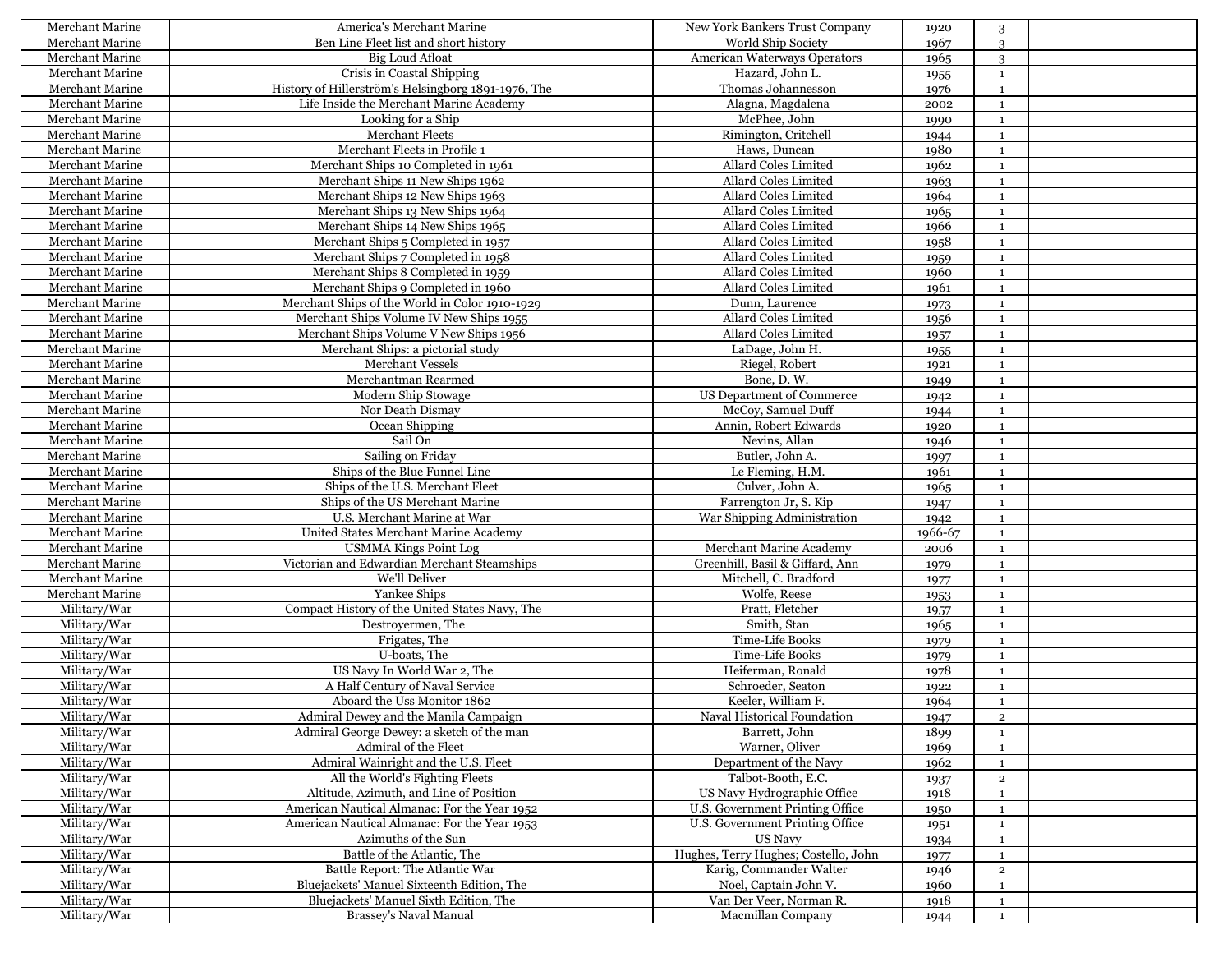| Military/War | Brassey's Naval Manual                                                     | Macmillan Company                                   | 1943         | 1              |  |
|--------------|----------------------------------------------------------------------------|-----------------------------------------------------|--------------|----------------|--|
| Military/War | <b>Buisness In Great Waters</b>                                            | Kerr, George F.                                     |              | $\mathbf{1}$   |  |
| Military/War | Civil War Naval Chronology vol 1                                           | Navy Department                                     | 1961         | $\mathbf{1}$   |  |
| Military/War | Civil War Naval Chronology vol 2                                           | Navy Department                                     | 1961         | $\overline{2}$ |  |
| Military/War | Civil War Naval Chronology Vol 5                                           | Navy Department                                     | 1961         | $\mathbf{1}$   |  |
| Military/War | Civil War Naval Chronology vol3                                            | Navy Department                                     | 1961         | $\mathbf{1}$   |  |
| Military/War | Civil War on the Western Waters                                            | Pratt, Fletcher                                     | 1956         | $\overline{2}$ |  |
| Military/War | Clear for Action                                                           | Hailey, Foster & Lancelot, Milton                   | 1964         | $\mathbf{1}$   |  |
| Military/War | <b>Combined Operations</b>                                                 | Macmillan Company                                   | 1943         | $\mathbf{1}$   |  |
| Military/War | Comparative Rules of the Road and How to obey them                         | Us Coast Guard                                      | 1946         | $\mathbf{1}$   |  |
| Military/War | Confederate Blockade Running Through Bermuda 1861-1865                     | Vandiver, Frank E.                                  | 1947         | $\mathbf{1}$   |  |
| Military/War | Counter Armada 1596, The                                                   | Underwood, Stephen and Elizabeth                    | 1983         | 1              |  |
| Military/War | Cruise of the U.S. Brig Argus in 1813                                      | Paltsits, Victor Hugo                               |              | $\mathbf{1}$   |  |
|              | Cruisers                                                                   |                                                     | 1917         |                |  |
| Military/War |                                                                            | Preston, Antony                                     | 1982         | $\mathbf{1}$   |  |
| Military/War | Destroyers: 60 Years                                                       | Schofield, Capt. William G.                         |              | 1              |  |
| Military/War | Dictionary of American Naval Fighting Ships Vol. VIII                      | Mooney, James L.                                    | 1981         | 1              |  |
| Military/War | Dreadnought: A History of the Modern Battleship                            | Hough, Richard                                      | 1975         | $\mathbf{1}$   |  |
| Military/War | Dreadnoughts, The                                                          | Time-Life Books                                     | 1979         | $\mathbf{1}$   |  |
| Military/War | Empire Ships of World War 2                                                | Mitchell, W.H.; Sawyer, L.A.                        | 1965         | $\overline{2}$ |  |
| Military/War | Exodus 1947                                                                | Holly, David C.                                     | 1947         | $\mathbf{1}$   |  |
| Military/War | <b>Fighting Admiral</b>                                                    | Macintyre, Donald                                   | 1961         | $\mathbf{1}$   |  |
| Military/War | <b>Fighting Fleets</b>                                                     | Rimington, Critchell                                | 1942         | 3              |  |
| Military/War | <b>Fighting Fleets</b>                                                     | Rimington, Critchell                                | 1943         | $\mathbf{1}$   |  |
| Military/War | <b>Fighting Fleets</b>                                                     | Rimington, Critchell                                | 1944         | $\mathbf{1}$   |  |
| Military/War | <b>Fighting Sail</b>                                                       | Whipple, A. B. C.                                   | 1978         | $\mathbf{1}$   |  |
| Military/War | Fighting Under the Sea                                                     | Macintyre, Donald                                   | 1965         | $\mathbf{1}$   |  |
| Military/War | Firedrake                                                                  | Divine, A.D.                                        | 1943         | $\mathbf{1}$   |  |
| Military/War | Flag of the Southern Cross, The                                            | Bowen, Frank C.                                     | 1945         | $\overline{2}$ |  |
| Military/War | Great Dreadnought, The                                                     | Hough, Richard                                      | 1966         | $\mathbf{1}$   |  |
| Military/War | History of the American Sailing Navy: The Ships and Their Development, The | Chapelle, Howard I.                                 | 1949         | 1              |  |
| Military/War | History of United States Naval Operations in World War II Vol. II          | Morison, Samuel Elliot                              | 1947         | $\overline{2}$ |  |
| Military/War | In the War at Sea                                                          | Seabrook, William C.                                | 1940         | $\overline{2}$ |  |
| Military/War | International Code of Signals                                              | <b>US Navy Department</b>                           | 1931         | $\mathbf{1}$   |  |
| Military/War | Last Cruise of the "Oliver Cromwell", The                                  | Middlebrook, Louis F.                               | 1779         | 1              |  |
| Military/War | Liberty Ships                                                              | Bunker, John Gorley                                 | 1994         | $\mathbf{1}$   |  |
| Military/War | <b>Light-Draught Monitors</b>                                              | Navy Department                                     | 1864         | $\mathbf{1}$   |  |
| Military/War | Little Ships: Tugboats at D-Day, Normandy                                  | Reminick, Gerald                                    | 2011         | $\overline{2}$ |  |
| Military/War | Mariners Museum, The                                                       | Sylvester, Rear Admiral E.W.                        | 1959         | $\mathbf{1}$   |  |
| Military/War | Men-Of-War, The                                                            | Howarth, David                                      | 1978         | $\mathbf{1}$   |  |
| Military/War | Middletown and the American Revolution                                     | Van Dusen, Albert E.                                |              | 1              |  |
| Military/War | Midships                                                                   | US Merchant Marine Academy                          | 1950<br>1969 | 1              |  |
| Military/War | Mighty Mo: The USS Missouri, A Biography of the Last Battleship            | Newell & Amith                                      |              |                |  |
|              |                                                                            |                                                     | 1969         | $\overline{2}$ |  |
| Military/War | Modern Warships<br>Monsarrat at Sea                                        | Gibbons, Tony; Miller, David<br>Monsarrat, Nicholas | 1992         | $\mathbf{1}$   |  |
| Military/War |                                                                            |                                                     | 1976         | $\mathbf{1}$   |  |
| Military/War | Most Dangerous Sea                                                         | Lott, Arnold S.                                     | 1959         | $\overline{2}$ |  |
| Military/War | Nautical Almanac: For the Year 1966                                        | U.S. Government Printing Office                     | 1964         | $\mathbf 1$    |  |
| Military/War | Nautical Almanac: For the Year 1989                                        | U.S. Government Printing Office                     | 1987         | 1              |  |
| Military/War | Naval and Maritime History                                                 | Munson Institute                                    | 1972         | 1              |  |
| Military/War | Naval and Maritime History                                                 | Marine Historical Association                       | 1955         | $\mathbf{1}$   |  |
| Military/War | Naval and Maritime History                                                 | Marine Historical Association                       | 1963         | $\mathbf{1}$   |  |
| Military/War | Naval Annual 1900, The                                                     | Griffin and Co.                                     | 1900         | $\mathbf{1}$   |  |
| Military/War | Naval Annual 1913, The                                                     | J. Griffin and Co.                                  | 1970         | $\mathbf{1}$   |  |
| Military/War | Naval History of the United States Volume One                              | Abbot, Willis J.                                    | 1897         | $\mathbf{1}$   |  |
| Military/War | Naval History of the United States Volume Two                              | Abbot, Willis J.                                    | 1897         | $\overline{2}$ |  |
| Military/War | Naval Shiphandling                                                         | Crenshaw, CDR R. S. Jr. USN                         | 1955         | $\mathbf{1}$   |  |
| Military/War | Navies of World War 2                                                      | Preston, Antony                                     | 1976         | $\mathbf{1}$   |  |
| Military/War | Navy on Review 77                                                          | World Ship Society                                  | 1977         | $\mathbf{1}$   |  |
| Military/War | Navy Year Book                                                             | Andrews, Phillip                                    | 1944         | $\overline{2}$ |  |
| Military/War | New Look for Nautical Charts                                               | Hertel, Vernon J.                                   | 1969         | <sup>1</sup>   |  |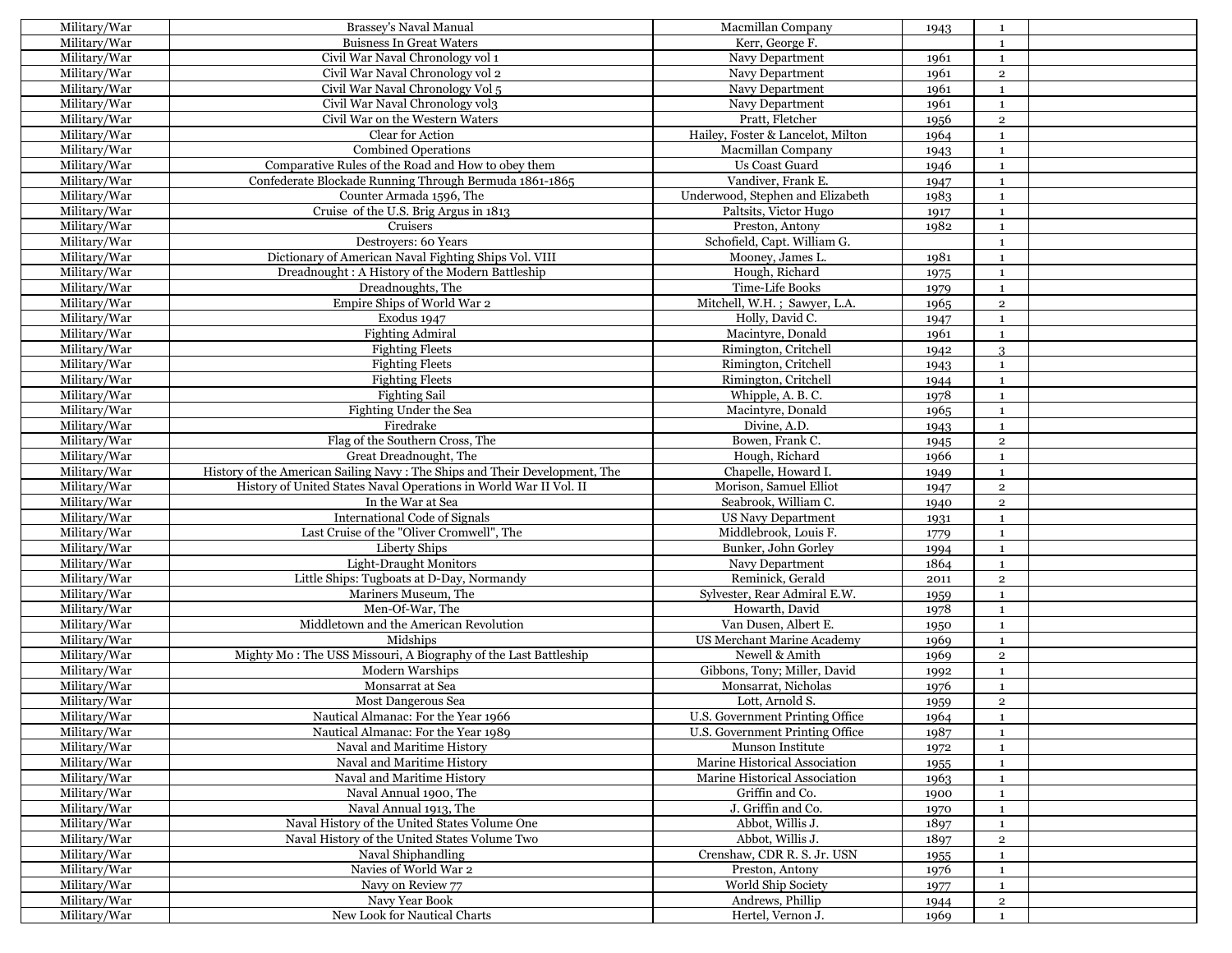| Military/War | No Survivors (historical fiction: U-Boat 44)                         | Gray, Edwyn                             | 1974 | 1              |  |
|--------------|----------------------------------------------------------------------|-----------------------------------------|------|----------------|--|
| Military/War | Old Ironsides                                                        |                                         |      | $\mathbf{1}$   |  |
| Military/War | Operation Sea Lion                                                   | Flemming, Peter                         | 1957 | $\mathbf{1}$   |  |
| Military/War | Operations in North American Waters                                  | Morison, Samuel Elliot                  | 1947 | $\mathbf{1}$   |  |
| Military/War | Ordeal of Convoy NY 119, The                                         | Gibson, Charles Dana                    | 1973 | $\mathbf{1}$   |  |
| Military/War | Our First New England                                                | Von Der Porten, Edward P.               | 1960 | $\overline{2}$ |  |
| Military/War | Paddle Wheel Pirate                                                  | Newell, Gordon                          | 1959 | $\mathbf 2$    |  |
| Military/War | Peace and War: United States foreign policy                          | <b>State Department</b>                 | 1942 | $\mathbf{1}$   |  |
| Military/War | Rebel Shore, The                                                     | Merril, James M.                        |      | $\mathbf{1}$   |  |
| Military/War | Rum War At Sea                                                       | Willoughby, Malcolm F.                  | 1957 |                |  |
|              | Sea Power and Today's War                                            |                                         | 1964 | 3              |  |
| Military/War |                                                                      | Pratt, Fletcher                         | 1939 | $\mathbf{1}$   |  |
| Military/War | Shipping Boards Agency Ships Part 1: The "Sub Boats", The            | Goldberg, Mark H.                       | 1994 | $\mathbf{1}$   |  |
| Military/War | Ships and Aircraft of the US Fleet : 1939 Edition, The               | Fahey, James C.                         | 1939 | 3              |  |
| Military/War | Ships and Aircraft of the US Fleet : 1941 Edition, The               | Fahey, James C.                         | 1941 | $\mathbf 2$    |  |
| Military/War | Ships and Aircraft of the US Fleet: Fahey's Eighth Edition, The      | Fahev, James C.                         | 1965 | 1              |  |
| Military/War | Ships and Aircraft of the US Fleet : Fahey's Second War Edition, The | Fahey, James C.                         | 1944 | $\overline{7}$ |  |
| Military/War | Ships and Aircraft of the US Fleet: Fahey's Seventh Edition, The     | Fahey, James C.                         | 1958 | $\overline{4}$ |  |
| Military/War | Ships and Aircraft of the US Fleet: Fahey's Sixth Edition, The       | Fahey, James C.                         | 1950 | 3              |  |
| Military/War | Ships and Aircraft of the US Fleet: Fahey's Victory Edition, The     | Fahey, James C.                         | 1945 | $\overline{5}$ |  |
| Military/War | Ships and Aircraft of the US Fleet: Two-Ocean Fleet Edition, The     | Fahey, James C.                         | 1941 | $\overline{4}$ |  |
| Military/War | Ships and Aircraft of the US Fleet: War Edition, The                 | Fahey, James C.                         | 1942 | 6              |  |
| Military/War | Ships and Seamen of the American Revolution                          | Coggins, Jack                           | 1969 | 1              |  |
| Military/War | Ships of the Esso Fleet in World War II                              | Standard Oil Company                    | 1946 | $\overline{2}$ |  |
| Military/War | Ships of the United States Navy and their sponsors 1950-1958         | Somerville, Keith Frazier               | 1959 | $\mathbf{1}$   |  |
| Military/War | Society Visiting List 1968                                           | Blue Book Inc                           | 1968 | $\mathbf{1}$   |  |
|              |                                                                      |                                         |      |                |  |
| Military/War | Story of the U.S. Frigate Constitution, The                          | John Hancock Mutual Insurance Company   | 1931 | $\mathbf{1}$   |  |
| Military/War | Table of Distances Between Ports                                     | United States Navy Department           | 1943 | $\mathbf{1}$   |  |
| Military/War | Tables of Computized Altitude and Azimuth Volume 1                   | US Navy Hydrographic Office             | 1967 | $\mathbf{1}$   |  |
| Military/War | Tables of Computized Altitude and Azimuth Volume 3                   | US Navy Hydrographic Office             | 1963 | $\mathbf{1}$   |  |
| Military/War | Tables of Computized Altitude and Azimuth Volume 4                   | US Navy Hydrographic Office             | 1970 | $\mathbf{1}$   |  |
| Military/War | Tables of Computized Altitude and Azimuth Volume 5                   | US Navy Hydrographic Office             | 1967 | $\mathbf{1}$   |  |
| Military/War | Tables of Computized Altitude and Azimuth Volume 6                   | US Navy Hydrographic Office             | 1958 | $\mathbf{1}$   |  |
| Military/War | The Armada                                                           | Mattingly, Garrett                      |      | $\overline{2}$ |  |
|              | The Armada                                                           | Walker, Bryce                           | 1959 |                |  |
| Military/War |                                                                      |                                         | 1981 | $\mathbf{1}$   |  |
| Military/War | To All Hands: An Amphibious Adventure                                | Brown, John Mason                       | 1943 | $\mathbf 2$    |  |
| Military/War | Transatlantic Liners at War                                          | Miller, William H. and Hutchings, David |      | $\overline{2}$ |  |
| Military/War | U.S. Naval Oceanographya Look Back                                   | US Naval Institute Proceedings          | 1968 | $\mathbf{1}$   |  |
| Military/War | U.S. Warships of World War II                                        | Silverstone, Paul H.                    | 1968 | $\mathbf 1$    |  |
| Military/War | United States and World Sea Power, The                               | Hall, Prentice                          | 1955 | $\mathbf{1}$   |  |
| Military/War | US Navy: an Illustrated History, The                                 | Miller, Nathan                          | 1977 | $\overline{2}$ |  |
| Military/War | Valiant Voyaging                                                     | Saunders, Hilary St. George             |      | $\mathbf{1}$   |  |
| Military/War | Venetians, The                                                       | Thubron, Colin                          | 1980 | $\mathbf{1}$   |  |
| Military/War | Veteran and Vintage Aircraft                                         | Hunt, Leslie                            | 1974 | $\mathbf{1}$   |  |
| Military/War | War with Spain and its Aftermath, The                                | Pew, WilliamAndrews                     | 1927 | $\mathbf{1}$   |  |
| Military/War | Warships of the World                                                | Kafka, Roger; Pepperburg, Roy L.        | 1946 | $\mathbf{1}$   |  |
| Military/War | Warships of World War I                                              | Le Fleming, H.M.                        |      | $\mathbf{1}$   |  |
| Military/War | Watch Officer's Guide                                                | Wilson, Captain Russell                 | 1941 | 1              |  |
| Military/War | Winning the War with Ships                                           | Land, Emory S.                          | 1958 | $\mathbf{1}$   |  |
| Military/War | World's Warships, The                                                | Blackman, Raymond                       | 1961 | $\overline{2}$ |  |
| Misc.        | Above Us The Waves                                                   | Warren, C.E.T.; Benson, James           | 1954 | 1              |  |
| Misc.        | Admiral Hornblower in the West Indies                                | Forester, C.S.                          | 1957 | $\mathbf{1}$   |  |
| Misc.        | Admirals in Collision                                                | Hough, Richard                          | 1959 | $\overline{2}$ |  |
| Misc.        | Adrift: Seventy-six days lost at sea                                 | Callahan, Steven                        | 1986 | $\mathbf{1}$   |  |
| Misc.        | A Flock of Ships                                                     | Callison, Brian                         | 1970 | $\mathbf{1}$   |  |
| Misc.        | A House Divided Against Itself Cannot Stand Reprint, 1958            | Lincoln, Abraham                        | 1858 | $\mathbf{1}$   |  |
| Misc.        | Alco Historic Photos                                                 | National Railway Historical Society     | 1975 | $\mathbf{1}$   |  |
| Misc.        | American Viking: The Saga of Hans Isbrandsten                        | Dugan, James                            | 1963 | $\overline{2}$ |  |
| Misc.        | A Night to Remember                                                  | Lord, Walter                            |      | $\mathcal{R}$  |  |
|              |                                                                      |                                         | 1955 |                |  |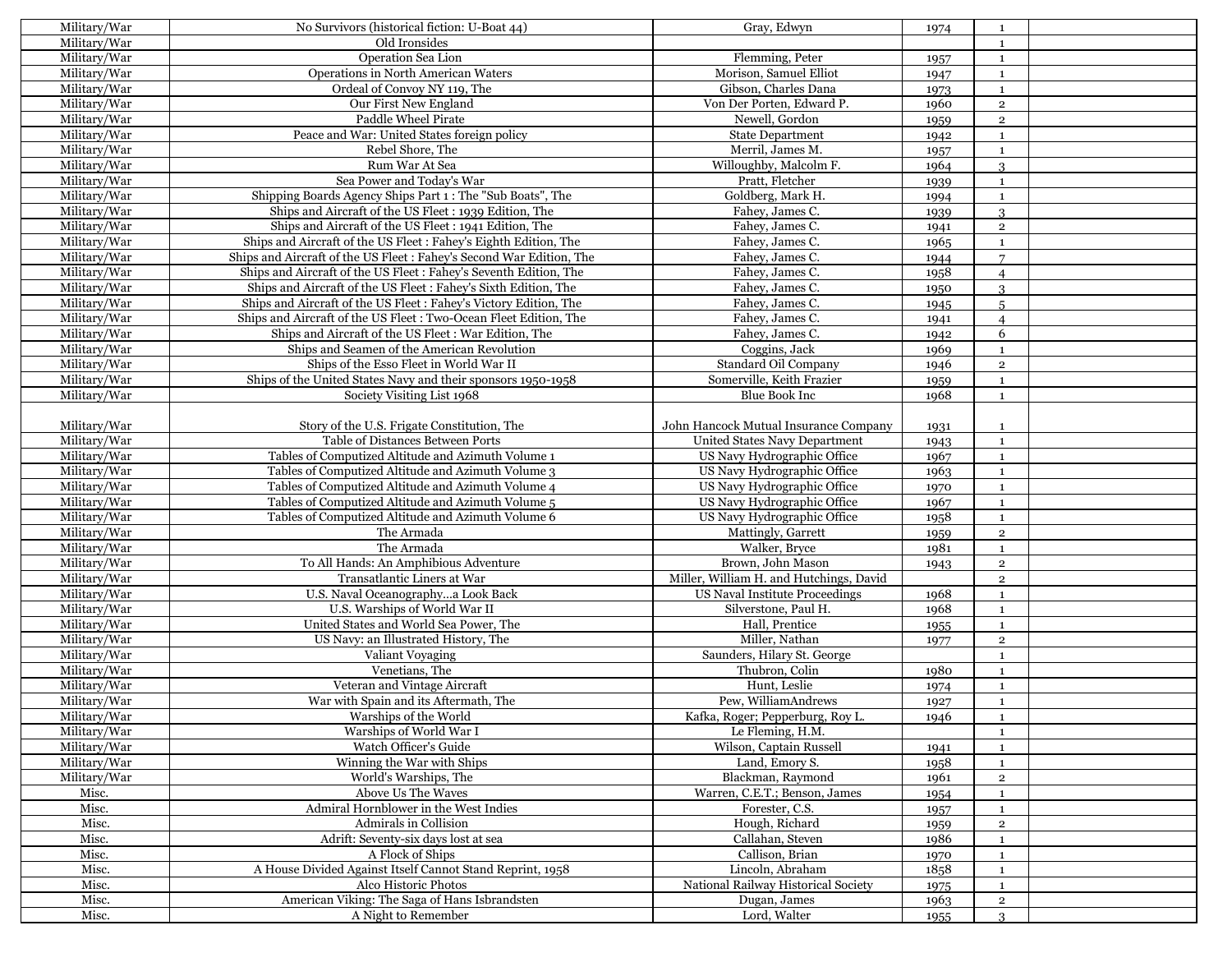| Misc. | A Seaman's Selection of Great Sea Stories                           | m; Slocum, Joshua; Shakleton, Sir Ernest; Ha                                    | 1959         | 1                            |  |
|-------|---------------------------------------------------------------------|---------------------------------------------------------------------------------|--------------|------------------------------|--|
| Misc. | <b>Away All Boats</b>                                               | Dodson, Kenneth                                                                 | 1954         | $\mathbf{1}$                 |  |
| Misc. | Bandersnatch                                                        | Lowden, Desmond                                                                 | 1970         | $\overline{2}$               |  |
| Misc. | <b>Black Sea Frigate</b>                                            | Stuart, Vivian                                                                  | 1971         | $\mathbf{1}$                 |  |
| Misc. | Blockade                                                            | Bolan, Mack                                                                     | 1991         | $\mathbf{1}$                 |  |
| Misc. | <b>Blow Negative</b>                                                | Stephens, Edward                                                                | 1962         | $\mathbf{1}$                 |  |
| Misc. | Boon Island                                                         | Roberts, Kenneth                                                                | 1967         | $\mathbf{1}$                 |  |
| Misc. | <b>Boulder Dam</b>                                                  | Grey, Zane                                                                      | 1963         | $\mathbf{1}$                 |  |
| Misc. | <b>Bucher: My Story</b>                                             | Bucher, Commander Lloyd M.; Rascovich, Mar                                      | 1970         | $\mathbf{1}$                 |  |
| Misc. | Canada                                                              | Fodor's Modern Guides Inc.                                                      | 1981         | $\mathbf{1}$                 |  |
| Misc. | Cape of Storms                                                      | Davis, John Gordon                                                              | 1970         | $\mathbf{1}$                 |  |
| Misc. | Captain Courageous                                                  | Kipling, Rudyard                                                                | 1896         | $\mathbf{1}$                 |  |
| Misc. | Directory of Historical Societies and Agencies in the US and Canada | McDonald, Donna                                                                 | 1973&1975    | $\overline{2}$               |  |
| Misc. | China-Trade Porcelain                                               | Phillips, John Goldsmith                                                        |              |                              |  |
| Misc. |                                                                     |                                                                                 |              | $\mathbf{1}$                 |  |
|       | Command A King's Ship                                               | Kent, Alexander                                                                 | 1973         | $\mathbf 2$                  |  |
| Misc. | Count Luckner the Sea Devil                                         | Thomas, Lowell                                                                  | 1927         | $\mathbf{1}$                 |  |
| Misc. | Cushing's Manual of Parliamentary Practice                          | Cushing, Luther S.                                                              | 1886         | $\mathbf{1}$                 |  |
| Misc. | Dictionario Tecnico - Technical Dictionary                          | Monnier, F. Le                                                                  | 1960         | $\mathbf{1}$                 |  |
| Misc. | Drumbeat                                                            | Pope, Dudley                                                                    | 1968         | $\mathbf{1}$                 |  |
| Misc. | Endurance                                                           | Lansing, Alfred                                                                 | 1959         | $\mathbf{1}$                 |  |
| Misc. | Fire at Sea: The Story of the Morro Castle                          | Gallagher, Thomas                                                               | 1959         | $\overline{4}$               |  |
| Misc. | <b>Five Deadly Guns</b>                                             | Hayes, Ralph                                                                    | 1986         | $\mathbf{1}$                 |  |
| Misc. | Galloway                                                            | Lamour, Louis                                                                   | 1970         | $\mathbf{1}$                 |  |
| Misc. | Gipsy Moth Circles The World                                        | Chichester, Sir Francis                                                         | 1967         | $\mathbf{1}$                 |  |
| Misc. | Graveyard of the Spnish Armada                                      | Kilfeather, T.P.                                                                | 1967         | $\mathbf{1}$                 |  |
| Misc. | Great Western Railway Engines                                       | Great Western Railway Magazine                                                  | 1923         | $\mathbf{1}$                 |  |
| Misc. | <b>Gunsight Pass</b>                                                | Raine, William MacLeod                                                          | 1949         | $\mathbf{1}$                 |  |
| Misc. | Hammer Strike                                                       | Winward, Walter                                                                 | 1979         | $\mathbf{1}$                 |  |
| Misc. | <b>Hidden Health Secrets</b>                                        | Cawood, Frank W. & Failes, Janice McCall                                        | 1987         | $\mathbf{1}$                 |  |
| Misc. | Hitler's Naval War                                                  | Bekker, Cajus                                                                   | 1974         | $\mathbf{1}$                 |  |
| Misc. | H.M.S. Defiant                                                      | Tilsley, Frank                                                                  | 1962         | $\mathbf{1}$                 |  |
| Misc. | H.M.S Marlborough Will Enter Harbor                                 | Monsarrat, Nicholas                                                             | 1947         | $\mathbf{1}$                 |  |
| Misc. | H.M.S. Ulysses                                                      | MacLean, Alistar                                                                | 1955         | $\mathbf 2$                  |  |
| Misc. | Horatio Hornblower: Beat to Quarters                                | Forester, C.S.                                                                  | 1937         | $\mathbf{1}$                 |  |
| Misc. | Horatio Hornblower: Ship of the Line                                | Forester, C.S.                                                                  | 1939         | $\mathbf{1}$                 |  |
| Misc. | Hornblower and the Hotspur                                          | Forester, C.S.                                                                  | 1962         | $\mathbf{1}$                 |  |
| Misc. | Hornblower During the Crisis                                        | Forester, C.S.                                                                  | 1975         | $\mathbf{1}$                 |  |
| Misc. | Ice Station Zebra                                                   | MacLean, Alistar                                                                | 1963         | $\mathbf{1}$                 |  |
| Misc. | Impossible Yet it Happened!                                         | Miller, R. DeWitt                                                               | 1947         | $\mathbf{1}$                 |  |
| Misc. | In Galiant Company                                                  | Kent. Alexander                                                                 | 1977         | $\mathbf{1}$                 |  |
| Misc. | In Pursuit of Reason: The Life of Thomas Jefferson                  | Cunningham Jr., Noble E.                                                        | 1987         | $\mathbf{1}$                 |  |
| Misc. | Inside the S.A.S.                                                   | Geraghty, Tony                                                                  | 1980         | $\mathbf{1}$                 |  |
| Misc. | Invisible Horizons                                                  | Gaddis, Vincent                                                                 | 1965         | $\mathbf{1}$                 |  |
| Misc. | Iron Coffins                                                        | Werner, Herbert                                                                 | 1969         | $\mathbf{1}$                 |  |
| Misc. | Kon-Tiki                                                            | Heyerdahl, Thor                                                                 | 1965         | $\mathbf{1}$                 |  |
| Misc. | Lieutenant Hornblower                                               | Forester, C.S.                                                                  | 1952         | $\mathbf{1}$                 |  |
| Misc. | Life on the Mississippi                                             | MarK Twain                                                                      | 1945         | $\mathbf{1}$                 |  |
| Misc. | Lord Jim                                                            | Conrad, Joseph                                                                  | 1961         | $\overline{2}$               |  |
| Misc. | Marine Diesel Manual                                                | Ford, Louis R.                                                                  | 1939         | $\mathbf{1}$                 |  |
| Misc. | <b>Most Secret</b>                                                  | Shute, Nevil                                                                    | 1945         | $\mathbf{1}$                 |  |
| Misc. | Mr. Midshipman Hornblower                                           | Forester, C.S.                                                                  |              | $\mathbf{1}$                 |  |
| Misc. | Mutiny                                                              | Tilsley, Frank                                                                  | 1950<br>1958 | $\mathbf{1}$                 |  |
| Misc. | Nevada                                                              | Grey, Zane                                                                      |              |                              |  |
| Misc. | Pacific Sweep                                                       | Hess. William N.                                                                | 1955         | $\mathbf{1}$<br>$\mathbf{1}$ |  |
|       | Passage to Mutiny                                                   |                                                                                 | 1974         |                              |  |
| Misc. | Pioneer of the Pacific                                              | Kent, Alexander                                                                 | 1976         | $\mathbf{1}$                 |  |
| Misc. | Pocket Battleship                                                   | Atlantic Mutual Insurance Company<br>Krancke, Admiral Theodore; Brennecke, H.J. | 1946         | 6                            |  |
| Misc. |                                                                     |                                                                                 | 1958         | $\mathbf{1}$                 |  |
| Misc. | Reflections on Richard Hartshorne's The Nature of Geography         | Entrikin & Brunn                                                                | 1989         | $\mathbf{1}$                 |  |
| Misc. | Samurai!                                                            | Sakai, Saburo                                                                   | 1957         | $\mathbf{1}$                 |  |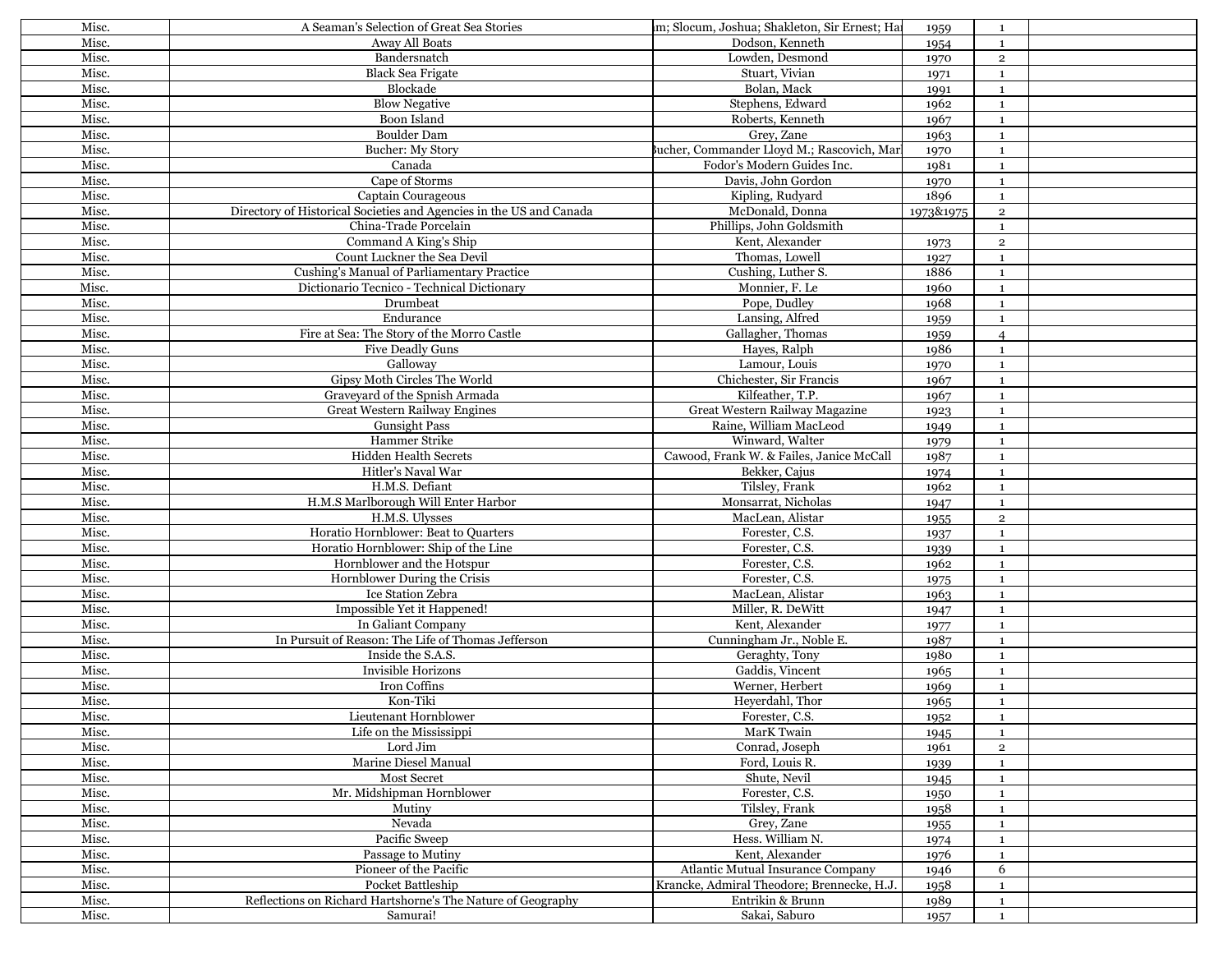| Misc. | Seawolf: Shark Pack                                              | Krauss, Bruno                               | 1978 | 1              |  |
|-------|------------------------------------------------------------------|---------------------------------------------|------|----------------|--|
| Misc. | Signal-Close Action                                              | Kent, Alexander                             | 1974 | <sup>1</sup>   |  |
| Misc. | Sharks and Little Fish                                           | Wolfgang Ott                                | 1966 | $\mathbf{1}$   |  |
| Misc. | Shipwreck                                                        | Thomas, Gordon; Witts, Max Morgan           | 1972 | $\mathbf{1}$   |  |
| Misc. | Sloop of War                                                     | Kent, Alexander                             | 1972 | $\mathbf{1}$   |  |
| Misc. | Smith's guide to Maritime Museums of North America, a supplement | Smith, Robert H.                            | 1993 | $\mathbf{1}$   |  |
| Misc. | SOS: The World's Great Sea Disasters                             | Jameson, Keith                              | 1962 | 3              |  |
| Misc. | South By Java Head                                               | MacLean, Alistar                            | 1958 | $\mathbf{1}$   |  |
| Misc. | Stand Into Danger                                                | Kent, Alexander                             | 1980 | $\mathbf{1}$   |  |
| Misc. | Stern-Wheelers up Columbia                                       | Mills, Randall V.                           | 1947 | $\mathbf{1}$   |  |
| Misc. | Strike from the Sea                                              | Reeman, Douglas                             | 1978 | $\mathbf 1$    |  |
| Misc. | Submarine!                                                       |                                             |      |                |  |
|       | Suicide Submarine                                                | Beach, Commander Edward L.                  | 1952 | $\mathbf{1}$   |  |
| Misc. |                                                                  | Harrington, Joseph D.                       | 1962 | $\mathbf{1}$   |  |
| Misc. | <b>Super Carrier</b>                                             | Wilson, George C.                           | 1986 | $\mathbf{1}$   |  |
| Misc. | <b>Surface With Daring</b>                                       | Reeman, Douglas                             | 1976 | $\mathbf{1}$   |  |
| Misc. | Technical Dictionary: English-Italian                            | Giorgio Marolli                             | 1960 | $\mathbf{1}$   |  |
| Misc. | The Airway Pioneer                                               | Society of Airway Pioneers                  | 1970 | <sup>1</sup>   |  |
| Misc. | The Assault on Mavis A.                                          | Stahl, Norman                               | 1978 | $\mathbf{1}$   |  |
| Misc. | The Batle for Levte Gulf                                         | Woodward, C. Vann                           | 1947 | $\mathbf{1}$   |  |
| Misc. | The Bermuda Triangle                                             | Jeffrey, Adi-Kent Thomas                    | 1973 | $\mathbf{1}$   |  |
| Misc. | The Boat                                                         | Buchheim, Lothar-Gunther                    | 1975 | $\mathbf{1}$   |  |
| Misc. | The Confederate Raider Alabama                                   | Semmes, Admiral Raphael                     | 1962 | $\mathbf{1}$   |  |
| Misc. | The Deep                                                         | Benchley, Peter                             | 1976 | $\mathbf{1}$   |  |
| Misc. | The Defeat of John Hawkins                                       | Unwin, Rayner                               | 1960 | <sup>1</sup>   |  |
| Misc. | The Destrovers                                                   | Reeman, Douglas                             | 1974 | $\mathbf{1}$   |  |
| Misc. | The Destruction of Convoy PO17                                   | Irving, David                               | 1968 | <sup>1</sup>   |  |
| Misc. | The Dragon's Triangle                                            | Berlitz, Charles                            | 1989 | $\mathbf{1}$   |  |
| Misc. | The End of the Imperial Japanese Navy                            | Ito, Masanori                               | 1962 | $\mathbf{1}$   |  |
| Misc. | The Fleet in the Window                                          | Bergamini, David                            | 1961 | $\mathbf{1}$   |  |
| Misc. | The Fleet That had to Die                                        | Hough, Richard                              | 1958 | $\overline{2}$ |  |
| Misc. | The French Atlantic Affair                                       | Lehman, Ernest                              |      |                |  |
|       |                                                                  |                                             | 1978 | <sup>1</sup>   |  |
| Misc. | The Greatest Enemy                                               | Reeman, Douglas                             | 1970 | $\mathbf 1$    |  |
| Misc. | The Great Mutiny                                                 | Dugan, James                                | 1965 | $\mathbf{1}$   |  |
| Misc. | The Guns of Navarone                                             | MacLean, Alistar                            | 1957 | <sup>1</sup>   |  |
| Misc. | The Hinge of Fate                                                | Churchill, Winston S.                       | 1962 | $\mathbf{1}$   |  |
| Misc. | The History of the Pennsylvania Railroad                         | Jacobs, Timothy                             | 1988 | $\mathbf 1$    |  |
| Misc. | The Inshore Squadron                                             | Kent, Alexander                             | 1977 | $\mathbf{1}$   |  |
| Misc. | The Last voyage of the Lusitania                                 | Hoehling, A.A.; Hoehling, Mary              | 1956 | $\overline{2}$ |  |
| Misc. | The Little Ark                                                   | Hartog, Jan de                              | 1953 | $\mathbf 1$    |  |
| Misc. | The Living Sea                                                   | Cousteau, Capt. J.Y.; Dugan, James          | 1964 | $\mathbf{1}$   |  |
| Misc. | The Log from the Sea of Cortez                                   | Steinbeck, John                             | 1941 | $\mathbf{1}$   |  |
| Misc. | The Long Haul                                                    | Rayner, D.A.                                | 1962 | <sup>1</sup>   |  |
| Misc. | The Lusitania                                                    | Colin Simpson                               | 1972 | $\overline{2}$ |  |
| Misc. | The Lynton and Barnstaple Railway                                | Brown, Prideaux & Radcliffe                 | 1971 | $\mathbf{1}$   |  |
| Misc. | The Man on the Blue                                              | Short, Luke                                 | 1965 | $\mathbf{1}$   |  |
| Misc. | The Natural                                                      | Malamud                                     | 1952 | $\mathbf{1}$   |  |
| Misc. | The Ninety and Nine                                              | Brinkley, William                           | 1966 | <sup>1</sup>   |  |
| Misc. | The Russian Convoy                                               | Schfield, B.B.                              | 1964 | <sup>1</sup>   |  |
| Misc. | Tiaras & T-Shirts                                                | Arnold, Muriel                              | 2007 | $\mathbf{1}$   |  |
| Misc. | The Sand Pebbles                                                 | McKenna, Richard                            | 1962 | $\mathbf{1}$   |  |
| Misc. | The Sea Venture                                                  | Mason, F. Van Wyck                          | 1961 | $\mathbf{1}$   |  |
| Misc. | The Seizing of the Santa Maria                                   | Zeiger, Henry A.                            | 1961 | $\mathcal{S}$  |  |
| Misc. | The Ship That Died of Shame and Other Stories                    | Monsarrat, Nicholas                         | 1961 | $\mathbf{1}$   |  |
|       | The Shootist                                                     |                                             |      |                |  |
| Misc. |                                                                  | Swarthout, Glendon                          | 1975 | $\mathbf{1}$   |  |
| Misc. | The Story of the Titanic as told by its survivors                | e & Gracie, Archibald & Commander Lightolle | 1960 | $\overline{2}$ |  |
| Misc. | The Strode Venturer                                              | Innes, Hammond                              | 1965 | $\mathbf{1}$   |  |
| Misc. | The Tenth Fleet                                                  | Farago, Ladislas                            | 1962 | $\mathbf 1$    |  |
| Misc. | The Tirpitz: And The Battle For The North Atlantic               | Woodward, David                             | 1953 | $\mathbf{1}$   |  |
| Misc. | The Titanic                                                      | Wade, Wyn Craig                             | 1986 | $\mathbf{1}$   |  |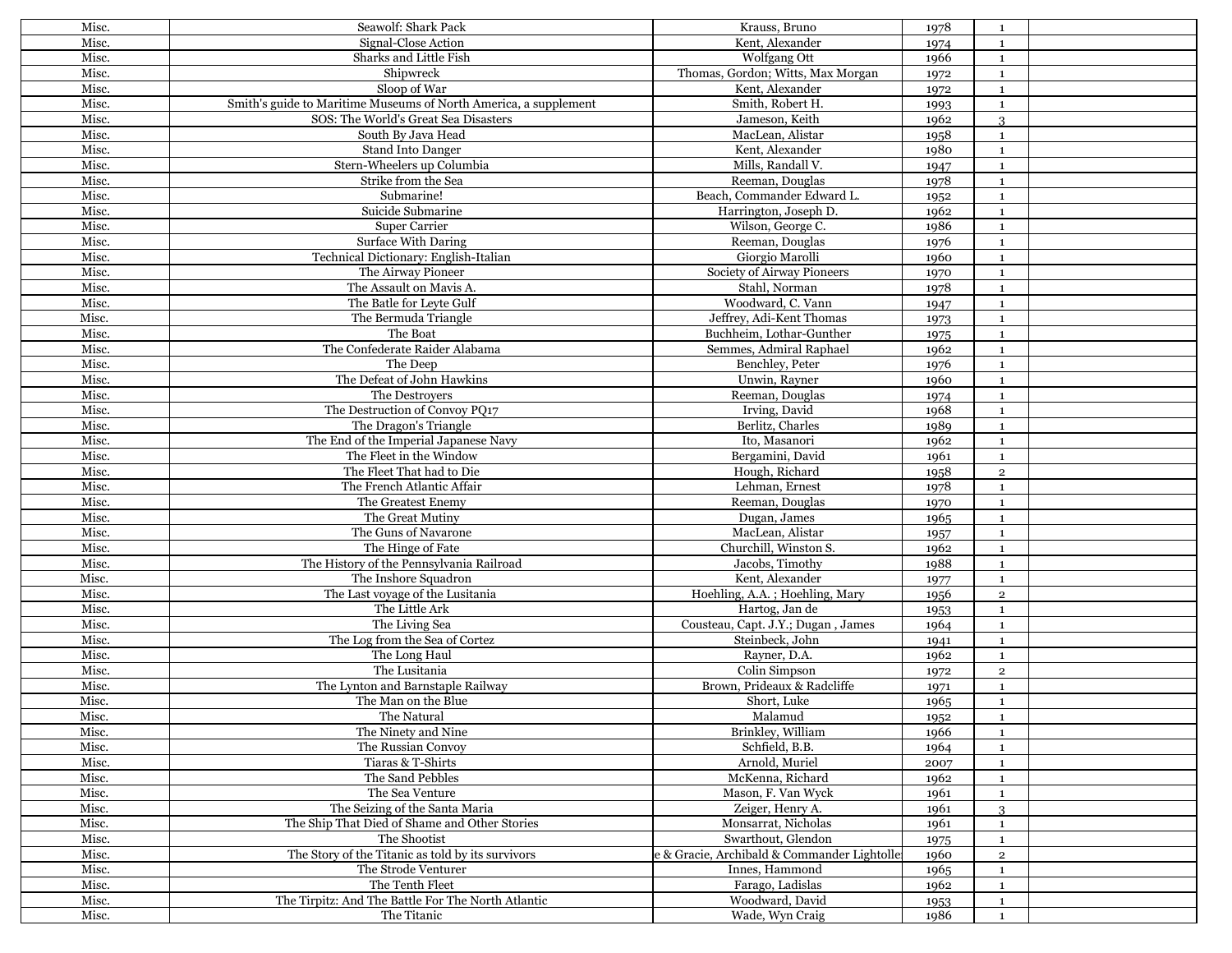| Misc.                   | The Tricentennial Report : Letters From America                                        | Atlantic Richfield Company             | 1977 | 1              |              |
|-------------------------|----------------------------------------------------------------------------------------|----------------------------------------|------|----------------|--------------|
| Misc.                   | The United States Navy in World War II                                                 | Smith, S.E.                            | 1966 | $\mathbf{1}$   |              |
| Misc.                   | The Western Maryland Railway: Fireballs & Black Diamonds                               | Cook & Zimmermann                      | 1981 | 1              |              |
| Misc.                   | The World Almanac and Book of Facts 1965                                               | New York World-Telegram and The Sun    | 1965 | $\mathbf{1}$   |              |
| Misc.                   | The Wreck of the Mary Deare                                                            | Innes, Hammond                         | 1956 | $\mathbf{1}$   |              |
| Misc.                   | The X-Craft Raid                                                                       | Gallagher, Thomas                      | 1971 | 1              |              |
| Misc.                   | Three Corvettes                                                                        | Monsarrat, Nicholas                    | 1962 | $\mathbf{1}$   |              |
| Misc.                   | <b>Titanic Destination Disaster</b>                                                    | Eaton, John P.; Haas, Charles A.       | 1987 | $\overline{2}$ |              |
| Misc.                   | Titanic! The Maiden Voyage                                                             | Marcus, Geoffrey                       | 1969 | 1              |              |
| Misc.                   | To Glory We Steer                                                                      | Kent, Alexander                        | 1968 | $\mathbf{1}$   |              |
| Misc.                   | Track of the Gray Wolf                                                                 | Gentile, Gary                          | 1989 | $\overline{2}$ |              |
| Misc.                   | Twilight for the Gods                                                                  | Gann, Ernest                           | 1956 | $\mathbf{1}$   |              |
| Misc.                   | <b>U-Boats Offshore</b>                                                                | Hovt, Edwin P.                         | 1978 | $\overline{2}$ |              |
| Misc.                   | Under the Eve of the Storm                                                             | Hersey, John                           | 1967 | $\mathbf{1}$   |              |
| Misc.                   | <b>Voyages Into Airy Regions</b>                                                       | Scott, John F.R. Jr.                   | 1984 | $\mathbf{1}$   |              |
| Misc.                   | International Maritime Dictionary: Second Edition                                      | De Kerchove                            | 1961 | $\mathbf{1}$   |              |
| Misc.                   | Wake of the Red Witch                                                                  | Roark, Garland                         |      | 1              |              |
| Misc.                   | WWII                                                                                   |                                        |      |                |              |
|                         |                                                                                        | Jones, James                           | 1975 | $\mathbf{1}$   |              |
| Misc.                   | Voyage of the Damned                                                                   | Thomas, Gordon & Witts, Max Morgan     | 1974 | $\overline{2}$ |              |
| Passenger Liners/Lines  | 20th Century Passenger Ships of the P&O                                                | McCart, Neil                           |      | 1              |              |
| Passenger Liners/Lines  | 50 Famous Liners 3                                                                     | Braynard, Frank and Miller, William H. |      | $\mathbf{1}$   |              |
| Passenger Liners/Lines  | A Bridge to the Seven Seas                                                             | Dick Schaap and Dick Schaap            | 1973 | $\overline{2}$ |              |
| Passenger Liners/Lines  | Anchor Line:1856-1956                                                                  | McLellan, R.S.                         | 1956 | 1              |              |
| Passenger Liners/Lines  | Around the World on the QE2                                                            | Montapert, Alfred Armand               | 1981 | $\mathbf{1}$   |              |
| Passenger Liners/Lines  | Atlantic Liners 1925-70, The                                                           | Emmons, Frederick                      | 1972 | 3              |              |
| Passenger Liners/Lines  | Atlantic Liners of the Cunard Line: from 1884 to the present day                       | McCart, Neil                           | 1990 | $\mathbf{1}$   |              |
| Passenger Liners/Lines  | <b>British Ocean Liners</b>                                                            | Miller, William H.                     |      | $\mathbf{1}$   |              |
| Passenger Liners/Lines  | Captain of the Queens                                                                  | <b>Collier Richard</b>                 | 1956 | $\overline{2}$ |              |
|                         | Canberra: the great white whale: based on a facsimile reprint of the original souvenir |                                        |      |                |              |
| Passenger Liners/Lines  | number of the Shipbuilder and Marine Engine Builder                                    |                                        | 1983 | $\mathbf{1}$   |              |
| Passenger Liners/Lines  | Celebrity Cruises Century                                                              | Maxtone-Graham, John                   | 1995 | $\overline{2}$ |              |
| Passenger Liners/Lines  | Celebrity Millennium                                                                   | <b>Celebrity Cruises</b>               | 2000 | $\mathbf{1}$   |              |
| Passenger Liners/Lines  | Chandris Liners, The                                                                   | Miller, William H.                     |      | $\mathbf{1}$   |              |
| Passenger Liners/Lines  | <b>Coastal Passenger Ships</b>                                                         | Flemming, H.M                          | 1956 | $\overline{2}$ |              |
| Passenger Liners/Lines  | Costa Liners, The                                                                      | Eliseo, Maurizio and Piccione, Paolo   |      | $\mathbf{1}$   |              |
| Passenger Liners/Lines  | Costa Victoria                                                                         | Miller, William H.                     | 1996 | 3              |              |
| Passenger Liners/Lines  | Crossing and Cruising                                                                  | Maxtone-Graham, John                   | 1992 | $\overline{2}$ |              |
| Passenger Liners/Lines  | Cruise Ship Phenomonon in North America, The                                           | Cudahy, Brian J.                       | 2001 | $\mathbf{1}$   |              |
| Passenger Liners/ Lines | Cruise Ships                                                                           | Harman, Jeane & Harry E.               | 1971 | $\mathbf{1}$   |              |
| Passenger Liners/Lines  | Cruise Ships of the World                                                              | Cairis, Nicholas T.                    | 1989 | $\overline{2}$ |              |
| Passenger Liners/Lines  | Cunard Line, The                                                                       | Woolley, Peter and Moore, Terry        |      | $\mathbf{1}$   |              |
| Passenger Liners/Lines  | Cunard White Star Quadruple Screw Liner Queen Mary, The                                |                                        | 1979 | $\overline{2}$ |              |
| Passenger Liners/Lines  | Cunard: 150 glorious years                                                             | Graham, John Maxtone                   | 1989 | $\mathbf{1}$   |              |
| Passenger Liners/Lines  | Fabulous Interiors of the Great Ocean Liners, The                                      | Miller Jr, William H.                  | 1985 | $\overline{2}$ |              |
| Passenger Liners/Lines  | <b>Fairplay Cruise Review</b>                                                          | Fairplay Publications Ltd.             | 1987 | $\mathbf{1}$   |              |
| Passenger Liners/ Lines | Famous British Liners: SS Aquatania                                                    | McCart, Neil                           |      | $\mathbf{1}$   |              |
| Passenger Liners/Lines  | Famous Liners of the Past                                                              | Dunn, Laurence                         | 1964 | $\mathbf{1}$   |              |
| Passenger Liners/Lines  | <b>Famous Ocean Liners</b>                                                             | Miller, William H.                     |      | 1              |              |
| Passenger Liners/Lines  | Fifty Famous Liners, 2 and 3                                                           | Braynard, Frank O.                     | 1988 | $\mathbf{1}$   | 3 volume set |
| Passenger Liners/Lines  | First Great Ocean Liners, The                                                          | Miller, William                        | 1984 | $\overline{2}$ |              |
| Passenger Liners/Lines  | Going Dutch : The Holland America Line Story                                           | Miller, William H.                     | 1998 | $\mathbf{1}$   |              |
| Passenger Liners/Lines  | Golden Age of Travel 1880-1939, The                                                    | Gregory, Alexis                        | 1990 | $\mathbf{1}$   |              |
| Passenger Liners/Lines  | Grand Luxe: the transatlantic style                                                    | Brinnin, John Malcolm                  | 1988 | $\mathbf{1}$   |              |
| Passenger Liners/Lines  | Grande Dame: Holland America Line and the SS Rotterdam                                 | Payne, Stephen M.                      |      | $\mathbf 1$    |              |
| Passenger Liners/Lines  | Great Cruise Ships and Ocean Liners                                                    | Miller, William H. Jr.                 | 1986 | 3              |              |
| Passenger Liners/Lines  | Great Liners, The                                                                      | Time-Life Magazine                     |      | $\overline{2}$ |              |
| Passenger Liners/Lines  | Great Liners Story, The                                                                | Miller, William H.                     | 1979 | $\mathbf{1}$   |              |
| Passenger Liners/Lines  | Great Luxury Liners 1927-1954                                                          | Miller, William H.                     | 2012 |                |              |
|                         |                                                                                        |                                        | 1981 | 5              |              |
| Passenger Liners/Lines  | Great Passenger Ships of the World 1913-1922                                           | Kludas, Arnold                         | 1976 | $\mathbf{1}$   |              |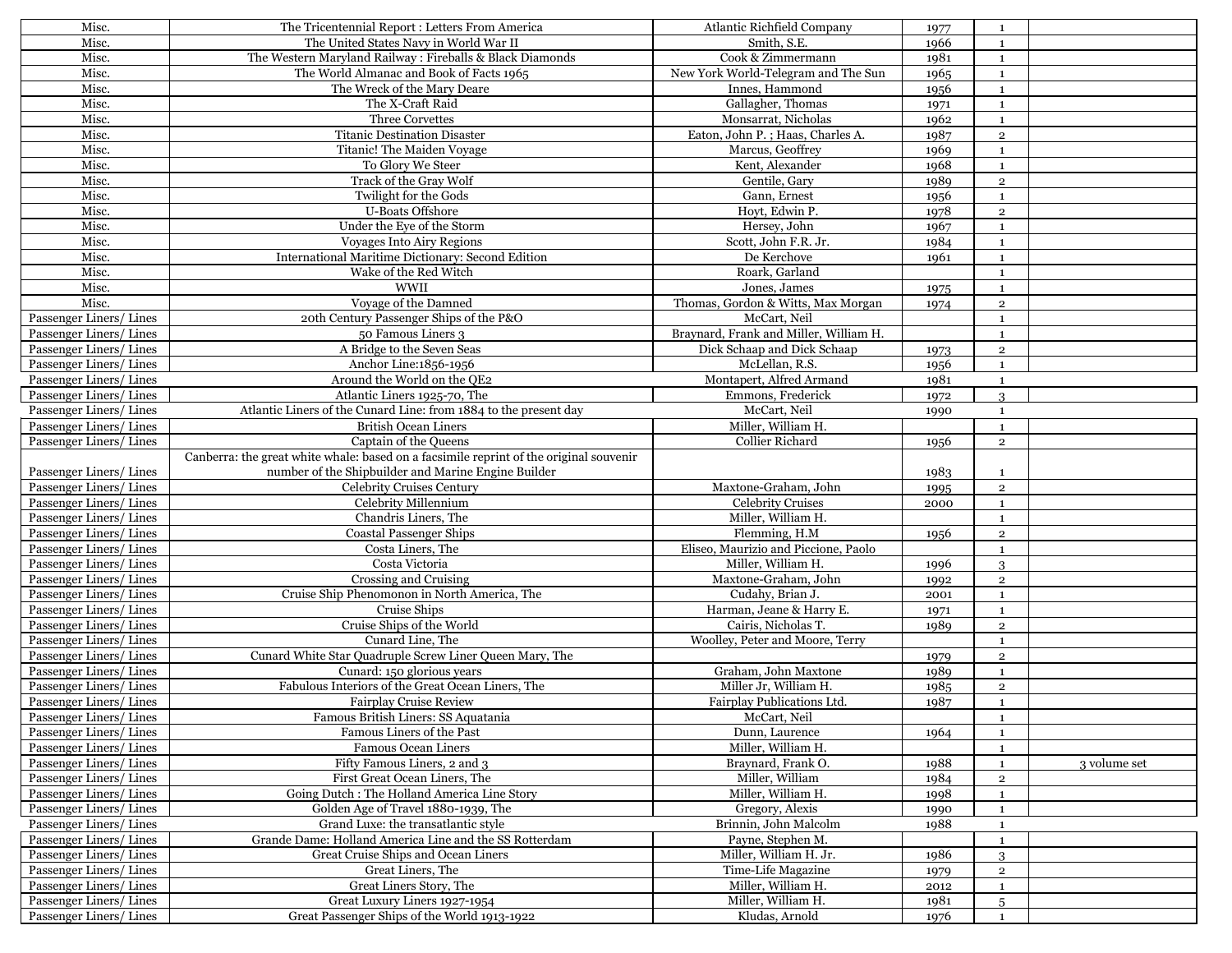| Passenger Liners/Lines  | Great Passenger Ships of the World 1951-1976                                         | Kludas, Arnold                      | 1976                       | $\overline{2}$ |                            |
|-------------------------|--------------------------------------------------------------------------------------|-------------------------------------|----------------------------|----------------|----------------------------|
| Passenger Liners/Lines  | Great Passenger Ships of the world today                                             | Kludas, Arnold                      | 1992                       | 3              |                            |
|                         | Histoire de la Compagnie Generale Transatlantique: un siecle d'exploitation maritime |                                     |                            |                |                            |
| Passenger Liners/Lines  | (History of the French Line: a century of maritime exploration)                      | Barbance, Marthe                    | 1955                       | $\mathbf{1}$   | In French                  |
| Passenger Liners/Lines  | <b>Historic Cunard Liners</b>                                                        | Rentell, Peter                      |                            | $\mathbf{1}$   |                            |
| Passenger Liners/Lines  | Inaugural voyages of the MV Zenith, and port guide, The                              | <b>Celebrity Cruises</b>            | 1992                       | $\mathbf{1}$   |                            |
| Passenger Liners/Lines  | Liner: fifty years of passenger ship photographs                                     | Miller, William H.                  | 1986                       | $\mathbf 2$    |                            |
| Passenger Liners/Lines  | Liners, The                                                                          | Coleman, Terry                      | 1977                       | $\overline{2}$ |                            |
| Passenger Liners/Lines  | Liners: The Golden Age                                                               | Fox, Robert                         | 1999                       | $\mathbf{1}$   |                            |
| Passenger Liners/Lines  | Liners to the Sun                                                                    | Maxtone-Graham, John                |                            | $\mathbf{1}$   |                            |
| Passenger Liners/Lines  | Lives of the Liners                                                                  | Braynard, Frank O.                  | 1947                       | $\overline{4}$ |                            |
| Passenger Liners/Lines  | Majesty at Sea                                                                       | Shaum, John H.                      | 1981                       | $\overline{2}$ |                            |
| Passenger Liners/Lines  | Majesty Cruise Line                                                                  |                                     | 1992                       | $\overline{2}$ |                            |
| Passenger Liners/ Lines | Masters of the Italian Line: Leonardo Da Vinci, Michelangelo and Raffaello           | Sebire, Ian                         | 2018                       | $\mathbf{1}$   |                            |
| Passenger Liners/Lines  | Mauretania: the ship and her record                                                  | Aylmer, Gerald                      | $\ensuremath{\mathrm{UD}}$ | $\mathbf{1}$   |                            |
| Passenger Liners/Lines  | Modern Cruise Ships 1965-1990                                                        | Miller, William H. Jr.              | 1990                       | $\mathbf{1}$   |                            |
| Passenger Liners/Lines  | Night Boat, The                                                                      | Hilton, George W.                   | 1968                       | 6              |                            |
| Passenger Liners/Lines  | Normandie: queen of the seas                                                         | Foucart, Bruno                      | 1985                       | $\mathbf{1}$   | Coffee table book          |
| Passenger Liners/Lines  | Normandie: her life and times                                                        | Ardman, Harvey                      | 1985                       | $\mathbf{1}$   |                            |
| Passenger Liners/Lines  | North Atlantic Panorama 1900-1976                                                    | P Ransome-Wallis                    | 1977                       | $\mathbf 2$    |                            |
| Passenger Liners/Lines  | North Atlantic Passenger Liners Since 1900                                           | Nicholas T. Cairis                  | 1972                       | $\mathbf 1$    |                            |
| Passenger Liners/Lines  | Ocean Liners                                                                         | Wall, Robert                        | 1977                       | 3              |                            |
| Passenger Liners/Lines  | Ocean liner: speed, style, symbol                                                    | Cooper-Hewitt Museum                | 1980                       | $\mathbf 2$    | Booklet from 1980 exhibit. |
| Passenger Liners/Lines  | Ocean Liners from the Past: Queen Mary                                               | New York Graphic Society            | 1972                       | $\mathbf 1$    |                            |
| Passenger Liners/Lines  | Ocean Liners of the 20th Century                                                     | Newell, Gordon                      |                            | 13             |                            |
| Passenger Liners/Lines  | Ocean Liners travel on the open sea                                                  | Miller, Bill                        | 1990                       | $\overline{2}$ |                            |
| Passenger Liners/Lines  | Old Fall River Line, The                                                             | Roger Williams McAdam               | 1937                       | 3              |                            |
| Passenger Liners/Lines  | Only Way to Cross, The                                                               | Maxtone-Graham, John                | 1972                       | $\mathbf{1}$   |                            |
| Passenger Liners/ Lines | Outline History of Tranatlantic Steam Navigation                                     | Spratt, H.P.                        | 1950                       | $\overline{2}$ |                            |
| Passenger Liners/Lines  | Palaces that went to Sea                                                             | Gibbons, John Townsend              | 1990                       | $\mathbf{1}$   |                            |
| Passenger Liners/Lines  | Passage East                                                                         | Marshall, Ian; Maxtone-Graham, John | 1997                       | $\mathbf{1}$   |                            |
| Passenger Liners/Lines  | Passenger Liners                                                                     | Dunn, Laurence                      | 1961                       | 3              |                            |
| Passenger Liners/Lines  | Passenger Liners : French Style                                                      | Miller, William H.                  | 2001                       | $\mathbf{1}$   |                            |
| Passenger Liners/Lines  | Passenger Liners from Germany 1816-1990                                              | Clas Broder Hansen                  | 1991                       | 1              |                            |
| Passenger Liners/Lines  | Passenger Liners Italian Style                                                       | Miller, William H.                  |                            | $\mathbf{1}$   |                            |
| Passenger Liners/Lines  | Passenger Liners of the Western Ocean                                                | Gibbs, Vernon                       | 1952                       | $\mathbf{1}$   |                            |
| Passenger Liners/Lines  | Passenger Liners of the World Since 1893                                             | Nicholas T. Cairis                  | 1972                       | $\overline{5}$ |                            |
| Passenger Liners/Lines  | Passenger ships of the Orient Line                                                   | McCart, Neil                        | 1987                       | $\mathbf{1}$   |                            |
| Passenger Liners/Lines  | Picture History of American Passenger Ships                                          | Miller, William                     | 2001                       | $\mathbf{1}$   |                            |
| Passenger Liners/Lines  | Picture History of the Cunard Line                                                   | <b>Braynard and Miller</b>          | 1991                       | $\overline{4}$ |                            |
| Passenger Liners/Lines  | Picture History of the Normandie                                                     | Braynard, Frank                     |                            | $\mathbf 2$    |                            |
| Passenger Liners/Lines  | Port Out Starboard Home                                                              | Anna Sproule                        | 1978                       | $\mathbf 1$    |                            |
| Passenger Liners/Lines  | Queen Mary, The                                                                      | Potter, Neil: Frost, Jack           | 1961                       | $\mathbf{1}$   |                            |
| Passenger Liners/Lines  | OE <sub>2</sub>                                                                      | Warwick, Ronald; Flayhart, William  | 1985                       | $\mathbf{1}$   |                            |
| Passenger Liners/Lines  | QE <sub>2</sub>                                                                      | Warwick, Ronald                     | 1993                       | $\mathbf{1}$   |                            |
| Passenger Liners/Lines  | RMS Queen Elizabeth: from victory to valhalla                                        | Hutchings, David F.                 | 1990                       | $\mathbf{1}$   |                            |
| Passenger Liners/Lines  | Record Breakers of the North Atlantic: Blue Riband Liners, 1838-1952                 | Kludas, Arnold                      | 1999                       | $\mathbf{1}$   |                            |
| Passenger Liners/Lines  | Reminiscences of Transatlantic Travellers                                            | Spedding, Charles T.                | 1925                       | $\mathbf{1}$   |                            |
| Passenger Liners/Lines  | Rex and Conte Di Savoia                                                              | Braynard, Frank O.                  | 1994                       | $\mathbf{2}$   |                            |
| Passenger Liners/Lines  | Royal Caribbean Legend of the Seas                                                   | Maxtone-Graham, John                | 1995                       | $\mathbf{1}$   |                            |
| Passenger Liners/Lines  | Royal Caribbean Rhapsody of the Seas                                                 | Ralph, Michael V.                   | 1997                       | $\overline{2}$ |                            |
| Passenger Liners/Lines  | Royal Caribean splendour of the seas                                                 | Maxtone-Graham, John                | 1996                       | $\mathbf{1}$   |                            |
| Passenger Liners/Lines  | Royal Yacht Britannia, The                                                           | Morton, Andrew                      | 1984                       | $\mathbf{1}$   |                            |
| Passenger Liners/Lines  | Sail Steam and Splendour                                                             | Byron S. Miller                     | 1977                       | 3              |                            |
| Passenger Liners/Lines  | Santa Maria: my crusade for Portugal, The                                            | Galvao, Hentrique                   | 1961                       | $\mathbf{1}$   |                            |
| Passenger Liners/Lines  | Seven Centuries of Sea Travel                                                        | Bathe, B.W.                         | 1973                       | 3              |                            |
| Passenger Liners/Lines  | Star Princess Inauguration 1989                                                      | P&O Steam Navigation Company        |                            | 1              |                            |
| Passenger Liners/Lines  | Stateliest Ship Queen Mary, The                                                      | <b>SSHSA</b>                        |                            | $\mathbf{1}$   |                            |
| Passenger Liners/Lines  | Story of P&O, The                                                                    | Howarth, David & Howarth, Stephen   | 1986                       | <sup>1</sup>   |                            |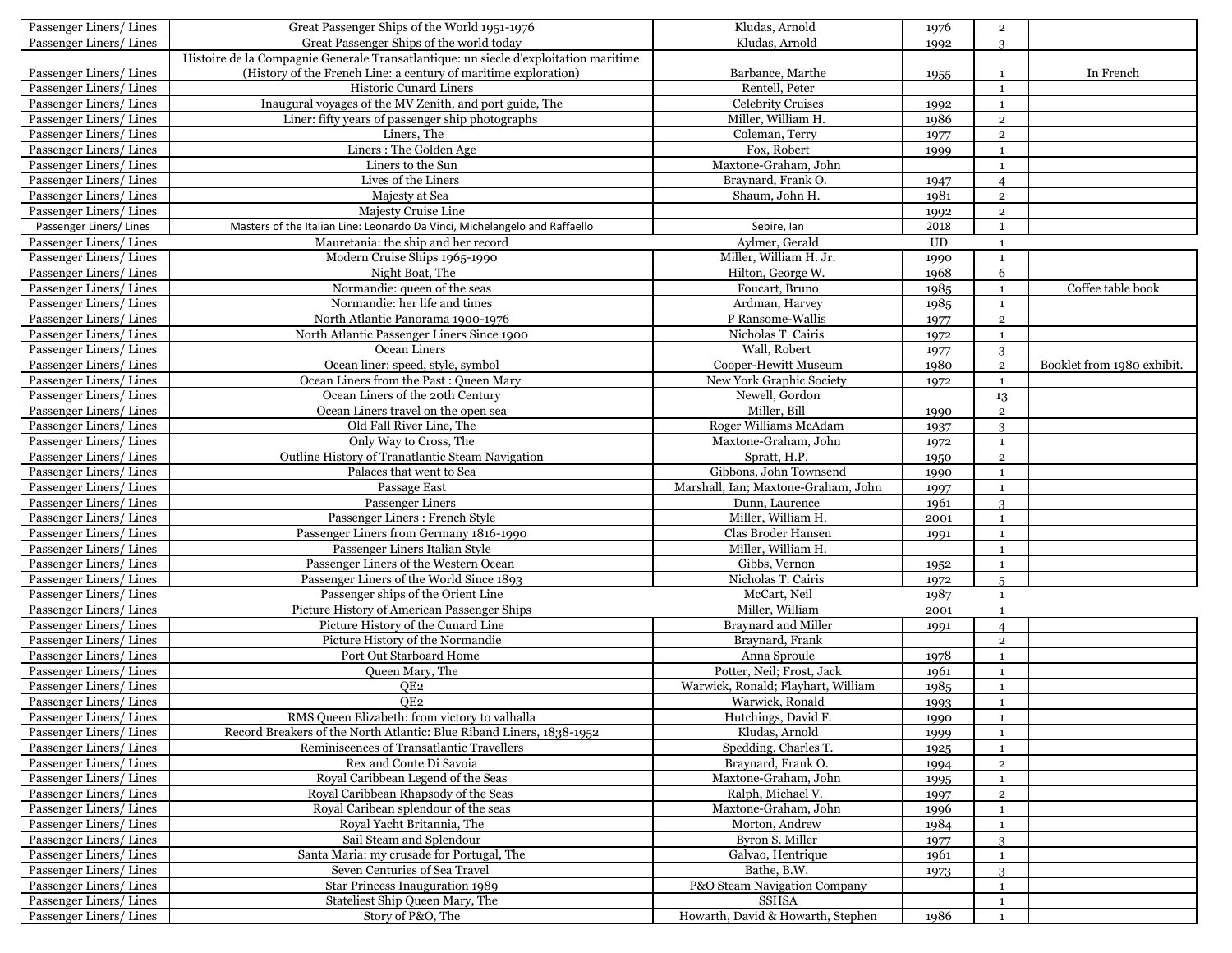| Passenger Liners/Lines<br>The Mary: the inevitable ship<br>Potter, Neil; Frost, Jack<br>1961<br>$\mathbf{1}$<br>Passenger Liners/Lines<br>Trans Atlantic Passenger Ships past and present<br>Eugene W. Smith<br>1947<br>12<br>Miller, William H.<br>Passenger Liners/Lines<br>Transatlantic Liners 1945-1980<br>1981<br>$\overline{2}$<br>Tribute to a Queen: Cunard Commemorative Issue, the re-dedication of Queen Elizabeth<br>Passenger Liners/Lines<br>Graham, John-Maxtone<br>1987<br>$\mathbf{1}$<br>U.S. Steamships a picture postcard history<br>Braynard, Frank O<br>Passenger Liners/Lines<br>1991<br>$\mathbf{1}$<br>Vision of Art: how art enhances Royal Caribbean cruise ships<br>Passenger Liners/Lines<br>resen & Butenschon/Royal Caribbean Cruise I<br>2002<br>$\mathbf{1}$<br>Passenger Liners/Lines<br>Western Ocean Passenger Lines and Liners 1934-1969<br>Vernon Gibbs<br>1952<br>$\mathbf{1}$<br>Andreson, Roy<br>Passenger Liners/Lines<br>White Star<br>1964<br>$\mathbf{1}$<br>World's Most Extraordinary Yachts, The<br>Bobrow, Jill & Jinkins, Dana<br>Passenger Liners/Lines<br>1986<br>$\mathbf{1}$<br>Passenger Liners/Lines<br>Worlds Passenger Ships, The<br>Colin F. Worker<br>1967<br>$\mathbf{1}$<br>Rhodes, Weller<br>Passenger Liners/Lines<br>Zaandam <sub>3</sub><br>2000<br>$\mathbf{1}$<br>Registers<br>Alphabetical List of Steam Vessels on Registry Books in Canada, December 31, 1923<br>1923<br>1<br>Registers<br>Alphabetical List of Steam Vessels on Registry Books in Canada, December 31, 1929<br>1929<br>$\mathbf{1}$<br>Registers<br><b>SSHSA</b><br>Canadian Coastal and Inland Steam Vessels 1809-1930<br>$\mathbf 2$<br>1979<br>Registers<br>Early American Steamers Vol 2<br>Heyl, Erik<br>1956<br>$\mathbf{1}$<br>Heyl, Erik<br>Registers<br>Early American Steamers Vol 3<br>1964<br>$\overline{2}$<br>Registers<br>Early American Steamers Vol 4<br>Heyl, Erik<br>$\overline{2}$<br>1965<br>Heyl, Erik<br>Registers<br>Early American Steamers Vol 5<br>1969<br>$\mathbf 2$<br>Heyl, Erik<br>Registers<br>Early American Steamers Vol 6<br>$\overline{2}$<br>1969<br>Brouwer, Norman J.<br>Registers<br>International Register of Historic Ships<br>$\overline{2}$<br>1993<br>Registers<br>International Shipping and Shipbuilding Directory<br>Goteborg Sweden<br>1971<br>$\mathbf{1}$<br>Jane's Fighting Ships 1941<br>McMurtrie, Francis E.<br>Registers<br>$\mathbf 1$<br>1941<br>Registers<br>Jane's Fighting Ships 1942<br>McMurtrie, Francis E.<br>1942<br>$\overline{2}$<br>Registers<br>Jane's Fighting Ships 1947-48<br>McMurtrie, Francis E.<br>1948<br>$\mathbf{1}$<br>Registers<br>Jane's Fighting Ships 1966-67<br>McMurtrie, Francis E.<br>1967<br>$\mathbf{1}$<br>Registers<br>Jane's Fighting Ships 1973-74<br>Moore, John E.<br>1974<br>$\mathbf{1}$<br>Registers<br>Moore, John E.<br>Jane's Fighting Ships 1974-75<br>1975<br>$\mathbf{1}$<br>Registers<br>Jane's Fighting Ships 1975-76<br>Moore, John E.<br>1976<br>$\mathbf{1}$<br>Registers<br>Jane's Fighting Ships 1980-81<br>Moore, John E.<br>1981<br>$\mathbf{1}$<br>Registers<br>Jane's Merchant Ships 1982<br>Streater & Greenman<br>1982<br>$\mathbf{1}$<br>Registers<br>Jane's Surface Skimmers : Hovercraft and Hydrofoils 1980<br>McLeavy, Roy<br>1980<br>$\mathbf{1}$<br>Registers<br>List of Shipowners 1986-87<br>Lloyd's Register of Shipping<br>1987<br>$\mathbf{1}$<br>Registers<br>Merchant Ships 1942<br>Talbot-Booth, E.C.<br>$\mathbf 2$<br>1942<br>Merchant Ships 1959<br>Talbot-Booth, E.C.<br>Registers<br>1959<br>$\mathbf{1}$<br>Registers<br>Merchant Ships 1963<br>Talbot-Booth, E.C.<br>1963<br>$\overline{4}$<br>Merchant Steam Vessels of the United States 1790-1868 : The Lytle-hold-camper List<br>with two supplements<br>Registers<br><b>SSHSA</b><br>$\,2\,$<br>1975<br>Merchant Steam Vessels of the United States 1790-1868 : The Lytle-hold-camper List<br>with two supplements<br><b>SSHSA</b><br>Registers<br>1952<br>3<br>Merchant Vessels of the United States (Including Yachts) 1969<br>Registers<br>Dept. of Transportation and USCG<br>1969<br>$\mathbf{1}$<br>Steamboat Photo Co.<br>Registers<br>Packets<br>1947<br>$\mathbf{1}$<br>Passenger Ships of the World Past and Present<br>Smith, Eugene W.<br>$\overline{7}$<br>Registers<br>1978<br>Registrer of Offshore Units Submersibles & Diving Systems 1978-79<br>Lloyd's Register of Shipping<br>Registers<br>1979<br>1<br>Registers<br>Ship Registers and Enrollments of New Orleans Louisiana Vol 1<br><b>Work Projects Administration</b><br>1941<br>$\mathbf{1}$<br>Ship Registers and Enrollments of New Orleans Louisiana Vol 2<br>Work Projects Administration<br>Registers<br>1942<br>$\mathbf{1}$<br>Ship Registers and Enrollments of New Orleans Louisiana Vol 3<br>Work Projects Administration<br>Registers<br>1943<br>$\mathbf{1}$<br>Ship Registers and Enrollments of New Orleans Louisiana Vol 3<br>Work Projects Administration<br>Registers<br>$\mathbf{1}$<br>1943<br>Ship Registers and Enrollments of New Orleans Louisiana Vol 4<br>Registers<br>Work Projects Administration<br>1942<br>$\mathbf{1}$<br>Ship Registers and Enrollments of New Orleans Louisiana Vol 5<br>Work Projects Administration<br>Registers<br>1942<br>$\mathbf{1}$<br>Ships of the East India Company<br>Registers<br>Hackman, Rowan<br>2001<br>$\mathbf{1}$<br>Transatlantic Ships-Past and Present<br>Smith, Eugene W.<br>Registers<br>12<br>1971<br>Registers<br>Way Jr., Frederick<br>Way's Packet Directory, 1848-1983<br>1983<br>1<br>Wever's Warships of the World<br>Bredt, Alexander<br>Registers<br>1968<br>$\mathbf{1}$<br>Riverboats/Rivers<br>A Biological Survey of Moosehead Lake and Haymock Lake, Maine<br>Cooper, Gerald P.<br>$\mathbf{1}$<br>1945 | Passenger Liners/Lines | Superliner S.S. United States                        | Billings, Henry   | 1953 | $\mathbf{1}$ |  |
|--------------------------------------------------------------------------------------------------------------------------------------------------------------------------------------------------------------------------------------------------------------------------------------------------------------------------------------------------------------------------------------------------------------------------------------------------------------------------------------------------------------------------------------------------------------------------------------------------------------------------------------------------------------------------------------------------------------------------------------------------------------------------------------------------------------------------------------------------------------------------------------------------------------------------------------------------------------------------------------------------------------------------------------------------------------------------------------------------------------------------------------------------------------------------------------------------------------------------------------------------------------------------------------------------------------------------------------------------------------------------------------------------------------------------------------------------------------------------------------------------------------------------------------------------------------------------------------------------------------------------------------------------------------------------------------------------------------------------------------------------------------------------------------------------------------------------------------------------------------------------------------------------------------------------------------------------------------------------------------------------------------------------------------------------------------------------------------------------------------------------------------------------------------------------------------------------------------------------------------------------------------------------------------------------------------------------------------------------------------------------------------------------------------------------------------------------------------------------------------------------------------------------------------------------------------------------------------------------------------------------------------------------------------------------------------------------------------------------------------------------------------------------------------------------------------------------------------------------------------------------------------------------------------------------------------------------------------------------------------------------------------------------------------------------------------------------------------------------------------------------------------------------------------------------------------------------------------------------------------------------------------------------------------------------------------------------------------------------------------------------------------------------------------------------------------------------------------------------------------------------------------------------------------------------------------------------------------------------------------------------------------------------------------------------------------------------------------------------------------------------------------------------------------------------------------------------------------------------------------------------------------------------------------------------------------------------------------------------------------------------------------------------------------------------------------------------------------------------------------------------------------------------------------------------------------------------------------------------------------------------------------------------------------------------------------------------------------------------------------------------------------------------------------------------------------------------------------------------------------------------------------------------------------------------------------------------------------------------------------------------------------------------------------------------------------------------------------------------------------------------------------------------------------------------------------------------------------------------------------------------------------------------------------------------------------------------------------------------------------------------------------------------------------------------------------------------------------------------------------------------------------------------------------------------------------------------------------------------------------------------------------------------------------------------------------------------------------------------------------------------------------------------------------------------------------------------------------------------------------------------------------------------------------------------------------------------------------------------------------------------------------------------------------------------------------------------------------------------------------------------------------------------------------------------------------------|------------------------|------------------------------------------------------|-------------------|------|--------------|--|
|                                                                                                                                                                                                                                                                                                                                                                                                                                                                                                                                                                                                                                                                                                                                                                                                                                                                                                                                                                                                                                                                                                                                                                                                                                                                                                                                                                                                                                                                                                                                                                                                                                                                                                                                                                                                                                                                                                                                                                                                                                                                                                                                                                                                                                                                                                                                                                                                                                                                                                                                                                                                                                                                                                                                                                                                                                                                                                                                                                                                                                                                                                                                                                                                                                                                                                                                                                                                                                                                                                                                                                                                                                                                                                                                                                                                                                                                                                                                                                                                                                                                                                                                                                                                                                                                                                                                                                                                                                                                                                                                                                                                                                                                                                                                                                                                                                                                                                                                                                                                                                                                                                                                                                                                                                                                                                                                                                                                                                                                                                                                                                                                                                                                                                                                                                                                                    |                        |                                                      |                   |      |              |  |
|                                                                                                                                                                                                                                                                                                                                                                                                                                                                                                                                                                                                                                                                                                                                                                                                                                                                                                                                                                                                                                                                                                                                                                                                                                                                                                                                                                                                                                                                                                                                                                                                                                                                                                                                                                                                                                                                                                                                                                                                                                                                                                                                                                                                                                                                                                                                                                                                                                                                                                                                                                                                                                                                                                                                                                                                                                                                                                                                                                                                                                                                                                                                                                                                                                                                                                                                                                                                                                                                                                                                                                                                                                                                                                                                                                                                                                                                                                                                                                                                                                                                                                                                                                                                                                                                                                                                                                                                                                                                                                                                                                                                                                                                                                                                                                                                                                                                                                                                                                                                                                                                                                                                                                                                                                                                                                                                                                                                                                                                                                                                                                                                                                                                                                                                                                                                                    |                        |                                                      |                   |      |              |  |
|                                                                                                                                                                                                                                                                                                                                                                                                                                                                                                                                                                                                                                                                                                                                                                                                                                                                                                                                                                                                                                                                                                                                                                                                                                                                                                                                                                                                                                                                                                                                                                                                                                                                                                                                                                                                                                                                                                                                                                                                                                                                                                                                                                                                                                                                                                                                                                                                                                                                                                                                                                                                                                                                                                                                                                                                                                                                                                                                                                                                                                                                                                                                                                                                                                                                                                                                                                                                                                                                                                                                                                                                                                                                                                                                                                                                                                                                                                                                                                                                                                                                                                                                                                                                                                                                                                                                                                                                                                                                                                                                                                                                                                                                                                                                                                                                                                                                                                                                                                                                                                                                                                                                                                                                                                                                                                                                                                                                                                                                                                                                                                                                                                                                                                                                                                                                                    |                        |                                                      |                   |      |              |  |
|                                                                                                                                                                                                                                                                                                                                                                                                                                                                                                                                                                                                                                                                                                                                                                                                                                                                                                                                                                                                                                                                                                                                                                                                                                                                                                                                                                                                                                                                                                                                                                                                                                                                                                                                                                                                                                                                                                                                                                                                                                                                                                                                                                                                                                                                                                                                                                                                                                                                                                                                                                                                                                                                                                                                                                                                                                                                                                                                                                                                                                                                                                                                                                                                                                                                                                                                                                                                                                                                                                                                                                                                                                                                                                                                                                                                                                                                                                                                                                                                                                                                                                                                                                                                                                                                                                                                                                                                                                                                                                                                                                                                                                                                                                                                                                                                                                                                                                                                                                                                                                                                                                                                                                                                                                                                                                                                                                                                                                                                                                                                                                                                                                                                                                                                                                                                                    |                        |                                                      |                   |      |              |  |
|                                                                                                                                                                                                                                                                                                                                                                                                                                                                                                                                                                                                                                                                                                                                                                                                                                                                                                                                                                                                                                                                                                                                                                                                                                                                                                                                                                                                                                                                                                                                                                                                                                                                                                                                                                                                                                                                                                                                                                                                                                                                                                                                                                                                                                                                                                                                                                                                                                                                                                                                                                                                                                                                                                                                                                                                                                                                                                                                                                                                                                                                                                                                                                                                                                                                                                                                                                                                                                                                                                                                                                                                                                                                                                                                                                                                                                                                                                                                                                                                                                                                                                                                                                                                                                                                                                                                                                                                                                                                                                                                                                                                                                                                                                                                                                                                                                                                                                                                                                                                                                                                                                                                                                                                                                                                                                                                                                                                                                                                                                                                                                                                                                                                                                                                                                                                                    |                        |                                                      |                   |      |              |  |
|                                                                                                                                                                                                                                                                                                                                                                                                                                                                                                                                                                                                                                                                                                                                                                                                                                                                                                                                                                                                                                                                                                                                                                                                                                                                                                                                                                                                                                                                                                                                                                                                                                                                                                                                                                                                                                                                                                                                                                                                                                                                                                                                                                                                                                                                                                                                                                                                                                                                                                                                                                                                                                                                                                                                                                                                                                                                                                                                                                                                                                                                                                                                                                                                                                                                                                                                                                                                                                                                                                                                                                                                                                                                                                                                                                                                                                                                                                                                                                                                                                                                                                                                                                                                                                                                                                                                                                                                                                                                                                                                                                                                                                                                                                                                                                                                                                                                                                                                                                                                                                                                                                                                                                                                                                                                                                                                                                                                                                                                                                                                                                                                                                                                                                                                                                                                                    |                        |                                                      |                   |      |              |  |
|                                                                                                                                                                                                                                                                                                                                                                                                                                                                                                                                                                                                                                                                                                                                                                                                                                                                                                                                                                                                                                                                                                                                                                                                                                                                                                                                                                                                                                                                                                                                                                                                                                                                                                                                                                                                                                                                                                                                                                                                                                                                                                                                                                                                                                                                                                                                                                                                                                                                                                                                                                                                                                                                                                                                                                                                                                                                                                                                                                                                                                                                                                                                                                                                                                                                                                                                                                                                                                                                                                                                                                                                                                                                                                                                                                                                                                                                                                                                                                                                                                                                                                                                                                                                                                                                                                                                                                                                                                                                                                                                                                                                                                                                                                                                                                                                                                                                                                                                                                                                                                                                                                                                                                                                                                                                                                                                                                                                                                                                                                                                                                                                                                                                                                                                                                                                                    |                        |                                                      |                   |      |              |  |
|                                                                                                                                                                                                                                                                                                                                                                                                                                                                                                                                                                                                                                                                                                                                                                                                                                                                                                                                                                                                                                                                                                                                                                                                                                                                                                                                                                                                                                                                                                                                                                                                                                                                                                                                                                                                                                                                                                                                                                                                                                                                                                                                                                                                                                                                                                                                                                                                                                                                                                                                                                                                                                                                                                                                                                                                                                                                                                                                                                                                                                                                                                                                                                                                                                                                                                                                                                                                                                                                                                                                                                                                                                                                                                                                                                                                                                                                                                                                                                                                                                                                                                                                                                                                                                                                                                                                                                                                                                                                                                                                                                                                                                                                                                                                                                                                                                                                                                                                                                                                                                                                                                                                                                                                                                                                                                                                                                                                                                                                                                                                                                                                                                                                                                                                                                                                                    |                        |                                                      |                   |      |              |  |
|                                                                                                                                                                                                                                                                                                                                                                                                                                                                                                                                                                                                                                                                                                                                                                                                                                                                                                                                                                                                                                                                                                                                                                                                                                                                                                                                                                                                                                                                                                                                                                                                                                                                                                                                                                                                                                                                                                                                                                                                                                                                                                                                                                                                                                                                                                                                                                                                                                                                                                                                                                                                                                                                                                                                                                                                                                                                                                                                                                                                                                                                                                                                                                                                                                                                                                                                                                                                                                                                                                                                                                                                                                                                                                                                                                                                                                                                                                                                                                                                                                                                                                                                                                                                                                                                                                                                                                                                                                                                                                                                                                                                                                                                                                                                                                                                                                                                                                                                                                                                                                                                                                                                                                                                                                                                                                                                                                                                                                                                                                                                                                                                                                                                                                                                                                                                                    |                        |                                                      |                   |      |              |  |
|                                                                                                                                                                                                                                                                                                                                                                                                                                                                                                                                                                                                                                                                                                                                                                                                                                                                                                                                                                                                                                                                                                                                                                                                                                                                                                                                                                                                                                                                                                                                                                                                                                                                                                                                                                                                                                                                                                                                                                                                                                                                                                                                                                                                                                                                                                                                                                                                                                                                                                                                                                                                                                                                                                                                                                                                                                                                                                                                                                                                                                                                                                                                                                                                                                                                                                                                                                                                                                                                                                                                                                                                                                                                                                                                                                                                                                                                                                                                                                                                                                                                                                                                                                                                                                                                                                                                                                                                                                                                                                                                                                                                                                                                                                                                                                                                                                                                                                                                                                                                                                                                                                                                                                                                                                                                                                                                                                                                                                                                                                                                                                                                                                                                                                                                                                                                                    |                        |                                                      |                   |      |              |  |
|                                                                                                                                                                                                                                                                                                                                                                                                                                                                                                                                                                                                                                                                                                                                                                                                                                                                                                                                                                                                                                                                                                                                                                                                                                                                                                                                                                                                                                                                                                                                                                                                                                                                                                                                                                                                                                                                                                                                                                                                                                                                                                                                                                                                                                                                                                                                                                                                                                                                                                                                                                                                                                                                                                                                                                                                                                                                                                                                                                                                                                                                                                                                                                                                                                                                                                                                                                                                                                                                                                                                                                                                                                                                                                                                                                                                                                                                                                                                                                                                                                                                                                                                                                                                                                                                                                                                                                                                                                                                                                                                                                                                                                                                                                                                                                                                                                                                                                                                                                                                                                                                                                                                                                                                                                                                                                                                                                                                                                                                                                                                                                                                                                                                                                                                                                                                                    |                        |                                                      |                   |      |              |  |
|                                                                                                                                                                                                                                                                                                                                                                                                                                                                                                                                                                                                                                                                                                                                                                                                                                                                                                                                                                                                                                                                                                                                                                                                                                                                                                                                                                                                                                                                                                                                                                                                                                                                                                                                                                                                                                                                                                                                                                                                                                                                                                                                                                                                                                                                                                                                                                                                                                                                                                                                                                                                                                                                                                                                                                                                                                                                                                                                                                                                                                                                                                                                                                                                                                                                                                                                                                                                                                                                                                                                                                                                                                                                                                                                                                                                                                                                                                                                                                                                                                                                                                                                                                                                                                                                                                                                                                                                                                                                                                                                                                                                                                                                                                                                                                                                                                                                                                                                                                                                                                                                                                                                                                                                                                                                                                                                                                                                                                                                                                                                                                                                                                                                                                                                                                                                                    |                        |                                                      |                   |      |              |  |
|                                                                                                                                                                                                                                                                                                                                                                                                                                                                                                                                                                                                                                                                                                                                                                                                                                                                                                                                                                                                                                                                                                                                                                                                                                                                                                                                                                                                                                                                                                                                                                                                                                                                                                                                                                                                                                                                                                                                                                                                                                                                                                                                                                                                                                                                                                                                                                                                                                                                                                                                                                                                                                                                                                                                                                                                                                                                                                                                                                                                                                                                                                                                                                                                                                                                                                                                                                                                                                                                                                                                                                                                                                                                                                                                                                                                                                                                                                                                                                                                                                                                                                                                                                                                                                                                                                                                                                                                                                                                                                                                                                                                                                                                                                                                                                                                                                                                                                                                                                                                                                                                                                                                                                                                                                                                                                                                                                                                                                                                                                                                                                                                                                                                                                                                                                                                                    |                        |                                                      |                   |      |              |  |
|                                                                                                                                                                                                                                                                                                                                                                                                                                                                                                                                                                                                                                                                                                                                                                                                                                                                                                                                                                                                                                                                                                                                                                                                                                                                                                                                                                                                                                                                                                                                                                                                                                                                                                                                                                                                                                                                                                                                                                                                                                                                                                                                                                                                                                                                                                                                                                                                                                                                                                                                                                                                                                                                                                                                                                                                                                                                                                                                                                                                                                                                                                                                                                                                                                                                                                                                                                                                                                                                                                                                                                                                                                                                                                                                                                                                                                                                                                                                                                                                                                                                                                                                                                                                                                                                                                                                                                                                                                                                                                                                                                                                                                                                                                                                                                                                                                                                                                                                                                                                                                                                                                                                                                                                                                                                                                                                                                                                                                                                                                                                                                                                                                                                                                                                                                                                                    |                        |                                                      |                   |      |              |  |
|                                                                                                                                                                                                                                                                                                                                                                                                                                                                                                                                                                                                                                                                                                                                                                                                                                                                                                                                                                                                                                                                                                                                                                                                                                                                                                                                                                                                                                                                                                                                                                                                                                                                                                                                                                                                                                                                                                                                                                                                                                                                                                                                                                                                                                                                                                                                                                                                                                                                                                                                                                                                                                                                                                                                                                                                                                                                                                                                                                                                                                                                                                                                                                                                                                                                                                                                                                                                                                                                                                                                                                                                                                                                                                                                                                                                                                                                                                                                                                                                                                                                                                                                                                                                                                                                                                                                                                                                                                                                                                                                                                                                                                                                                                                                                                                                                                                                                                                                                                                                                                                                                                                                                                                                                                                                                                                                                                                                                                                                                                                                                                                                                                                                                                                                                                                                                    |                        |                                                      |                   |      |              |  |
|                                                                                                                                                                                                                                                                                                                                                                                                                                                                                                                                                                                                                                                                                                                                                                                                                                                                                                                                                                                                                                                                                                                                                                                                                                                                                                                                                                                                                                                                                                                                                                                                                                                                                                                                                                                                                                                                                                                                                                                                                                                                                                                                                                                                                                                                                                                                                                                                                                                                                                                                                                                                                                                                                                                                                                                                                                                                                                                                                                                                                                                                                                                                                                                                                                                                                                                                                                                                                                                                                                                                                                                                                                                                                                                                                                                                                                                                                                                                                                                                                                                                                                                                                                                                                                                                                                                                                                                                                                                                                                                                                                                                                                                                                                                                                                                                                                                                                                                                                                                                                                                                                                                                                                                                                                                                                                                                                                                                                                                                                                                                                                                                                                                                                                                                                                                                                    |                        |                                                      |                   |      |              |  |
|                                                                                                                                                                                                                                                                                                                                                                                                                                                                                                                                                                                                                                                                                                                                                                                                                                                                                                                                                                                                                                                                                                                                                                                                                                                                                                                                                                                                                                                                                                                                                                                                                                                                                                                                                                                                                                                                                                                                                                                                                                                                                                                                                                                                                                                                                                                                                                                                                                                                                                                                                                                                                                                                                                                                                                                                                                                                                                                                                                                                                                                                                                                                                                                                                                                                                                                                                                                                                                                                                                                                                                                                                                                                                                                                                                                                                                                                                                                                                                                                                                                                                                                                                                                                                                                                                                                                                                                                                                                                                                                                                                                                                                                                                                                                                                                                                                                                                                                                                                                                                                                                                                                                                                                                                                                                                                                                                                                                                                                                                                                                                                                                                                                                                                                                                                                                                    |                        |                                                      |                   |      |              |  |
|                                                                                                                                                                                                                                                                                                                                                                                                                                                                                                                                                                                                                                                                                                                                                                                                                                                                                                                                                                                                                                                                                                                                                                                                                                                                                                                                                                                                                                                                                                                                                                                                                                                                                                                                                                                                                                                                                                                                                                                                                                                                                                                                                                                                                                                                                                                                                                                                                                                                                                                                                                                                                                                                                                                                                                                                                                                                                                                                                                                                                                                                                                                                                                                                                                                                                                                                                                                                                                                                                                                                                                                                                                                                                                                                                                                                                                                                                                                                                                                                                                                                                                                                                                                                                                                                                                                                                                                                                                                                                                                                                                                                                                                                                                                                                                                                                                                                                                                                                                                                                                                                                                                                                                                                                                                                                                                                                                                                                                                                                                                                                                                                                                                                                                                                                                                                                    |                        |                                                      |                   |      |              |  |
|                                                                                                                                                                                                                                                                                                                                                                                                                                                                                                                                                                                                                                                                                                                                                                                                                                                                                                                                                                                                                                                                                                                                                                                                                                                                                                                                                                                                                                                                                                                                                                                                                                                                                                                                                                                                                                                                                                                                                                                                                                                                                                                                                                                                                                                                                                                                                                                                                                                                                                                                                                                                                                                                                                                                                                                                                                                                                                                                                                                                                                                                                                                                                                                                                                                                                                                                                                                                                                                                                                                                                                                                                                                                                                                                                                                                                                                                                                                                                                                                                                                                                                                                                                                                                                                                                                                                                                                                                                                                                                                                                                                                                                                                                                                                                                                                                                                                                                                                                                                                                                                                                                                                                                                                                                                                                                                                                                                                                                                                                                                                                                                                                                                                                                                                                                                                                    |                        |                                                      |                   |      |              |  |
|                                                                                                                                                                                                                                                                                                                                                                                                                                                                                                                                                                                                                                                                                                                                                                                                                                                                                                                                                                                                                                                                                                                                                                                                                                                                                                                                                                                                                                                                                                                                                                                                                                                                                                                                                                                                                                                                                                                                                                                                                                                                                                                                                                                                                                                                                                                                                                                                                                                                                                                                                                                                                                                                                                                                                                                                                                                                                                                                                                                                                                                                                                                                                                                                                                                                                                                                                                                                                                                                                                                                                                                                                                                                                                                                                                                                                                                                                                                                                                                                                                                                                                                                                                                                                                                                                                                                                                                                                                                                                                                                                                                                                                                                                                                                                                                                                                                                                                                                                                                                                                                                                                                                                                                                                                                                                                                                                                                                                                                                                                                                                                                                                                                                                                                                                                                                                    |                        |                                                      |                   |      |              |  |
|                                                                                                                                                                                                                                                                                                                                                                                                                                                                                                                                                                                                                                                                                                                                                                                                                                                                                                                                                                                                                                                                                                                                                                                                                                                                                                                                                                                                                                                                                                                                                                                                                                                                                                                                                                                                                                                                                                                                                                                                                                                                                                                                                                                                                                                                                                                                                                                                                                                                                                                                                                                                                                                                                                                                                                                                                                                                                                                                                                                                                                                                                                                                                                                                                                                                                                                                                                                                                                                                                                                                                                                                                                                                                                                                                                                                                                                                                                                                                                                                                                                                                                                                                                                                                                                                                                                                                                                                                                                                                                                                                                                                                                                                                                                                                                                                                                                                                                                                                                                                                                                                                                                                                                                                                                                                                                                                                                                                                                                                                                                                                                                                                                                                                                                                                                                                                    |                        |                                                      |                   |      |              |  |
|                                                                                                                                                                                                                                                                                                                                                                                                                                                                                                                                                                                                                                                                                                                                                                                                                                                                                                                                                                                                                                                                                                                                                                                                                                                                                                                                                                                                                                                                                                                                                                                                                                                                                                                                                                                                                                                                                                                                                                                                                                                                                                                                                                                                                                                                                                                                                                                                                                                                                                                                                                                                                                                                                                                                                                                                                                                                                                                                                                                                                                                                                                                                                                                                                                                                                                                                                                                                                                                                                                                                                                                                                                                                                                                                                                                                                                                                                                                                                                                                                                                                                                                                                                                                                                                                                                                                                                                                                                                                                                                                                                                                                                                                                                                                                                                                                                                                                                                                                                                                                                                                                                                                                                                                                                                                                                                                                                                                                                                                                                                                                                                                                                                                                                                                                                                                                    |                        |                                                      |                   |      |              |  |
|                                                                                                                                                                                                                                                                                                                                                                                                                                                                                                                                                                                                                                                                                                                                                                                                                                                                                                                                                                                                                                                                                                                                                                                                                                                                                                                                                                                                                                                                                                                                                                                                                                                                                                                                                                                                                                                                                                                                                                                                                                                                                                                                                                                                                                                                                                                                                                                                                                                                                                                                                                                                                                                                                                                                                                                                                                                                                                                                                                                                                                                                                                                                                                                                                                                                                                                                                                                                                                                                                                                                                                                                                                                                                                                                                                                                                                                                                                                                                                                                                                                                                                                                                                                                                                                                                                                                                                                                                                                                                                                                                                                                                                                                                                                                                                                                                                                                                                                                                                                                                                                                                                                                                                                                                                                                                                                                                                                                                                                                                                                                                                                                                                                                                                                                                                                                                    |                        |                                                      |                   |      |              |  |
|                                                                                                                                                                                                                                                                                                                                                                                                                                                                                                                                                                                                                                                                                                                                                                                                                                                                                                                                                                                                                                                                                                                                                                                                                                                                                                                                                                                                                                                                                                                                                                                                                                                                                                                                                                                                                                                                                                                                                                                                                                                                                                                                                                                                                                                                                                                                                                                                                                                                                                                                                                                                                                                                                                                                                                                                                                                                                                                                                                                                                                                                                                                                                                                                                                                                                                                                                                                                                                                                                                                                                                                                                                                                                                                                                                                                                                                                                                                                                                                                                                                                                                                                                                                                                                                                                                                                                                                                                                                                                                                                                                                                                                                                                                                                                                                                                                                                                                                                                                                                                                                                                                                                                                                                                                                                                                                                                                                                                                                                                                                                                                                                                                                                                                                                                                                                                    |                        |                                                      |                   |      |              |  |
|                                                                                                                                                                                                                                                                                                                                                                                                                                                                                                                                                                                                                                                                                                                                                                                                                                                                                                                                                                                                                                                                                                                                                                                                                                                                                                                                                                                                                                                                                                                                                                                                                                                                                                                                                                                                                                                                                                                                                                                                                                                                                                                                                                                                                                                                                                                                                                                                                                                                                                                                                                                                                                                                                                                                                                                                                                                                                                                                                                                                                                                                                                                                                                                                                                                                                                                                                                                                                                                                                                                                                                                                                                                                                                                                                                                                                                                                                                                                                                                                                                                                                                                                                                                                                                                                                                                                                                                                                                                                                                                                                                                                                                                                                                                                                                                                                                                                                                                                                                                                                                                                                                                                                                                                                                                                                                                                                                                                                                                                                                                                                                                                                                                                                                                                                                                                                    |                        |                                                      |                   |      |              |  |
|                                                                                                                                                                                                                                                                                                                                                                                                                                                                                                                                                                                                                                                                                                                                                                                                                                                                                                                                                                                                                                                                                                                                                                                                                                                                                                                                                                                                                                                                                                                                                                                                                                                                                                                                                                                                                                                                                                                                                                                                                                                                                                                                                                                                                                                                                                                                                                                                                                                                                                                                                                                                                                                                                                                                                                                                                                                                                                                                                                                                                                                                                                                                                                                                                                                                                                                                                                                                                                                                                                                                                                                                                                                                                                                                                                                                                                                                                                                                                                                                                                                                                                                                                                                                                                                                                                                                                                                                                                                                                                                                                                                                                                                                                                                                                                                                                                                                                                                                                                                                                                                                                                                                                                                                                                                                                                                                                                                                                                                                                                                                                                                                                                                                                                                                                                                                                    |                        |                                                      |                   |      |              |  |
|                                                                                                                                                                                                                                                                                                                                                                                                                                                                                                                                                                                                                                                                                                                                                                                                                                                                                                                                                                                                                                                                                                                                                                                                                                                                                                                                                                                                                                                                                                                                                                                                                                                                                                                                                                                                                                                                                                                                                                                                                                                                                                                                                                                                                                                                                                                                                                                                                                                                                                                                                                                                                                                                                                                                                                                                                                                                                                                                                                                                                                                                                                                                                                                                                                                                                                                                                                                                                                                                                                                                                                                                                                                                                                                                                                                                                                                                                                                                                                                                                                                                                                                                                                                                                                                                                                                                                                                                                                                                                                                                                                                                                                                                                                                                                                                                                                                                                                                                                                                                                                                                                                                                                                                                                                                                                                                                                                                                                                                                                                                                                                                                                                                                                                                                                                                                                    |                        |                                                      |                   |      |              |  |
|                                                                                                                                                                                                                                                                                                                                                                                                                                                                                                                                                                                                                                                                                                                                                                                                                                                                                                                                                                                                                                                                                                                                                                                                                                                                                                                                                                                                                                                                                                                                                                                                                                                                                                                                                                                                                                                                                                                                                                                                                                                                                                                                                                                                                                                                                                                                                                                                                                                                                                                                                                                                                                                                                                                                                                                                                                                                                                                                                                                                                                                                                                                                                                                                                                                                                                                                                                                                                                                                                                                                                                                                                                                                                                                                                                                                                                                                                                                                                                                                                                                                                                                                                                                                                                                                                                                                                                                                                                                                                                                                                                                                                                                                                                                                                                                                                                                                                                                                                                                                                                                                                                                                                                                                                                                                                                                                                                                                                                                                                                                                                                                                                                                                                                                                                                                                                    |                        |                                                      |                   |      |              |  |
|                                                                                                                                                                                                                                                                                                                                                                                                                                                                                                                                                                                                                                                                                                                                                                                                                                                                                                                                                                                                                                                                                                                                                                                                                                                                                                                                                                                                                                                                                                                                                                                                                                                                                                                                                                                                                                                                                                                                                                                                                                                                                                                                                                                                                                                                                                                                                                                                                                                                                                                                                                                                                                                                                                                                                                                                                                                                                                                                                                                                                                                                                                                                                                                                                                                                                                                                                                                                                                                                                                                                                                                                                                                                                                                                                                                                                                                                                                                                                                                                                                                                                                                                                                                                                                                                                                                                                                                                                                                                                                                                                                                                                                                                                                                                                                                                                                                                                                                                                                                                                                                                                                                                                                                                                                                                                                                                                                                                                                                                                                                                                                                                                                                                                                                                                                                                                    |                        |                                                      |                   |      |              |  |
|                                                                                                                                                                                                                                                                                                                                                                                                                                                                                                                                                                                                                                                                                                                                                                                                                                                                                                                                                                                                                                                                                                                                                                                                                                                                                                                                                                                                                                                                                                                                                                                                                                                                                                                                                                                                                                                                                                                                                                                                                                                                                                                                                                                                                                                                                                                                                                                                                                                                                                                                                                                                                                                                                                                                                                                                                                                                                                                                                                                                                                                                                                                                                                                                                                                                                                                                                                                                                                                                                                                                                                                                                                                                                                                                                                                                                                                                                                                                                                                                                                                                                                                                                                                                                                                                                                                                                                                                                                                                                                                                                                                                                                                                                                                                                                                                                                                                                                                                                                                                                                                                                                                                                                                                                                                                                                                                                                                                                                                                                                                                                                                                                                                                                                                                                                                                                    |                        |                                                      |                   |      |              |  |
|                                                                                                                                                                                                                                                                                                                                                                                                                                                                                                                                                                                                                                                                                                                                                                                                                                                                                                                                                                                                                                                                                                                                                                                                                                                                                                                                                                                                                                                                                                                                                                                                                                                                                                                                                                                                                                                                                                                                                                                                                                                                                                                                                                                                                                                                                                                                                                                                                                                                                                                                                                                                                                                                                                                                                                                                                                                                                                                                                                                                                                                                                                                                                                                                                                                                                                                                                                                                                                                                                                                                                                                                                                                                                                                                                                                                                                                                                                                                                                                                                                                                                                                                                                                                                                                                                                                                                                                                                                                                                                                                                                                                                                                                                                                                                                                                                                                                                                                                                                                                                                                                                                                                                                                                                                                                                                                                                                                                                                                                                                                                                                                                                                                                                                                                                                                                                    |                        |                                                      |                   |      |              |  |
|                                                                                                                                                                                                                                                                                                                                                                                                                                                                                                                                                                                                                                                                                                                                                                                                                                                                                                                                                                                                                                                                                                                                                                                                                                                                                                                                                                                                                                                                                                                                                                                                                                                                                                                                                                                                                                                                                                                                                                                                                                                                                                                                                                                                                                                                                                                                                                                                                                                                                                                                                                                                                                                                                                                                                                                                                                                                                                                                                                                                                                                                                                                                                                                                                                                                                                                                                                                                                                                                                                                                                                                                                                                                                                                                                                                                                                                                                                                                                                                                                                                                                                                                                                                                                                                                                                                                                                                                                                                                                                                                                                                                                                                                                                                                                                                                                                                                                                                                                                                                                                                                                                                                                                                                                                                                                                                                                                                                                                                                                                                                                                                                                                                                                                                                                                                                                    |                        |                                                      |                   |      |              |  |
|                                                                                                                                                                                                                                                                                                                                                                                                                                                                                                                                                                                                                                                                                                                                                                                                                                                                                                                                                                                                                                                                                                                                                                                                                                                                                                                                                                                                                                                                                                                                                                                                                                                                                                                                                                                                                                                                                                                                                                                                                                                                                                                                                                                                                                                                                                                                                                                                                                                                                                                                                                                                                                                                                                                                                                                                                                                                                                                                                                                                                                                                                                                                                                                                                                                                                                                                                                                                                                                                                                                                                                                                                                                                                                                                                                                                                                                                                                                                                                                                                                                                                                                                                                                                                                                                                                                                                                                                                                                                                                                                                                                                                                                                                                                                                                                                                                                                                                                                                                                                                                                                                                                                                                                                                                                                                                                                                                                                                                                                                                                                                                                                                                                                                                                                                                                                                    |                        |                                                      |                   |      |              |  |
|                                                                                                                                                                                                                                                                                                                                                                                                                                                                                                                                                                                                                                                                                                                                                                                                                                                                                                                                                                                                                                                                                                                                                                                                                                                                                                                                                                                                                                                                                                                                                                                                                                                                                                                                                                                                                                                                                                                                                                                                                                                                                                                                                                                                                                                                                                                                                                                                                                                                                                                                                                                                                                                                                                                                                                                                                                                                                                                                                                                                                                                                                                                                                                                                                                                                                                                                                                                                                                                                                                                                                                                                                                                                                                                                                                                                                                                                                                                                                                                                                                                                                                                                                                                                                                                                                                                                                                                                                                                                                                                                                                                                                                                                                                                                                                                                                                                                                                                                                                                                                                                                                                                                                                                                                                                                                                                                                                                                                                                                                                                                                                                                                                                                                                                                                                                                                    |                        |                                                      |                   |      |              |  |
|                                                                                                                                                                                                                                                                                                                                                                                                                                                                                                                                                                                                                                                                                                                                                                                                                                                                                                                                                                                                                                                                                                                                                                                                                                                                                                                                                                                                                                                                                                                                                                                                                                                                                                                                                                                                                                                                                                                                                                                                                                                                                                                                                                                                                                                                                                                                                                                                                                                                                                                                                                                                                                                                                                                                                                                                                                                                                                                                                                                                                                                                                                                                                                                                                                                                                                                                                                                                                                                                                                                                                                                                                                                                                                                                                                                                                                                                                                                                                                                                                                                                                                                                                                                                                                                                                                                                                                                                                                                                                                                                                                                                                                                                                                                                                                                                                                                                                                                                                                                                                                                                                                                                                                                                                                                                                                                                                                                                                                                                                                                                                                                                                                                                                                                                                                                                                    |                        |                                                      |                   |      |              |  |
|                                                                                                                                                                                                                                                                                                                                                                                                                                                                                                                                                                                                                                                                                                                                                                                                                                                                                                                                                                                                                                                                                                                                                                                                                                                                                                                                                                                                                                                                                                                                                                                                                                                                                                                                                                                                                                                                                                                                                                                                                                                                                                                                                                                                                                                                                                                                                                                                                                                                                                                                                                                                                                                                                                                                                                                                                                                                                                                                                                                                                                                                                                                                                                                                                                                                                                                                                                                                                                                                                                                                                                                                                                                                                                                                                                                                                                                                                                                                                                                                                                                                                                                                                                                                                                                                                                                                                                                                                                                                                                                                                                                                                                                                                                                                                                                                                                                                                                                                                                                                                                                                                                                                                                                                                                                                                                                                                                                                                                                                                                                                                                                                                                                                                                                                                                                                                    |                        |                                                      |                   |      |              |  |
|                                                                                                                                                                                                                                                                                                                                                                                                                                                                                                                                                                                                                                                                                                                                                                                                                                                                                                                                                                                                                                                                                                                                                                                                                                                                                                                                                                                                                                                                                                                                                                                                                                                                                                                                                                                                                                                                                                                                                                                                                                                                                                                                                                                                                                                                                                                                                                                                                                                                                                                                                                                                                                                                                                                                                                                                                                                                                                                                                                                                                                                                                                                                                                                                                                                                                                                                                                                                                                                                                                                                                                                                                                                                                                                                                                                                                                                                                                                                                                                                                                                                                                                                                                                                                                                                                                                                                                                                                                                                                                                                                                                                                                                                                                                                                                                                                                                                                                                                                                                                                                                                                                                                                                                                                                                                                                                                                                                                                                                                                                                                                                                                                                                                                                                                                                                                                    |                        |                                                      |                   |      |              |  |
|                                                                                                                                                                                                                                                                                                                                                                                                                                                                                                                                                                                                                                                                                                                                                                                                                                                                                                                                                                                                                                                                                                                                                                                                                                                                                                                                                                                                                                                                                                                                                                                                                                                                                                                                                                                                                                                                                                                                                                                                                                                                                                                                                                                                                                                                                                                                                                                                                                                                                                                                                                                                                                                                                                                                                                                                                                                                                                                                                                                                                                                                                                                                                                                                                                                                                                                                                                                                                                                                                                                                                                                                                                                                                                                                                                                                                                                                                                                                                                                                                                                                                                                                                                                                                                                                                                                                                                                                                                                                                                                                                                                                                                                                                                                                                                                                                                                                                                                                                                                                                                                                                                                                                                                                                                                                                                                                                                                                                                                                                                                                                                                                                                                                                                                                                                                                                    |                        |                                                      |                   |      |              |  |
|                                                                                                                                                                                                                                                                                                                                                                                                                                                                                                                                                                                                                                                                                                                                                                                                                                                                                                                                                                                                                                                                                                                                                                                                                                                                                                                                                                                                                                                                                                                                                                                                                                                                                                                                                                                                                                                                                                                                                                                                                                                                                                                                                                                                                                                                                                                                                                                                                                                                                                                                                                                                                                                                                                                                                                                                                                                                                                                                                                                                                                                                                                                                                                                                                                                                                                                                                                                                                                                                                                                                                                                                                                                                                                                                                                                                                                                                                                                                                                                                                                                                                                                                                                                                                                                                                                                                                                                                                                                                                                                                                                                                                                                                                                                                                                                                                                                                                                                                                                                                                                                                                                                                                                                                                                                                                                                                                                                                                                                                                                                                                                                                                                                                                                                                                                                                                    |                        |                                                      |                   |      |              |  |
|                                                                                                                                                                                                                                                                                                                                                                                                                                                                                                                                                                                                                                                                                                                                                                                                                                                                                                                                                                                                                                                                                                                                                                                                                                                                                                                                                                                                                                                                                                                                                                                                                                                                                                                                                                                                                                                                                                                                                                                                                                                                                                                                                                                                                                                                                                                                                                                                                                                                                                                                                                                                                                                                                                                                                                                                                                                                                                                                                                                                                                                                                                                                                                                                                                                                                                                                                                                                                                                                                                                                                                                                                                                                                                                                                                                                                                                                                                                                                                                                                                                                                                                                                                                                                                                                                                                                                                                                                                                                                                                                                                                                                                                                                                                                                                                                                                                                                                                                                                                                                                                                                                                                                                                                                                                                                                                                                                                                                                                                                                                                                                                                                                                                                                                                                                                                                    |                        |                                                      |                   |      |              |  |
|                                                                                                                                                                                                                                                                                                                                                                                                                                                                                                                                                                                                                                                                                                                                                                                                                                                                                                                                                                                                                                                                                                                                                                                                                                                                                                                                                                                                                                                                                                                                                                                                                                                                                                                                                                                                                                                                                                                                                                                                                                                                                                                                                                                                                                                                                                                                                                                                                                                                                                                                                                                                                                                                                                                                                                                                                                                                                                                                                                                                                                                                                                                                                                                                                                                                                                                                                                                                                                                                                                                                                                                                                                                                                                                                                                                                                                                                                                                                                                                                                                                                                                                                                                                                                                                                                                                                                                                                                                                                                                                                                                                                                                                                                                                                                                                                                                                                                                                                                                                                                                                                                                                                                                                                                                                                                                                                                                                                                                                                                                                                                                                                                                                                                                                                                                                                                    |                        |                                                      |                   |      |              |  |
|                                                                                                                                                                                                                                                                                                                                                                                                                                                                                                                                                                                                                                                                                                                                                                                                                                                                                                                                                                                                                                                                                                                                                                                                                                                                                                                                                                                                                                                                                                                                                                                                                                                                                                                                                                                                                                                                                                                                                                                                                                                                                                                                                                                                                                                                                                                                                                                                                                                                                                                                                                                                                                                                                                                                                                                                                                                                                                                                                                                                                                                                                                                                                                                                                                                                                                                                                                                                                                                                                                                                                                                                                                                                                                                                                                                                                                                                                                                                                                                                                                                                                                                                                                                                                                                                                                                                                                                                                                                                                                                                                                                                                                                                                                                                                                                                                                                                                                                                                                                                                                                                                                                                                                                                                                                                                                                                                                                                                                                                                                                                                                                                                                                                                                                                                                                                                    |                        |                                                      |                   |      |              |  |
|                                                                                                                                                                                                                                                                                                                                                                                                                                                                                                                                                                                                                                                                                                                                                                                                                                                                                                                                                                                                                                                                                                                                                                                                                                                                                                                                                                                                                                                                                                                                                                                                                                                                                                                                                                                                                                                                                                                                                                                                                                                                                                                                                                                                                                                                                                                                                                                                                                                                                                                                                                                                                                                                                                                                                                                                                                                                                                                                                                                                                                                                                                                                                                                                                                                                                                                                                                                                                                                                                                                                                                                                                                                                                                                                                                                                                                                                                                                                                                                                                                                                                                                                                                                                                                                                                                                                                                                                                                                                                                                                                                                                                                                                                                                                                                                                                                                                                                                                                                                                                                                                                                                                                                                                                                                                                                                                                                                                                                                                                                                                                                                                                                                                                                                                                                                                                    |                        |                                                      |                   |      |              |  |
|                                                                                                                                                                                                                                                                                                                                                                                                                                                                                                                                                                                                                                                                                                                                                                                                                                                                                                                                                                                                                                                                                                                                                                                                                                                                                                                                                                                                                                                                                                                                                                                                                                                                                                                                                                                                                                                                                                                                                                                                                                                                                                                                                                                                                                                                                                                                                                                                                                                                                                                                                                                                                                                                                                                                                                                                                                                                                                                                                                                                                                                                                                                                                                                                                                                                                                                                                                                                                                                                                                                                                                                                                                                                                                                                                                                                                                                                                                                                                                                                                                                                                                                                                                                                                                                                                                                                                                                                                                                                                                                                                                                                                                                                                                                                                                                                                                                                                                                                                                                                                                                                                                                                                                                                                                                                                                                                                                                                                                                                                                                                                                                                                                                                                                                                                                                                                    |                        |                                                      |                   |      |              |  |
|                                                                                                                                                                                                                                                                                                                                                                                                                                                                                                                                                                                                                                                                                                                                                                                                                                                                                                                                                                                                                                                                                                                                                                                                                                                                                                                                                                                                                                                                                                                                                                                                                                                                                                                                                                                                                                                                                                                                                                                                                                                                                                                                                                                                                                                                                                                                                                                                                                                                                                                                                                                                                                                                                                                                                                                                                                                                                                                                                                                                                                                                                                                                                                                                                                                                                                                                                                                                                                                                                                                                                                                                                                                                                                                                                                                                                                                                                                                                                                                                                                                                                                                                                                                                                                                                                                                                                                                                                                                                                                                                                                                                                                                                                                                                                                                                                                                                                                                                                                                                                                                                                                                                                                                                                                                                                                                                                                                                                                                                                                                                                                                                                                                                                                                                                                                                                    |                        |                                                      |                   |      |              |  |
|                                                                                                                                                                                                                                                                                                                                                                                                                                                                                                                                                                                                                                                                                                                                                                                                                                                                                                                                                                                                                                                                                                                                                                                                                                                                                                                                                                                                                                                                                                                                                                                                                                                                                                                                                                                                                                                                                                                                                                                                                                                                                                                                                                                                                                                                                                                                                                                                                                                                                                                                                                                                                                                                                                                                                                                                                                                                                                                                                                                                                                                                                                                                                                                                                                                                                                                                                                                                                                                                                                                                                                                                                                                                                                                                                                                                                                                                                                                                                                                                                                                                                                                                                                                                                                                                                                                                                                                                                                                                                                                                                                                                                                                                                                                                                                                                                                                                                                                                                                                                                                                                                                                                                                                                                                                                                                                                                                                                                                                                                                                                                                                                                                                                                                                                                                                                                    |                        |                                                      |                   |      |              |  |
|                                                                                                                                                                                                                                                                                                                                                                                                                                                                                                                                                                                                                                                                                                                                                                                                                                                                                                                                                                                                                                                                                                                                                                                                                                                                                                                                                                                                                                                                                                                                                                                                                                                                                                                                                                                                                                                                                                                                                                                                                                                                                                                                                                                                                                                                                                                                                                                                                                                                                                                                                                                                                                                                                                                                                                                                                                                                                                                                                                                                                                                                                                                                                                                                                                                                                                                                                                                                                                                                                                                                                                                                                                                                                                                                                                                                                                                                                                                                                                                                                                                                                                                                                                                                                                                                                                                                                                                                                                                                                                                                                                                                                                                                                                                                                                                                                                                                                                                                                                                                                                                                                                                                                                                                                                                                                                                                                                                                                                                                                                                                                                                                                                                                                                                                                                                                                    |                        |                                                      |                   |      |              |  |
|                                                                                                                                                                                                                                                                                                                                                                                                                                                                                                                                                                                                                                                                                                                                                                                                                                                                                                                                                                                                                                                                                                                                                                                                                                                                                                                                                                                                                                                                                                                                                                                                                                                                                                                                                                                                                                                                                                                                                                                                                                                                                                                                                                                                                                                                                                                                                                                                                                                                                                                                                                                                                                                                                                                                                                                                                                                                                                                                                                                                                                                                                                                                                                                                                                                                                                                                                                                                                                                                                                                                                                                                                                                                                                                                                                                                                                                                                                                                                                                                                                                                                                                                                                                                                                                                                                                                                                                                                                                                                                                                                                                                                                                                                                                                                                                                                                                                                                                                                                                                                                                                                                                                                                                                                                                                                                                                                                                                                                                                                                                                                                                                                                                                                                                                                                                                                    |                        |                                                      |                   |      |              |  |
|                                                                                                                                                                                                                                                                                                                                                                                                                                                                                                                                                                                                                                                                                                                                                                                                                                                                                                                                                                                                                                                                                                                                                                                                                                                                                                                                                                                                                                                                                                                                                                                                                                                                                                                                                                                                                                                                                                                                                                                                                                                                                                                                                                                                                                                                                                                                                                                                                                                                                                                                                                                                                                                                                                                                                                                                                                                                                                                                                                                                                                                                                                                                                                                                                                                                                                                                                                                                                                                                                                                                                                                                                                                                                                                                                                                                                                                                                                                                                                                                                                                                                                                                                                                                                                                                                                                                                                                                                                                                                                                                                                                                                                                                                                                                                                                                                                                                                                                                                                                                                                                                                                                                                                                                                                                                                                                                                                                                                                                                                                                                                                                                                                                                                                                                                                                                                    |                        |                                                      |                   |      |              |  |
|                                                                                                                                                                                                                                                                                                                                                                                                                                                                                                                                                                                                                                                                                                                                                                                                                                                                                                                                                                                                                                                                                                                                                                                                                                                                                                                                                                                                                                                                                                                                                                                                                                                                                                                                                                                                                                                                                                                                                                                                                                                                                                                                                                                                                                                                                                                                                                                                                                                                                                                                                                                                                                                                                                                                                                                                                                                                                                                                                                                                                                                                                                                                                                                                                                                                                                                                                                                                                                                                                                                                                                                                                                                                                                                                                                                                                                                                                                                                                                                                                                                                                                                                                                                                                                                                                                                                                                                                                                                                                                                                                                                                                                                                                                                                                                                                                                                                                                                                                                                                                                                                                                                                                                                                                                                                                                                                                                                                                                                                                                                                                                                                                                                                                                                                                                                                                    |                        |                                                      |                   |      |              |  |
|                                                                                                                                                                                                                                                                                                                                                                                                                                                                                                                                                                                                                                                                                                                                                                                                                                                                                                                                                                                                                                                                                                                                                                                                                                                                                                                                                                                                                                                                                                                                                                                                                                                                                                                                                                                                                                                                                                                                                                                                                                                                                                                                                                                                                                                                                                                                                                                                                                                                                                                                                                                                                                                                                                                                                                                                                                                                                                                                                                                                                                                                                                                                                                                                                                                                                                                                                                                                                                                                                                                                                                                                                                                                                                                                                                                                                                                                                                                                                                                                                                                                                                                                                                                                                                                                                                                                                                                                                                                                                                                                                                                                                                                                                                                                                                                                                                                                                                                                                                                                                                                                                                                                                                                                                                                                                                                                                                                                                                                                                                                                                                                                                                                                                                                                                                                                                    |                        |                                                      |                   |      |              |  |
|                                                                                                                                                                                                                                                                                                                                                                                                                                                                                                                                                                                                                                                                                                                                                                                                                                                                                                                                                                                                                                                                                                                                                                                                                                                                                                                                                                                                                                                                                                                                                                                                                                                                                                                                                                                                                                                                                                                                                                                                                                                                                                                                                                                                                                                                                                                                                                                                                                                                                                                                                                                                                                                                                                                                                                                                                                                                                                                                                                                                                                                                                                                                                                                                                                                                                                                                                                                                                                                                                                                                                                                                                                                                                                                                                                                                                                                                                                                                                                                                                                                                                                                                                                                                                                                                                                                                                                                                                                                                                                                                                                                                                                                                                                                                                                                                                                                                                                                                                                                                                                                                                                                                                                                                                                                                                                                                                                                                                                                                                                                                                                                                                                                                                                                                                                                                                    |                        |                                                      |                   |      |              |  |
|                                                                                                                                                                                                                                                                                                                                                                                                                                                                                                                                                                                                                                                                                                                                                                                                                                                                                                                                                                                                                                                                                                                                                                                                                                                                                                                                                                                                                                                                                                                                                                                                                                                                                                                                                                                                                                                                                                                                                                                                                                                                                                                                                                                                                                                                                                                                                                                                                                                                                                                                                                                                                                                                                                                                                                                                                                                                                                                                                                                                                                                                                                                                                                                                                                                                                                                                                                                                                                                                                                                                                                                                                                                                                                                                                                                                                                                                                                                                                                                                                                                                                                                                                                                                                                                                                                                                                                                                                                                                                                                                                                                                                                                                                                                                                                                                                                                                                                                                                                                                                                                                                                                                                                                                                                                                                                                                                                                                                                                                                                                                                                                                                                                                                                                                                                                                                    |                        |                                                      |                   |      |              |  |
|                                                                                                                                                                                                                                                                                                                                                                                                                                                                                                                                                                                                                                                                                                                                                                                                                                                                                                                                                                                                                                                                                                                                                                                                                                                                                                                                                                                                                                                                                                                                                                                                                                                                                                                                                                                                                                                                                                                                                                                                                                                                                                                                                                                                                                                                                                                                                                                                                                                                                                                                                                                                                                                                                                                                                                                                                                                                                                                                                                                                                                                                                                                                                                                                                                                                                                                                                                                                                                                                                                                                                                                                                                                                                                                                                                                                                                                                                                                                                                                                                                                                                                                                                                                                                                                                                                                                                                                                                                                                                                                                                                                                                                                                                                                                                                                                                                                                                                                                                                                                                                                                                                                                                                                                                                                                                                                                                                                                                                                                                                                                                                                                                                                                                                                                                                                                                    |                        |                                                      |                   |      |              |  |
|                                                                                                                                                                                                                                                                                                                                                                                                                                                                                                                                                                                                                                                                                                                                                                                                                                                                                                                                                                                                                                                                                                                                                                                                                                                                                                                                                                                                                                                                                                                                                                                                                                                                                                                                                                                                                                                                                                                                                                                                                                                                                                                                                                                                                                                                                                                                                                                                                                                                                                                                                                                                                                                                                                                                                                                                                                                                                                                                                                                                                                                                                                                                                                                                                                                                                                                                                                                                                                                                                                                                                                                                                                                                                                                                                                                                                                                                                                                                                                                                                                                                                                                                                                                                                                                                                                                                                                                                                                                                                                                                                                                                                                                                                                                                                                                                                                                                                                                                                                                                                                                                                                                                                                                                                                                                                                                                                                                                                                                                                                                                                                                                                                                                                                                                                                                                                    |                        |                                                      |                   |      |              |  |
|                                                                                                                                                                                                                                                                                                                                                                                                                                                                                                                                                                                                                                                                                                                                                                                                                                                                                                                                                                                                                                                                                                                                                                                                                                                                                                                                                                                                                                                                                                                                                                                                                                                                                                                                                                                                                                                                                                                                                                                                                                                                                                                                                                                                                                                                                                                                                                                                                                                                                                                                                                                                                                                                                                                                                                                                                                                                                                                                                                                                                                                                                                                                                                                                                                                                                                                                                                                                                                                                                                                                                                                                                                                                                                                                                                                                                                                                                                                                                                                                                                                                                                                                                                                                                                                                                                                                                                                                                                                                                                                                                                                                                                                                                                                                                                                                                                                                                                                                                                                                                                                                                                                                                                                                                                                                                                                                                                                                                                                                                                                                                                                                                                                                                                                                                                                                                    |                        |                                                      |                   |      |              |  |
|                                                                                                                                                                                                                                                                                                                                                                                                                                                                                                                                                                                                                                                                                                                                                                                                                                                                                                                                                                                                                                                                                                                                                                                                                                                                                                                                                                                                                                                                                                                                                                                                                                                                                                                                                                                                                                                                                                                                                                                                                                                                                                                                                                                                                                                                                                                                                                                                                                                                                                                                                                                                                                                                                                                                                                                                                                                                                                                                                                                                                                                                                                                                                                                                                                                                                                                                                                                                                                                                                                                                                                                                                                                                                                                                                                                                                                                                                                                                                                                                                                                                                                                                                                                                                                                                                                                                                                                                                                                                                                                                                                                                                                                                                                                                                                                                                                                                                                                                                                                                                                                                                                                                                                                                                                                                                                                                                                                                                                                                                                                                                                                                                                                                                                                                                                                                                    |                        |                                                      |                   |      |              |  |
|                                                                                                                                                                                                                                                                                                                                                                                                                                                                                                                                                                                                                                                                                                                                                                                                                                                                                                                                                                                                                                                                                                                                                                                                                                                                                                                                                                                                                                                                                                                                                                                                                                                                                                                                                                                                                                                                                                                                                                                                                                                                                                                                                                                                                                                                                                                                                                                                                                                                                                                                                                                                                                                                                                                                                                                                                                                                                                                                                                                                                                                                                                                                                                                                                                                                                                                                                                                                                                                                                                                                                                                                                                                                                                                                                                                                                                                                                                                                                                                                                                                                                                                                                                                                                                                                                                                                                                                                                                                                                                                                                                                                                                                                                                                                                                                                                                                                                                                                                                                                                                                                                                                                                                                                                                                                                                                                                                                                                                                                                                                                                                                                                                                                                                                                                                                                                    |                        |                                                      |                   |      |              |  |
|                                                                                                                                                                                                                                                                                                                                                                                                                                                                                                                                                                                                                                                                                                                                                                                                                                                                                                                                                                                                                                                                                                                                                                                                                                                                                                                                                                                                                                                                                                                                                                                                                                                                                                                                                                                                                                                                                                                                                                                                                                                                                                                                                                                                                                                                                                                                                                                                                                                                                                                                                                                                                                                                                                                                                                                                                                                                                                                                                                                                                                                                                                                                                                                                                                                                                                                                                                                                                                                                                                                                                                                                                                                                                                                                                                                                                                                                                                                                                                                                                                                                                                                                                                                                                                                                                                                                                                                                                                                                                                                                                                                                                                                                                                                                                                                                                                                                                                                                                                                                                                                                                                                                                                                                                                                                                                                                                                                                                                                                                                                                                                                                                                                                                                                                                                                                                    |                        |                                                      |                   |      |              |  |
|                                                                                                                                                                                                                                                                                                                                                                                                                                                                                                                                                                                                                                                                                                                                                                                                                                                                                                                                                                                                                                                                                                                                                                                                                                                                                                                                                                                                                                                                                                                                                                                                                                                                                                                                                                                                                                                                                                                                                                                                                                                                                                                                                                                                                                                                                                                                                                                                                                                                                                                                                                                                                                                                                                                                                                                                                                                                                                                                                                                                                                                                                                                                                                                                                                                                                                                                                                                                                                                                                                                                                                                                                                                                                                                                                                                                                                                                                                                                                                                                                                                                                                                                                                                                                                                                                                                                                                                                                                                                                                                                                                                                                                                                                                                                                                                                                                                                                                                                                                                                                                                                                                                                                                                                                                                                                                                                                                                                                                                                                                                                                                                                                                                                                                                                                                                                                    |                        |                                                      |                   |      |              |  |
|                                                                                                                                                                                                                                                                                                                                                                                                                                                                                                                                                                                                                                                                                                                                                                                                                                                                                                                                                                                                                                                                                                                                                                                                                                                                                                                                                                                                                                                                                                                                                                                                                                                                                                                                                                                                                                                                                                                                                                                                                                                                                                                                                                                                                                                                                                                                                                                                                                                                                                                                                                                                                                                                                                                                                                                                                                                                                                                                                                                                                                                                                                                                                                                                                                                                                                                                                                                                                                                                                                                                                                                                                                                                                                                                                                                                                                                                                                                                                                                                                                                                                                                                                                                                                                                                                                                                                                                                                                                                                                                                                                                                                                                                                                                                                                                                                                                                                                                                                                                                                                                                                                                                                                                                                                                                                                                                                                                                                                                                                                                                                                                                                                                                                                                                                                                                                    | Riverboats/Rivers      | Advertisements of Lower Mississippi River Steamboats | Huber, Leonard V. | 1959 | 1            |  |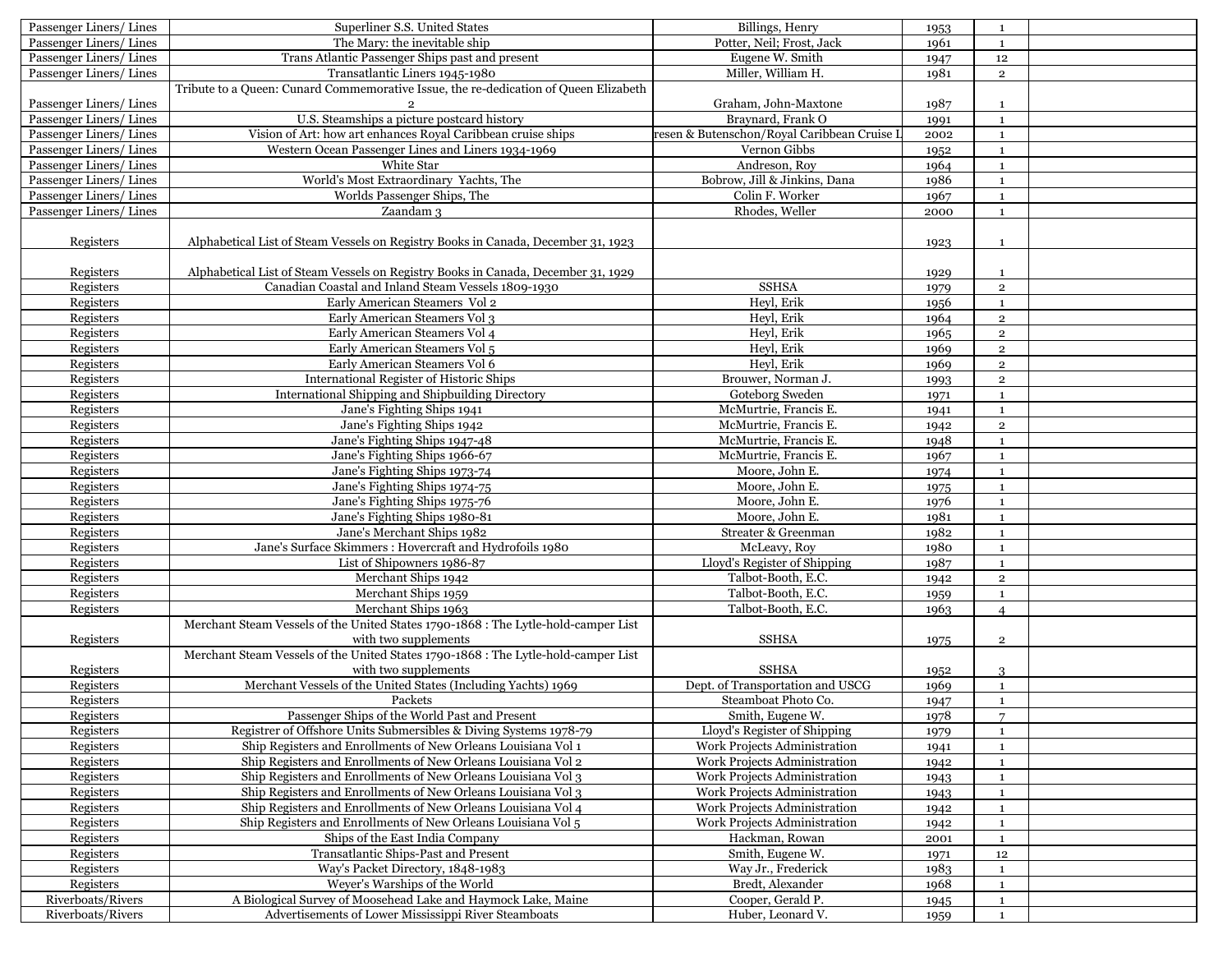| Riverboats/Rivers | Alabama Postal Roads with Maps 1818-1845             | Scruggs, J.H. Jr.                         |      | 1              |  |
|-------------------|------------------------------------------------------|-------------------------------------------|------|----------------|--|
| Riverboats/Rivers | Beebe's Tide Tables and Complete River Guide         | Beebe, George W.                          | 1923 | $\mathbf{1}$   |  |
| Riverboats/Rivers | British Columbia Steamship Days                      | Hacking, Norman R.                        | 1947 | $\mathbf{1}$   |  |
| Riverboats/Rivers | Catalog of the Inland Rivers Library                 | Public Library of Cincinnati and Hamilton | 1968 | $\mathbf{2}$   |  |
| Riverboats/Rivers | Catalog of the Inland Rivers LibrarySupplement       | Public Library of Cincinnati and Hamilton | 1989 | $\mathbf{1}$   |  |
| Riverboats/Rivers | Clyde River and Other Steamers                       | Duckworth, C.L.D. & Langmuir, G.E.        | 1946 | $\mathbf{1}$   |  |
| Riverboats/Rivers | Clyde Steamers at a Glance                           | Marshall, John                            | 1948 | $\mathbf{1}$   |  |
| Riverboats/Rivers | Commonwealth: giantess of the sound                  | Williams, Roger McAdam                    | 1959 | 3              |  |
| Riverboats/Rivers | Conquerin the Rivers                                 | McCall, Edith                             | 1984 | $\mathbf{1}$   |  |
| Riverboats/Rivers | Day Lines Memories                                   |                                           |      | $\mathbf{1}$   |  |
| Riverboats/Rivers | Days of the Steamboats                               | Ewen, William H.                          | 1967 | $\overline{4}$ |  |
| Riverboats/Rivers | Dogwood Fleet                                        | cadieux and griffiths                     |      | 1              |  |
| Riverboats/Rivers | Famous River Craft of the World                      | Dean, F.E.                                |      | $\mathbf{1}$   |  |
| Riverboats/Rivers | Fastest on the River                                 | Wellman, Manly Wade                       | 1959 |                |  |
|                   | Heart Island: Its Castles & Towers                   |                                           | 1957 | $\mathbf{1}$   |  |
| Riverboats/Rivers |                                                      | <b>Heart Island Operating Company</b>     |      | $\mathbf{1}$   |  |
| Riverboats/Rivers | Henry Hudson: Discoverer of the Hudson River         | Marine Museum of NYC                      | 1959 | $\mathbf{1}$   |  |
| Riverboats/Rivers | Hudson River Day Line                                | Ringwald, Donald C.                       | 1965 | $\overline{2}$ |  |
| Riverboats/Rivers | James and John Bard: painters of steamboat portraits | <b>Mariners Museum</b>                    | 1949 | $\mathbf{2}$   |  |
| Riverboats/Rivers | Johnny Woodboat                                      | Macbeath, George                          | 1969 | $\mathbf{1}$   |  |
| Riverboats/Rivers | Kentucky River Packets                               | Bogart, Charles H. & Ambrose, William M.  | 2013 | $\mathbf{1}$   |  |
| Riverboats/Rivers | Kentucky's Ohio River Boundary                       | Hubbard, William O. & Johnson, Joe        | 1969 | $\mathbf{1}$   |  |
| Riverboats/Rivers | Keuka Lake Memories 1835-1935                        | Gordon, William Reed                      | 1935 | 3              |  |
| Riverboats/Rivers | Last of the Steamboats                               | Elliot, Richard V.                        | 1970 | $\mathbf{1}$   |  |
| Riverboats/Rivers | Life on the River                                    | Wayman, Norbury L.                        | 1971 | $\mathbf{1}$   |  |
| Riverboats/Rivers | Maine Department of Inland Fisheries and Game        | Cooper, Gerald P.                         | 1939 | $\mathbf{1}$   |  |
| Riverboats/Rivers | Mississippi Stern-Wheelers                           | Ways, Captain Frederick Jr.               | 1947 | $\overline{2}$ |  |
| Riverboats/Rivers | No Bottom                                            | Brewer, James D.                          | 1994 | $\mathbf{1}$   |  |
| Riverboats/Rivers | Okeechobee Boats & Skippers                          | Will, Lawrence E.                         | 1965 | $\mathbf{2}$   |  |
| Riverboats/Rivers | Old Glory: an american voyage                        | Raban, Jonathan                           | 1998 | $\mathbf{1}$   |  |
| Riverboats/Rivers | Paddlewheels on the Frontier Vol. 1                  | Downs, Art                                | 1967 | $\mathbf{1}$   |  |
| Riverboats/Rivers | Paddlewheels on the Frontier Vol. 2                  | Downs, Art                                | 1967 | $\mathbf{1}$   |  |
| Riverboats/Rivers | <b>River Dragon</b>                                  | Lane, Carl D.                             | 1948 | $\mathbf{1}$   |  |
| Riverboats/Rivers | <b>River Drift</b>                                   | The Waterways Journal inc.                | 1969 | $\mathbf{1}$   |  |
| Riverboats/Rivers | <b>River of Lost Dreams</b>                          | Kelley, Pat                               | 1986 | $\mathbf{1}$   |  |
| Riverboats/Rivers | Salvaging Revolutionary Relics from the York River   | Ferguson, Homer L                         | 1938 | $\mathbf{1}$   |  |
| Riverboats/Rivers | Shanty Boat: a river way of life                     | Hubbard, Harlan                           | 1977 | $\mathbf{1}$   |  |
| Riverboats/Rivers | Showboats: the history of an american istitution     | Graham, Philip                            | 1976 | $\mathbf{1}$   |  |
| Riverboats/Rivers | Sidewheeler Saga                                     | Hill, Ralph Nading                        | 1952 | $\mathbf 2$    |  |
| Riverboats/Rivers | <b>Steamboat Days</b>                                | Dayton, Fred Erving                       | 1939 | $\mathbf 2$    |  |
| Riverboats/Rivers | Steamboat Days on the Rivers                         | Oregon Historical Society                 | 1969 | $\overline{2}$ |  |
| Riverboats/Rivers | Steamboat Days on the Tennessee River                | Teuton, Frank L.                          | 1974 | $\mathbf{1}$   |  |
| Riverboats/Rivers | Steamboat Days: on the st. john                      | Macbeath, George and Taylor, Donald F.    | 1946 | $\mathbf{1}$   |  |
| Riverboats/Rivers | Steamboat Lore of the Penobscot                      | Richardson, John H.                       | 1941 | 6              |  |
| Riverboats/Rivers | Steamboat on the River                               | Teihet, Darwin                            | 1952 | $\mathbf{1}$   |  |
| Riverboats/Rivers | <b>Steamboat Pochantas</b>                           | Brown, Alexander Crosby                   | 1939 | $\mathbf{1}$   |  |
| Riverboats/Rivers | Steamboat Yesterday: on Casino Bay                   | Frappier, William J.                      | 1993 | $\mathbf{1}$   |  |
| Riverboats/Rivers | Steamboating: Sixty-five Years on Missouri's Rivers  | Heckman, Captain William L.               | 1950 | 1              |  |
| Riverboats/Rivers | Steamboats and the Western River                     | Hunter, Lewis C.                          | 1949 | 1              |  |
| Riverboats/Rivers | Steamboats Come True: American Inventors in Action   | Flexner, James Thomas                     | 1992 | 3              |  |
| Riverboats/Rivers | Steamboats in the Timber                             | Hult, Ruby El                             | 1968 | $\mathbf{1}$   |  |
| Riverboats/Rivers | Steamboats on the Mississippi                        | Andrist, Ralph K.                         | 1962 | $\mathbf{1}$   |  |
| Riverboats/Rivers | Steamers's Wake                                      | Faber, Jim                                | 1985 | 3              |  |
| Riverboats/Rivers | Stonington By The Sea                                | Palmer, Henry Robinson                    | 1957 | $\mathbf{1}$   |  |
| Riverboats/Rivers | Sunlight and Steel                                   | Gordon, Stewart; Miller, William          | 1998 | $\mathbf{1}$   |  |
| Riverboats/Rivers | <b>Sycamore Shores</b>                               | Firestone, Clark B.                       |      | $\overline{2}$ |  |
| Riverboats/Rivers | Tales of the Mississippi                             | Samuel, Huber & Ogden                     | 1955 | $\overline{2}$ |  |
| Riverboats/Rivers | The "Bear"- ship of many lives                       | Rapaport, Stella F.                       | 1962 | $\mathbf{1}$   |  |
| Riverboats/Rivers | The American Clyde                                   | Tyler, David B.                           | 1958 | $\mathbf{1}$   |  |
| Riverboats/Rivers | The British Columbia Historical Quarterly            | Archives of British Columbia              | 1949 | 1              |  |
|                   |                                                      |                                           |      |                |  |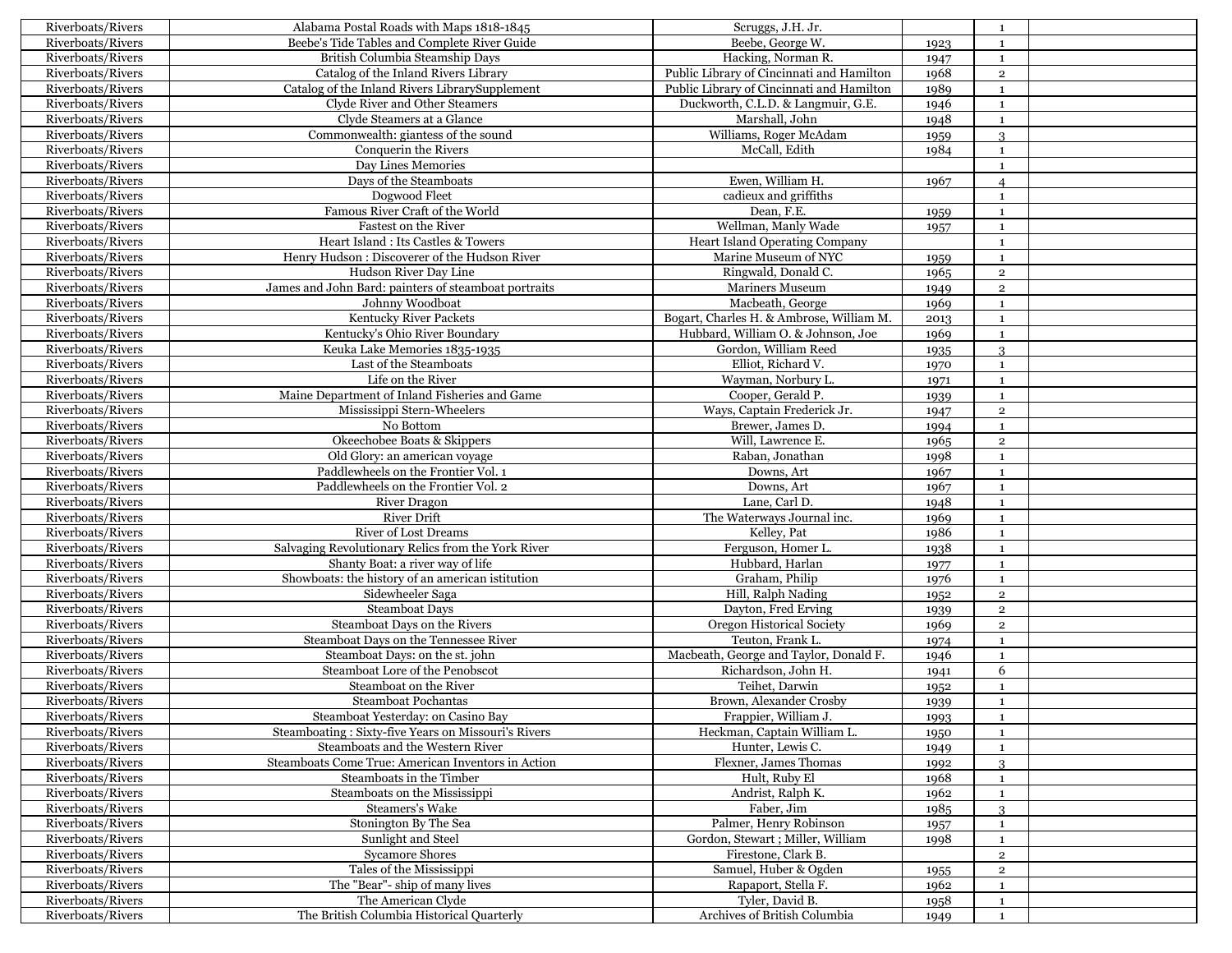| Riverboats/Rivers | The Conquest of the Missouri                                                            | Hanson, Joseph Mills                               | 1946         | $\mathbf{1}$                 |                |
|-------------------|-----------------------------------------------------------------------------------------|----------------------------------------------------|--------------|------------------------------|----------------|
| Riverboats/Rivers | The Dreadnought of the Darling                                                          | Bean, C. E. W.                                     | 1911         | $\mathbf{1}$                 |                |
| Riverboats/Rivers | The Early Steamboats of the St. John River                                              | Taylor, Donald F.                                  | 1980         | $\mathbf{1}$                 |                |
| Riverboats/Rivers | The First Steamboat on the Mississippi                                                  | North, Sterling                                    | 1962         | $\mathbf{1}$                 |                |
| Riverboats/Rivers | "The Glory That Was": A Pictoral History of the World Famed Fall River Line             | McAdam, Roger Williams                             | 1967         | $\mathbf{1}$                 |                |
| Riverboats/Rivers | The Great Steamboat Race                                                                | Barkhau, Roy L.                                    | 1952         | $\mathbf 2$                  |                |
| Riverboats/Rivers | The Hudson                                                                              | Carmer, Carl                                       | 1939         | $\mathbf{1}$                 |                |
| Riverboats/Rivers | The Hudson Through the Years                                                            | Adams, Arthur G.                                   | 1983         | $\mathbf{1}$                 |                |
| Riverboats/Rivers | The Hudson: a guidebook to the river                                                    | Adams, Arthur G.                                   | 1981         | $\overline{2}$               |                |
| Riverboats/Rivers | The Legend of the Delta Queen                                                           | Keating, Bern                                      | 1986         | $\mathbf{1}$                 |                |
| Riverboats/Rivers | The Log of the Betsy Ann                                                                | Ways, Captain Frederick Jr.                        | 1933         | $\mathbf 2$                  |                |
| Riverboats/Rivers | The Mary Powell                                                                         | Ringwald, Donald C.                                | 1972         | $\overline{2}$               |                |
| Riverboats/Rivers | The Mississippi Steamboat Era                                                           | Gandy, Joan W. & Thomas H.                         | 1987         | $\overline{2}$               |                |
| Riverboats/Rivers | <b>Pawcatuck River Steamboats</b>                                                       | Barns, Everett                                     |              |                              |                |
|                   |                                                                                         |                                                    | 1932         | $\mathbf{1}$                 |                |
| Riverboats/Rivers | The Rivermen                                                                            | O'Neil, Paul                                       | 1975         | $\mathbf{1}$                 |                |
| Riverboats/Rivers | The Saga of the Wilson Line                                                             | Elliott, Richard V.                                | 1970         | $\overline{2}$               |                |
| Riverboats/Rivers | The Steamboat Bertrand                                                                  | Petsche, Jerome E.                                 | 1974         | $\mathbf 2$                  |                |
| Riverboats/Rivers | The Steamboaters                                                                        |                                                    |              | 5                            |                |
| Riverboats/Rivers | The Steamer Sprague                                                                     | Custer, Jack                                       |              | $\overline{2}$               |                |
| Riverboats/Rivers | The Yangtze River                                                                       | Rau, Margaret                                      | 1970         | $\mathbf{1}$                 |                |
| Riverboats/Rivers | Three Centuries of Lake Winnipesaukee                                                   | Blaisdell, Paul H.                                 | 1975         | $\mathbf{1}$                 |                |
| Riverboats/Rivers | <b>Towboat River</b>                                                                    | Rosskam, Edwin and Louise                          | 1948         | $\mathbf{2}$                 |                |
| Riverboats/Rivers | Twilight on the Bay: the excursion boat empire of b.b. wills                            | Cudahy, Brian J.                                   | 1998         | $\mathbf{1}$                 |                |
| Riverboats/Rivers | Voices on the River                                                                     | Havighurst, Walter                                 | 1964         | $\mathbf{1}$                 |                |
| Riverboats/Rivers | Voyages of the Steamboat Yellow Stone                                                   | Jackson, Donald                                    | 1985         | $\mathbf{1}$                 |                |
| Riverboats/Rivers | The Chesapeake And Delaware Canal: Gateway to Paradise                                  | Edward J. Ludwig III                               | 1979         | $\mathbf{1}$                 |                |
| Riverboats/Rivers | Whistles round the bend: travel on America's waterways                                  | Ault, Phil                                         | 1982         | $\mathbf{1}$                 |                |
|                   | Extracts from the journal of John A. States, Sontington, CT, on a whaling voyage, 1844- |                                                    |              |                              |                |
| Sail              | 46: "a visit to Pitcairn's Island."                                                     | Marine Historical Association                      | 1931         | $\mathbf{1}$                 | <b>Booklet</b> |
| Sail              | Atlantic Crossing, the                                                                  | Maddocks, Melvin                                   | 1981         | $\mathbf{1}$                 |                |
| Sail              | East Indiamen, the                                                                      | Miller, Russell                                    | 1980         | $\mathbf{1}$                 |                |
| Sail              | Explorers, the                                                                          | Humble, Richard                                    |              | $\mathbf{1}$                 |                |
|                   |                                                                                         |                                                    | 1978         |                              |                |
| Sail              | Racing Yachts, the                                                                      | Whipple, A. B. C.                                  | 1980         | $\mathbf{1}$                 |                |
|                   |                                                                                         |                                                    | 1913         | $\mathbf{1}$                 |                |
| Sail<br>Sail      | Some Ships of the Clipper Ship Era                                                      | <b>State Street Trust Company</b><br>Carse, Robert |              | $\mathbf{1}$                 |                |
|                   | Twilight of Sailing Ships, the<br>Windjammers, the                                      | Allen, Oliver E.                                   | 1965         | $\mathbf{1}$                 |                |
| Sail              |                                                                                         |                                                    | 1978         | $\mathbf{1}$                 |                |
| Sail              | A Hundred Years of the America's Cup                                                    | Lipscomb, F.W.                                     | 1972         |                              |                |
| Sail              | A Portrait of a Ship                                                                    | Morris, Paul C.                                    | 1987         | $\mathbf{1}$                 |                |
| Sail              | Aboard the Seth Parker                                                                  | Frigidaire Sales Corporation                       |              | $\mathbf{1}$                 |                |
| Sail              | American Merchant Sailing Vessels of the Nineteenth Century                             | The Mariners Museum<br>Davis, Charles G.           | 1951         | $\mathbf 2$<br>$\mathbf{1}$  |                |
| Sail              | American Sailing Ships: their plans and history                                         |                                                    | 1959         | $\mathbf{1}$                 |                |
| Sail              | Annual Dog Watch No. 11                                                                 | The Shiplover's Society of Victoria                |              | $\mathbf{1}$                 |                |
| Sail              | Annual Dog Watch No. 12                                                                 | The Shiplover's Society of Victoria                |              |                              |                |
| Sail              | Annual Dog Watch No. 15                                                                 | The Shiplover's Society of Victoria                |              | $\mathbf{1}$                 |                |
| Sail              | Annual Dog Watch No. 16                                                                 | The Shiplover's Society of Victoria                |              | $\mathbf{1}$                 |                |
| Sail              | Annual Dog Watch No. 17                                                                 | The Shiplover's Society of Victoria                |              | $\mathbf{1}$                 |                |
| Sail              | Anson's Voyage Around the World                                                         | Walter, Chaplin Richard                            | 2001         | $\mathbf{1}$                 |                |
| Sail              | Bluenose, the                                                                           |                                                    |              | $\mathbf{1}$                 |                |
| Sail              | Brendan Voyage, the                                                                     | Severin, Tim                                       | 1978         | $\mathbf{1}$                 |                |
| Sail              | Chesapeake Sailing Craft Part I                                                         | Burgess, Robert H.                                 | 1975         | $\mathbf{1}$                 |                |
| Sail              | Clipper Ships, the                                                                      | Whipple, A. B. C.                                  | 1980         | $\mathbf{1}$                 |                |
| Sail              | Complete Guide to ShortBoard Sailing, the                                               | Evans, Jeremy                                      | 1987         | $\mathbf{1}$                 |                |
| Sail              | Cup Down Under: The America's Cup 1987, the                                             | Sefton, Alan                                       | 1987         | $\mathbf{1}$                 |                |
| Sail              | Down Easters, the                                                                       | Lubbock, Basil                                     | 1987         | $\mathbf 2$                  |                |
| Sail              | Fathoming Our Past                                                                      | Terrell, Bruce G.                                  | 2007         | $\mathbf{1}$                 |                |
| Sail              | Five Hundred Sailing Records of American Built Ships                                    | Cutler, Carl C.                                    | 1952         | $\mathbf{1}$                 |                |
| Sail              | <b>Great Sailing Ships</b>                                                              | Schauffelen, Otmar                                 | 1969         | $\mathbf{1}$                 |                |
| Sail<br>Sail      | Greyhounds of the Sea<br>Heavy weather sailing                                          | Cutler, Carl C.<br>Coles, K. Adlard                | 1930<br>1991 | $\mathbf{1}$<br><sup>1</sup> |                |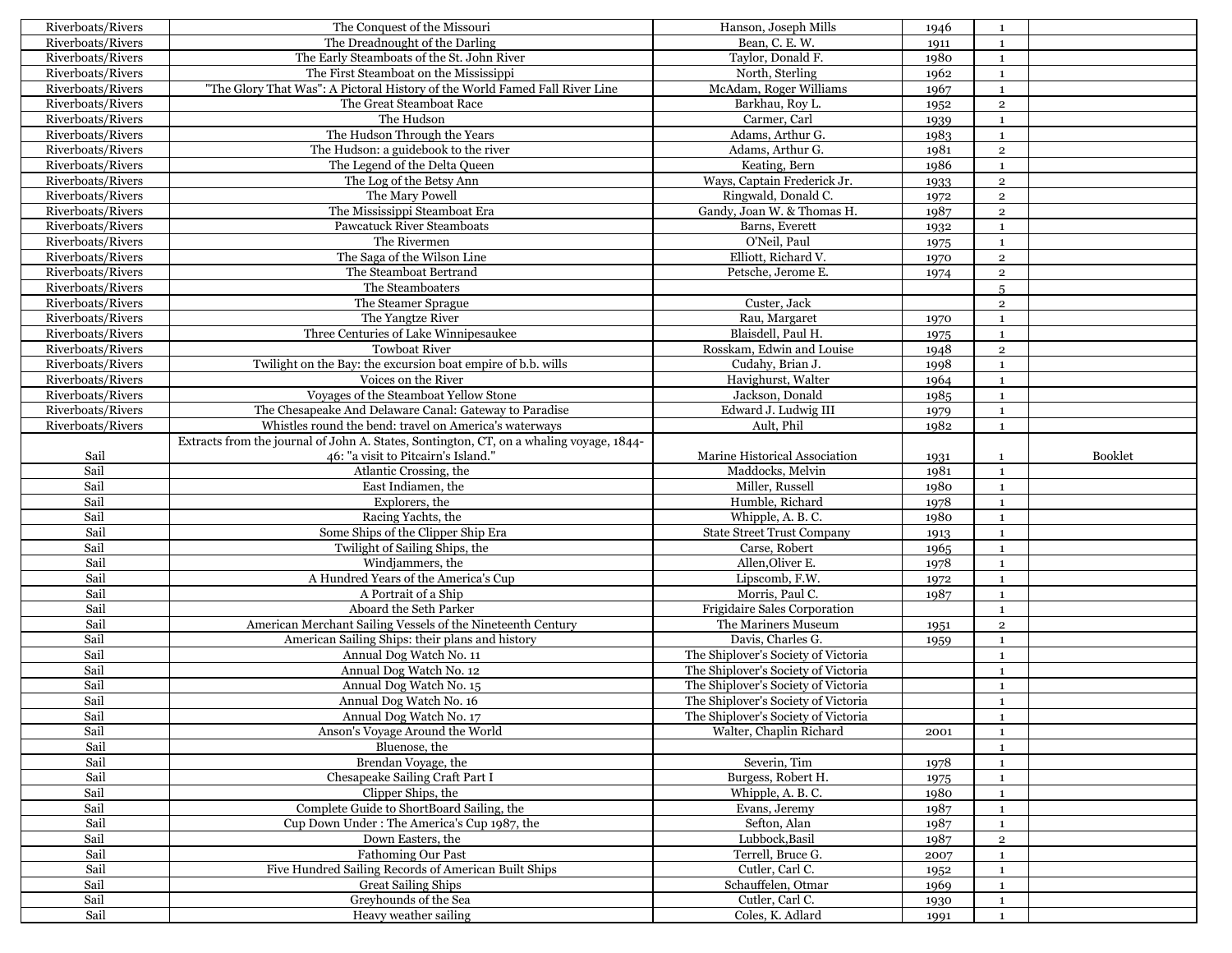| Sail               | Heavy weather sailing                                                                  | Coles, K. Adlard                      | 1976 | <sup>1</sup> |                              |
|--------------------|----------------------------------------------------------------------------------------|---------------------------------------|------|--------------|------------------------------|
| Sail               | History of American Sailing Ships, the                                                 | Chapelle, Howard I.                   | 1935 | $\mathbf{1}$ |                              |
| Sail               | Learn to Sail                                                                          | Jones, Theodore A.                    | 1976 | $\mathbf{1}$ |                              |
| Sail               | Learn to Sail                                                                          | Mastics, Al                           |      | $\mathbf{1}$ |                              |
| Sail               | Mayflower and the Pilgrims, the                                                        | Benson Publishing Company             | 1957 | $\mathbf{1}$ |                              |
| Sail               | Nonsuch                                                                                | Hudson's Bay Company                  | 1969 | $\mathbf{1}$ |                              |
| Sail               | Ocean sailing yacht, the                                                               | Street, Donald M.                     | 1973 | $\mathbf{1}$ |                              |
|                    |                                                                                        |                                       |      |              |                              |
| Sail               | One hand for yourself, one hand for the ship: the essentials of single-handed sailing  | Jones, Tristan                        | 1982 | $\mathbf{1}$ |                              |
| Sail               | Outfitting: equipping a boat for performance, comfort and safety                       | Lawrence, Keith (editor)              | 1988 | $\mathbf{1}$ | volume 1                     |
| Sail               | Pirates, the                                                                           | Botting, Douglas                      | 1978 | $\mathbf{1}$ |                              |
|                    | Privateering and Related Marine Events in the State of New Jersey During the American  |                                       |      |              |                              |
| Sail               | Revolution                                                                             | Vaughan, John O.                      |      |              |                              |
| Sail               | Oueen Who Never Reigned, the                                                           | Mitchell, C. Bradford                 |      | <sup>1</sup> |                              |
|                    |                                                                                        |                                       | 1973 | $\mathbf{1}$ |                              |
| Sail               | Romance of the Yankee Clipper, the                                                     |                                       |      | $\mathbf{1}$ |                              |
| Sail               | Saga of Sail, the                                                                      | The Seamen's Bank for Savings         | 1969 | $\mathbf 2$  |                              |
| Sail               | Sail performance: techniques to maximize sail power                                    | Marchaj, C.A.                         | 1990 | $\mathbf{1}$ |                              |
| Sail               | Sail power: the complete guide to sails and sail handling                              | Ross, Wallace                         | 1984 | $\mathbf{1}$ |                              |
| Sail               | Sailing Handbook                                                                       | <b>Outward Bound Wilderness</b>       | 2001 | $\mathbf{1}$ |                              |
| Sail               | Sailing Ship: six thousand years of history                                            | Romola and R.C. Anderson              | 1963 | $\mathbf{1}$ |                              |
| Sail               | Sailing Ships                                                                          | Brophy, Patrick                       | 1974 | $\mathbf{1}$ |                              |
| Sail               | Sailing Ships                                                                          | <b>Puffin Picture Books</b>           | 1951 | $\mathbf{1}$ |                              |
| Sail               | Sailing Ships: 500 Years of High Adventure Under Sail                                  | Rogers, Cedric                        |      | $\mathbf{1}$ |                              |
| Sail               | Sailing with Pride                                                                     | Pease, Greg                           | 1990 | $\,1\,$      |                              |
|                    |                                                                                        |                                       |      |              |                              |
|                    | Sailing theory and practice: a scientific analysis with 335 drawings and photos of the |                                       |      |              |                              |
| Sail               | aerodynamic, hydrodynamic and other design factors which define a yachts behavior      | Marchaj, C.A.                         | 1964 | $\mathbf{1}$ |                              |
| Sail               | Sailing yacht, the                                                                     | Baeder, Juan                          | 1974 | $\mathbf{1}$ |                              |
| Sail               | Sails                                                                                  | Seamen's Bank for Savings             | 1965 | $\mathbf{1}$ |                              |
| Sail               | Schooner from Windward                                                                 | Thomas, Mifflin                       | 1983 | $\mathbf{1}$ |                              |
|                    |                                                                                        |                                       |      |              | technical symposium          |
| Sail               | Ships gear                                                                             | Webb, John (editor)                   | 1967 | $\mathbf{1}$ | proceedings                  |
| Sail               | Ships of the American Revolution                                                       | Millar, John Fitzhugh                 | 1982 | $\mathbf{1}$ |                              |
| Sail               | Sparrow-Hawk: A Seventeenth Century Vessel in Twentieth Century Ameica                 | Holly, H.H.                           | 1969 | $\mathbf{1}$ |                              |
| Sail               | Tall Ships: a sailing celebration                                                      | Clark, Hyla M.                        | 1976 | 3            |                              |
|                    |                                                                                        |                                       |      |              | expedition for humpback      |
|                    |                                                                                        |                                       |      |              | whales turns into journey of |
| Sail               | Tuning the rig: a journey to the Arctic                                                | Oxenhorn, Harvey                      |      |              | self discovery               |
| Sail               | Walter Raleigh Man of Two Worlds                                                       | Buckmaster, Henrietta                 | 1990 | $\mathbf{1}$ |                              |
|                    | A Stillness at Sea (historical fiction: Lusitania)                                     |                                       | 1998 | $\mathbf{1}$ |                              |
| Shipwreck/Disaster |                                                                                        | Aasheim, Ashley                       | 1983 | $\mathbf{1}$ |                              |
| Shipwreck/Disaster | Abandon Ship: Death of the USS Indianapolis                                            | Newcomb, Richard F.                   | 1981 | $\mathbf 2$  |                              |
| Shipwreck/Disaster | Anatomy of a Mutiny Ship Sharon 1842                                                   | Purrington, Philip F.                 | 1968 | $\mathbf{1}$ |                              |
| Shipwreck/Disaster | Beyond Reach: the search for the Titanic                                               | Hoffman, William ; Grimm, Jack        | 1982 | $\mathbf{1}$ |                              |
| Shipwreck/Disaster | <b>Collision Course</b>                                                                | Moscow, Alvin                         | 1959 | $\,2\,$      |                              |
| Shipwreck/Disaster | Damned By Destiny                                                                      | Williams, David L.; Kerbrech, Richard | 1982 | $\mathbf{1}$ |                              |
| Shipwreck/Disaster | Dead Wake                                                                              | Larson, Erik                          | 2015 | $\mathbf{1}$ |                              |
| Shipwreck/Disaster | Deck Z                                                                                 | Pauls, Chris; Solomon, Matt           | 2012 | 1            |                              |
| Shipwreck/Disaster | Disaster at Sea                                                                        | Marriott, John                        | 1987 | 1            |                              |
| Shipwreck/Disaster | Disaster Log of Ships                                                                  | Gibbs, Jim                            | 1971 | 3            |                              |
| Shipwreck/Disaster | Disasters At Sea                                                                       | Watson, Milton H.                     | 1987 | <sup>1</sup> |                              |
| Shipwreck/Disaster | Doomed Ships                                                                           | Miller, William H.                    | 2006 | $\mathbf{1}$ |                              |
| Shipwreck/Disaster | <b>Exploring the Lusitania</b>                                                         | Ballard, Robert D.                    | 1995 | $\,2\,$      |                              |
| Shipwreck/Disaster | <b>Exploring Shipwrecks</b>                                                            | Morris, Keith; Rowlands, Peter        | 1988 | <sup>1</sup> |                              |
| Shipwreck/Disaster | <b>Exploring Titanic</b>                                                               | Chrisp, Peter                         | 2011 | $\mathbf{1}$ |                              |
| Shipwreck/Disaster | <b>Eyewitness Titanic</b>                                                              | Adams, Simon                          | 2009 | $\mathbf{1}$ |                              |
| Shipwreck/Disaster | <b>Falling Star</b>                                                                    | Eaton, John P.; Haas, Charles A.      | 1990 | <sup>1</sup> |                              |
| Shipwreck/Disaster | Graveyard of the Atlantic: shipwrecks of the North carolina coast                      | Stick, David                          | 1952 | $\mathbf{1}$ |                              |
| Shipwreck/Disaster | Great Lakes Shipwrecks and Survivals                                                   | Ratigan, William                      | 1960 | $\mathbf{1}$ |                              |
| Shipwreck/Disaster | Great Shipwrecks of the 20th century                                                   | Bonsall, Thomas E.                    | 1988 | 1            |                              |
|                    |                                                                                        |                                       |      |              |                              |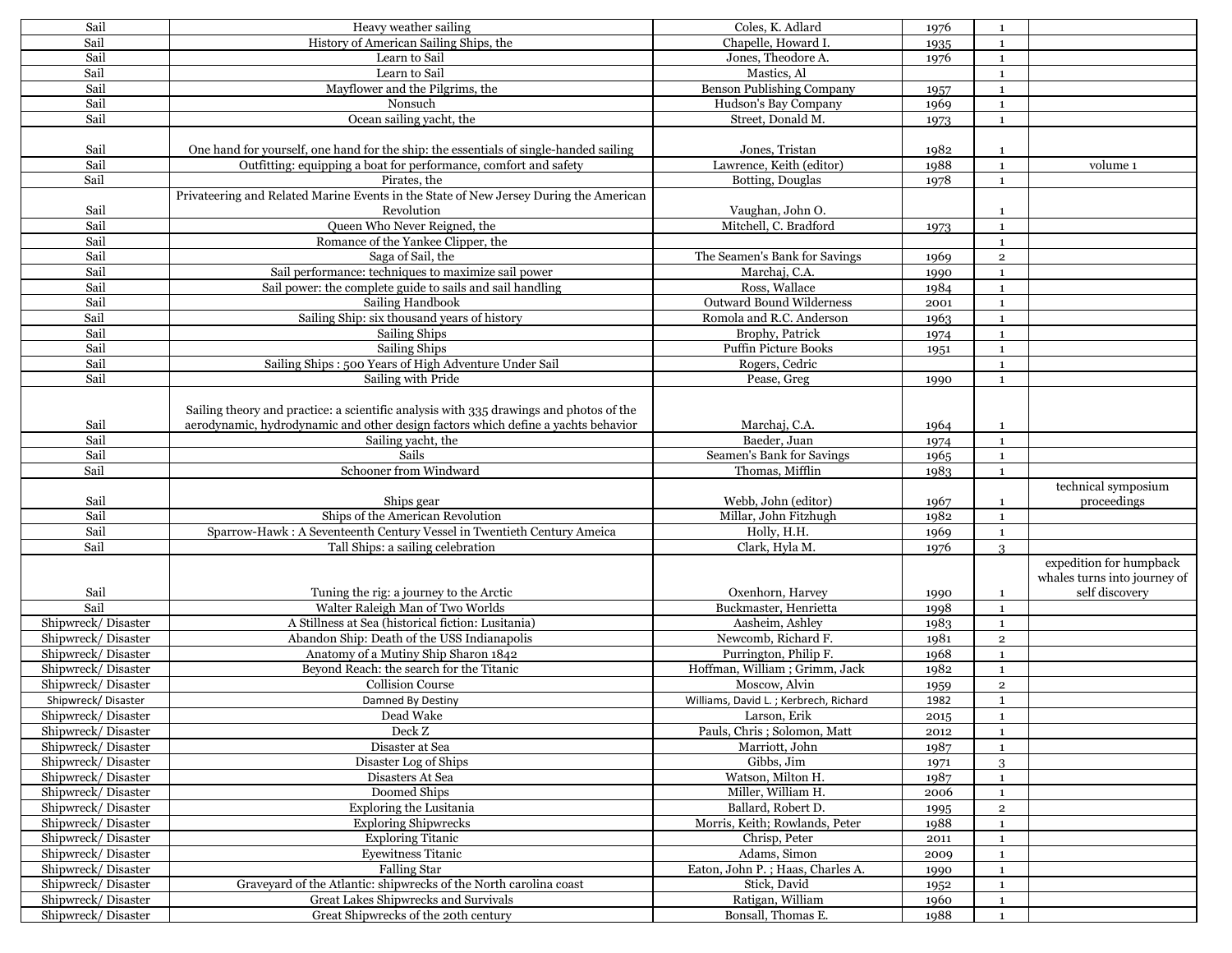| Shipwreck/Disaster    | In Peril                                                                             | Strong, Skip; Braden, Twain         | 2003 | $\mathbf{1}$             |               |
|-----------------------|--------------------------------------------------------------------------------------|-------------------------------------|------|--------------------------|---------------|
| Shipwreck/Disaster    | <b>Inviting Disaster</b>                                                             | Chiles, James R.                    | 2001 | $\mathbf{1}$             |               |
| Shipwreck/Disaster    | Lost at Sea                                                                          | Hoehling, A.A.                      | 1984 | <sup>1</sup>             |               |
| Shipwreck/Disaster    | Lost Voyages: two centuries of shipwrecks in the approaches to New York              | Sheard, Bradley                     | 1998 | $\mathbf{1}$             |               |
| Shipwreck/Disaster    | Lusitania                                                                            | Butler, David                       | 1982 | $\mathbf{1}$             |               |
| Shipwreck/Disaster    | Lusitania Saga and Myth                                                              | Ramsay, David                       | 2001 | $\mathbf{1}$             |               |
| Shipwreck/Disaster    | Mighty Fitz: the sinking of the Edmind Fitzgerald                                    | Schumacher, Michael                 | 2005 | $\mathbf{O}$             | sold $3/2/22$ |
| Shipwreck/Disaster    | Myth and Maneater                                                                    | Webster, David Canvon               | 1962 | $\mathbf{1}$             |               |
| Shipwreck/Disaster    | Out of the Fog: The Sinking of the Andrea Doria                                      | Mattsson, Algot                     | 1986 | $\mathbf{1}$             |               |
| Shipwreck/Disaster    | Passage Perilous                                                                     | Day, Beth                           | 1962 | $\mathbf{1}$             |               |
| Shipwreck/Disaster    | Perils of the Atlantic                                                               | Flayhart, William                   | 2003 | <sup>1</sup>             |               |
| Shipwreck/Disaster    | Posted Missing                                                                       | Villiers, Alan                      | 1956 | $\overline{2}$           |               |
| Shipwreck/Disaster    | Saved: the story of the Andrea Doria                                                 | Hoffer, William                     | 1979 | $\overline{\mathcal{A}}$ |               |
| Shipwreck/Disaster    | Sea Fights and Shipwrecks                                                            | Baldwin, Hanson W.                  | 1955 | $\mathbf{1}$             |               |
| Shipwreck/Disaster    | Seven days to Disaster: The sinking of the Lusitania                                 | Hickley, Des; Smith, Gus            | 1982 | $\mathbf{1}$             |               |
| Shipwreck/Disaster    | Ship Ablaze                                                                          | O'Donnell, Edward T.                | 2003 | $\mathbf{1}$             |               |
| Shipwreck/Disaster    | Ships and Shipwrecks in Door County, Wisconsin                                       | Frederickson, Arthur C. and Lucy F. | 1961 | 3                        |               |
| Shipwreck/Disaster    | Shipwreck                                                                            | Fowels, John                        | 1975 | $\mathbf{1}$             |               |
| Shipwreck/Disaster    | Shipwreck: The Strange Fate of the Morro Castle                                      | Thomas, Gordon; Witts, Max Morgan   | 1972 | $\mathbf{1}$             |               |
| Shipwreck/Disaster    | Shipwrecks in Paradise                                                               | Gibbs, Jim                          | 1977 | $\mathbf{1}$             |               |
| Shipwreck/Disaster    | Shipwrecks of the Lakes                                                              | Bowen, Dana Thomas                  | 1952 | $\mathbf{1}$             |               |
| Shipwreck/Disaster    | Sos North Pacific                                                                    | Newell, Gordon R.                   | 1955 | $\overline{2}$           |               |
| Shipwreck/Disaster    | Storms and Shipwrecks of New England                                                 | Snow, Edward Rowe                   | 1946 | $\mathbf{1}$             |               |
| Shipwreck/Disaster    | The Cruise of the Kronprinz Wilhelm                                                  | von Niezychowski, Count Alfred      | 1938 | $\mathbf{1}$             |               |
| Shipwreck/Disaster    | The Discovery of the Bismarck                                                        | Ballard, Robert                     | 1990 | $\mathbf{1}$             |               |
| Shipwreck/Disaster    | The Discovery of the Titanic                                                         | Ballard, Robert D.                  | 1987 | $\overline{2}$           |               |
| Shipwreck/Disaster    | The Golden Wreck                                                                     | McKee, Alexander                    | 1962 | $\overline{2}$           |               |
| Shipwreck/Disaster    | The Last Voyage of the Lusitania                                                     | Hoehling, A.A. & Mary               | 1956 | $\overline{2}$           |               |
| Shipwreck/Disaster    | The Maiden Voyage                                                                    | Marcus, Geoffrey                    | 1969 | 3                        |               |
| Shipwreck/Disaster    | The Mary Rose                                                                        | Rule, Margaret                      | 1982 | $\mathbf{1}$             |               |
| Shipwreck/Disaster    | The Morro Castle                                                                     | Burton, Hal                         | 1973 | $\mathbf{1}$             |               |
| Shipwreck/Disaster    | The Mutiny on the Pedro Varela                                                       | Hammond, Walter                     | 1956 | $\overline{2}$           |               |
| Shipwreck/Disaster    | The Night Lives On                                                                   | Lord, Walter                        | 1986 | 3                        |               |
| Shipwreck/Disaster    | The Sea Remembers                                                                    | Throckmorton, Peter                 | 1987 | $\mathbf{1}$             |               |
| Shipwreck/Disaster    | The Sinking of the Bismark                                                           | Shirer, William L.                  | 1962 | $\overline{2}$           | autographed   |
| Shipwreck/Disaster    | The Titanic Halifax Legacy                                                           | Watson, Arnold and Betty            | 1984 | $\mathbf{1}$             |               |
| Shipwreck/Disaster    | The Wahine Disaster                                                                  | Lambert & Hartley                   | 1969 | $\mathbf{1}$             |               |
| Shipwreck/Disaster    | The Wreck of the Active                                                              | Morley, Frank V.                    |      | $\mathbf{1}$             |               |
| Shipwreck/Disaster    | They Sailed Into Oblivion                                                            | Hoehling, A. A.                     |      | $\mathcal{R}$            |               |
| Shipwreck/Disaster    | Titanic                                                                              | Bonsall, Thomas E.                  | 1987 | $\overline{2}$           |               |
| Shipwreck/Disaster    | Titanic and the Californian                                                          | Padfield, Peter                     | 1965 | $\mathbf{1}$             |               |
| Shipwreck/Disaster    | Titanic: A Survivor's Story                                                          | Gracie, Colonel Archibald           | 1986 | $\mathbf{1}$             |               |
| Shipwreck/Disaster    | Titanic Triumph and Tragedy                                                          | Eaton, John P.; Haas, Charles A.    | 1986 | $\mathbf{1}$             |               |
| Shipwreck/Disaster    | Titanic: Signals of Disaster                                                         | Booth, John; Coughlan, Sean         | 1993 | $\mathbf{1}$             |               |
| Shipwreck/Disaster    | Titanic: the death and life of a legend                                              | Davie, Michael                      | 1986 | $\mathbf{1}$             |               |
| Shipwreck/Disaster    | Titanic: the tragedy that shook the world                                            | <b>LIFE</b>                         | 2012 | $\mathbf{1}$             |               |
| Shipwreck/Disaster    | Titanic's Resurrected Secret                                                         | Difulgo, Robert J.                  | 2014 | 5                        |               |
| Shipwreck/Disaster    | <b>Tomorrow Never Came</b>                                                           | Caulfield, Max                      | 1958 | $\mathbf{1}$             |               |
| Shipwreck/Disaster    | <b>Transport to Disaster</b>                                                         | Elliot, James W.                    | 1962 | $\mathbf{1}$             |               |
| Shipwreck/Disaster    | Twentieth Century Shipwrecks: A Pictorial History                                    | Perkes, Dan                         | 1983 | 1                        |               |
|                       | When the Dancing Stopped: the real story of the Morro Castle disaster and its deadly |                                     |      |                          |               |
| Shipwreck/Disaster    | wake                                                                                 | Hicks, Brian                        | 2006 | -1                       |               |
| Shipwreck/Disaster    | Women and Children Last                                                              | Brown, Alexander Crosby             | 1961 | 1                        |               |
| Technical/Engineering | 50 Years: New York Shipbuilding Corporation                                          |                                     | 1949 | $\overline{2}$           |               |
| Technical/Engineering | A Chronological History of the Origin and Development of Steam Navigation            | Preble, Geo. Henry                  | 1895 | $\mathbf{1}$             |               |
| Technical/Engineering | A study of New york port authority                                                   | Dun and Bradstreet, Inc.            | 1949 | $\mathbf{1}$             |               |
| Technical/Engineering | <b>Admiralty Navigation Manual</b>                                                   | H.M. Stationary Office              | 1938 | $\mathbf{1}$             |               |
| Technical/Engineering | <b>Admiralty Sailing Directions</b>                                                  | Clarke, J.P                         | 1999 | $\mathbf{1}$             |               |
| Technical/Engineering | American Practical Navigator                                                         | Bowditch, Nathaniel                 | 1962 | $\mathbf{1}$             |               |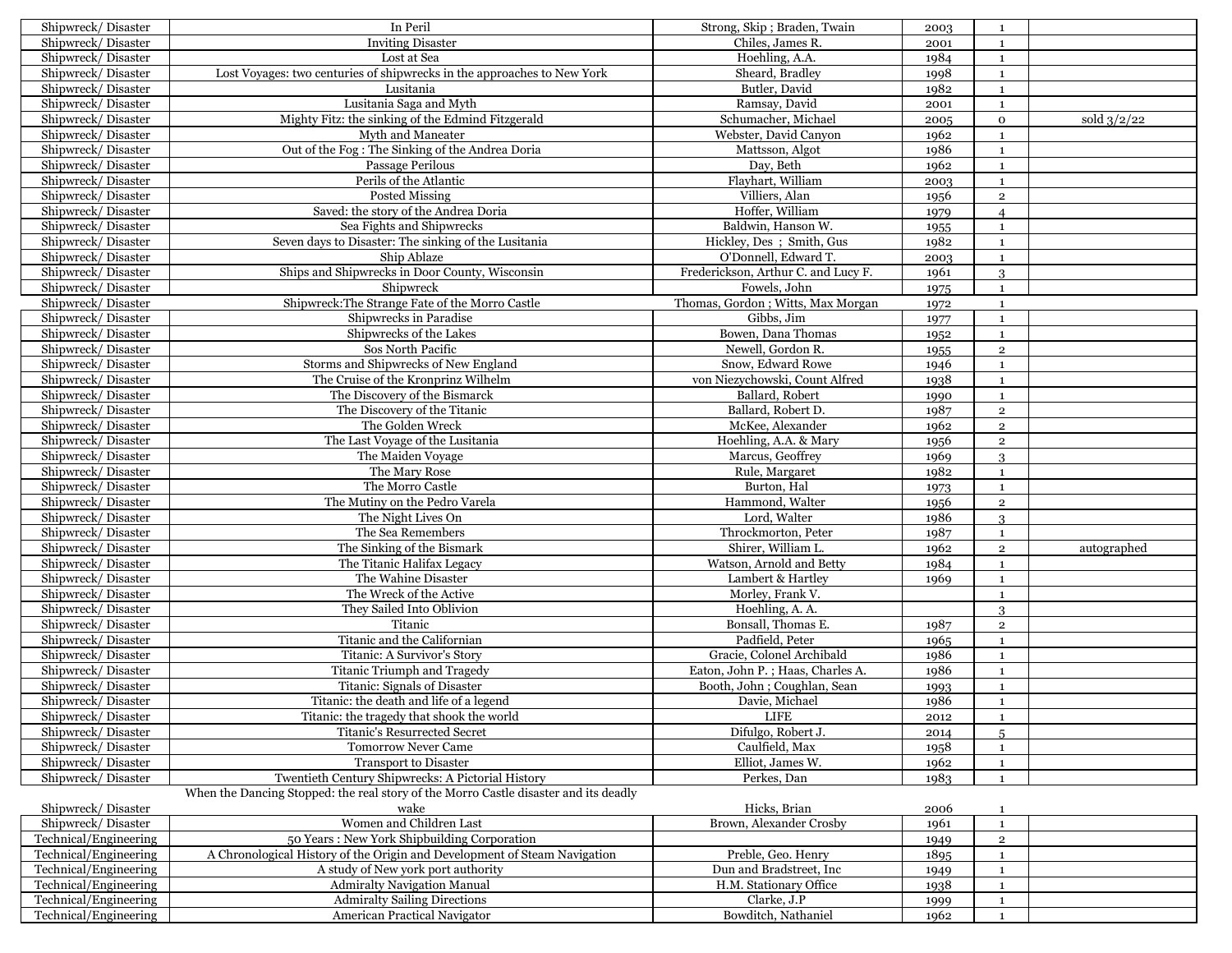| Technical/Engineering | American Practical Navigator                                                                | Bowditch, Nathaniel                                  | 1928 | 1              |  |
|-----------------------|---------------------------------------------------------------------------------------------|------------------------------------------------------|------|----------------|--|
| Technical/Engineering | American Practical Navigator                                                                | Bowditch, Nathaniel                                  | 1943 | $\mathbf{1}$   |  |
| Technical/Engineering | American Practical Navigator                                                                | Bowditch, Nathaniel                                  | 1995 | $\mathbf{1}$   |  |
| Technical/Engineering | American Practical Navigator Vol. 1                                                         | Bowditch, Nathaniel                                  | 1977 | $\mathbf{1}$   |  |
| Technical/Engineering | Analysis of World Tank Ship Fleet                                                           | Sun Oil Company Economics Dept.                      | 1966 | <sup>1</sup>   |  |
| Technical/Engineering | Cargo Deadweight Distribution                                                               | Heuvelmans, Martin                                   | 1945 | 1              |  |
| Technical/Engineering | Differential and Integral Calculus                                                          | Granville, William Anthony                           | 1904 | $\mathbf{1}$   |  |
| Technical/Engineering | Every kind of shipwork: a history of Todd Shipyards Corporation, 1916-1981                  | Mitchell, C. Bradford; Linen, Edwin K.               | 1981 | $\mathbf{1}$   |  |
| Technical/Engineering | Experimental Radio Engineering                                                              | Morecroft, John H.                                   | 1931 | 1              |  |
| Technical/Engineering | Farwells's Rules of the Nautical Road                                                       | Bassett, Frank E.; Smith, Richard                    | 1982 | $\mathbf{1}$   |  |
| Technical/Engineering | Farwells's Rules of the Nautical Road                                                       | Bassett, Frank E.; Smith, Richard                    | 1977 | $\mathbf{1}$   |  |
| Technical/Engineering | Farwells's Rules of the Nautical Road                                                       | Bassett, Frank E.; Smith, Richard                    | 1994 | $\mathbf{1}$   |  |
| Technical/Engineering | From Paddle-Steamer to Nuclear Ship                                                         | Baker, W.A.                                          | 1965 | $\mathbf{1}$   |  |
|                       |                                                                                             |                                                      |      |                |  |
| Technical/Engineering | From Pig Iron to Cotton Duck                                                                | McGrain, John W.<br><b>Todd Combustion Equipment</b> | 1985 | $\mathbf{1}$   |  |
| Technical/Engineering | In War and Peace on Land and Sea                                                            |                                                      | 1944 | $\mathbf{1}$   |  |
| Technical/Engineering | Knight's Modern Seamanship                                                                  | Knight, Austin M.                                    | 1901 | $\mathbf{1}$   |  |
| Technical/Engineering | Marine Engineering Vol 1 and 2                                                              | <b>SNAME</b>                                         | 1944 | $\overline{2}$ |  |
| Technical/Engineering | MetService Yacht Pack                                                                       | McDavitt, Bob                                        | 1994 | $\mathbf{1}$   |  |
| Technical/Engineering | Naval Hydrodynamics                                                                         | Us Navy Research Dept                                | 1966 | $\mathbf{1}$   |  |
| Technical/Engineering | Navigation and Nautical Astronomy                                                           | Naval Institute                                      | 1943 | $\overline{2}$ |  |
| Technical/Engineering | Navigation and Nautical Astronomy                                                           | Naval Institute                                      | 1942 | $\mathbf{1}$   |  |
| Technical/Engineering | Navigation and Nautical Astronomy                                                           | Naval Institute                                      | 1948 | $\mathbf{1}$   |  |
| Technical/Engineering | Navigation and Nautical Astronomy                                                           | Naval Institute                                      | 1934 | 1              |  |
| Technical/Engineering | Navigation Dictionary                                                                       | SecNav                                               | 1956 | $\mathbf{1}$   |  |
|                       | Nicholls's Seamanship and Nautical Knowledge for second mates', mates', and masters'        |                                                      |      |                |  |
| Technical/Engineering | examinations                                                                                | Brown, Charles H.                                    | 1944 | $\mathbf{1}$   |  |
| Technical/Engineering | actical Shipbuilding: A Treatise on the Structural Design and Building of Modern Steel Vess | Holms, A. Campbell                                   | 1918 | $\mathbf{1}$   |  |
| Technical/Engineering | Principiles of Naval Architecture Vol. 1                                                    | <b>SNAME</b>                                         | 1939 | $\mathbf{1}$   |  |
| Technical/Engineering | Principles of Naval Architecture Vol. 2                                                     | <b>SNAME</b>                                         | 1939 | $\mathbf 2$    |  |
| Technical/Engineering | Principles of Naval Engineering                                                             | <b>Bureau of Naval Personnel</b>                     | 1966 | $\mathbf{1}$   |  |
| Technical/Engineering | Principles of Underwater Sound for Engineers                                                | Urick, Robert J.                                     | 1967 | 1              |  |
| Technical/Engineering | Radio Physics Course                                                                        | Ghirardi, Alfred A.                                  | 1933 | $\mathbf{1}$   |  |
| Technical/Engineering | Recreations In Astronomy                                                                    | Newcomb, Simon                                       |      | $\mathbf{1}$   |  |
| Technical/Engineering | Sailing Directions for Newfoundland                                                         | <b>US Navy Department</b>                            | 1931 | 1              |  |
| Technical/Engineering | SNAME Membership Directory and Information Book                                             | Society of Architects                                | 1994 | $\mathbf{1}$   |  |
| Technical/Engineering | Steam : It's Generaton and Use Thirty-seventh Edition, Second Printing                      | The Babcock & Wilcox Company                         | 1955 | $\mathbf{1}$   |  |
| Technical/Engineering | Steam : It's Generaton and Use Thirty-sixth Edition, Second Printing                        | The Babcock & Wilcox Company                         | 1923 | $\mathbf{1}$   |  |
| Technical/Engineering | <b>Tabular Presentation</b>                                                                 | Dept. of Commerce                                    | 1949 | $\mathbf{1}$   |  |
| Technical/Engineering | The Design of Marine Screw Propellers                                                       | O'Brien, T. P.                                       | 1962 | $\mathbf{1}$   |  |
| Technical/Engineering | The Mariners Manual                                                                         | Frost, Capt. S. Gavin                                | 1988 | $\mathbf{1}$   |  |
| Technical/Engineering | The Next Ten Years in Air Transportation                                                    | Pogue, L. Welch                                      | 1945 | $\mathbf{1}$   |  |
| Technical/Engineering | The Scienists Ready Reckoner                                                                | Roman, W.                                            | 1950 | $\mathbf{1}$   |  |
| Technical/Engineering | The Shipbuilding Industry                                                                   | Kelly & Allen                                        | 1918 | $\mathbf{1}$   |  |
| Technical/Engineering | Thermodynamic Properties of Steam                                                           | Keenan, Joseph P.; Keys, Frederick G.                | 1936 | $\mathbf{1}$   |  |
| Technical/Engineering | Twin Ships                                                                                  | Brown, Alexander Crosby                              | 1938 | $\overline{2}$ |  |
| Technical/Engineering | Underwater Acoustics Handbook 2                                                             | Albers, Vernon M.                                    | 1965 |                |  |
| Technical/Engineering |                                                                                             |                                                      |      | $\mathbf{1}$   |  |
|                       | United States Coast Pilot Atlantic Coast-Section B-1950 : Fifth Edition                     | Dept. of Commerce<br>Dept. of Commerce               | 1950 | $\mathbf{1}$   |  |
| Technical/Engineering | United States Coast Pilot Atlantic Coast-Section C : Fourth Edition                         |                                                      | 1937 | 1              |  |
| Technical/Engineering | United States Coast Pilot Pacific Coast : Seventh Edition                                   | Dept. of Commerce                                    | 1951 | $\mathbf{1}$   |  |
| Technical/Engineering | The Art of Ship and Boat Handling                                                           | R.D. Moss                                            | 1990 | $\mathbf{1}$   |  |
| Western/Pacific       | The Good Company: an affectionate history of the Union Steamships                           | Henry, Tom                                           | 1994 | -1             |  |
| Western/Pacific       | Pacific Coastal Liners                                                                      | Newell, Gordon                                       | 1959 | 3              |  |
| Western/Pacific       | Pacific Liners 1927-72                                                                      | Emmons, Frederick                                    | 1973 | $\mathbf{1}$   |  |
| Western/Pacific       | Pacific Steamboats                                                                          | Newell & Williamson                                  | 1958 | $\mathbf{1}$   |  |
| Western/Pacific       | Pacific Steamers                                                                            | Lawson, Will                                         | 1927 | $\mathbf{1}$   |  |
| Western/Pacific       | Paddle-Wheel Days in California                                                             | McMullen, Jerry                                      | 1944 | $\mathbf{1}$   |  |
| Western/Pacific       | San Francisco Bay                                                                           |                                                      |      | $\mathbf{1}$   |  |
| Western/Pacific       | San Francisco Bay Ferryboats                                                                | Harlan, George H.                                    | 1967 | $\overline{2}$ |  |
| Western/Pacific       | Ships of the Redwood Coast                                                                  | McNairn & MacMullen                                  | 1946 | $\overline{2}$ |  |